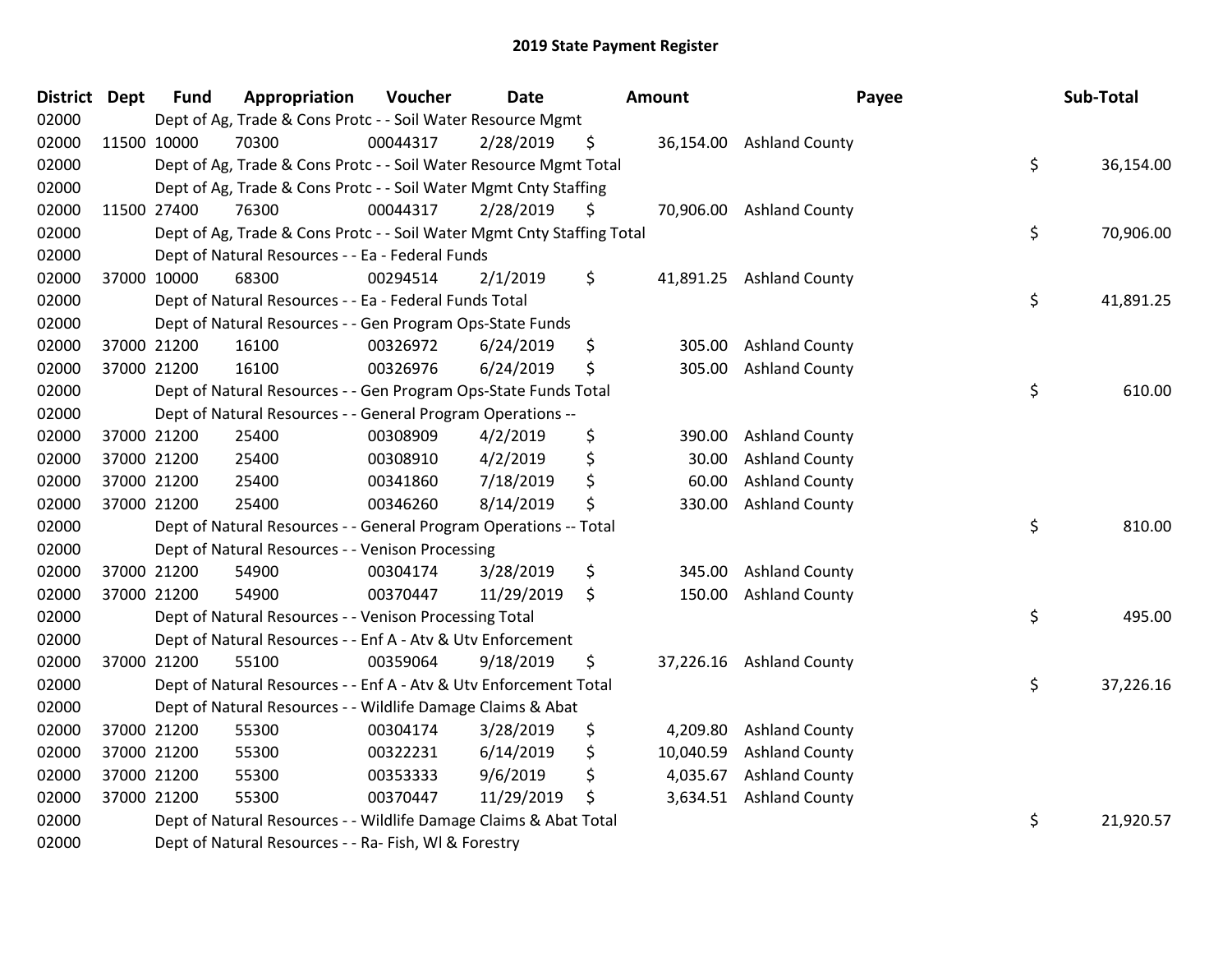| <b>District Dept</b> |             | <b>Fund</b> | Appropriation                                                      | Voucher  | <b>Date</b> | <b>Amount</b>   |                          | Payee | Sub-Total |
|----------------------|-------------|-------------|--------------------------------------------------------------------|----------|-------------|-----------------|--------------------------|-------|-----------|
| 02000                | 37000 21200 |             | 56400                                                              | 00301389 | 2/27/2019   | \$              | 1,887.90 Ashland County  |       |           |
| 02000                |             |             | Dept of Natural Resources - - Ra- Fish, WI & Forestry Total        |          |             |                 |                          | \$    | 1,887.90  |
| 02000                |             |             | Dept of Natural Resources - - Resaids - Forest Croplnd & Mfl       |          |             |                 |                          |       |           |
| 02000                |             | 37000 21200 | 56600                                                              | 00359778 | 9/24/2019   | \$              | 38,684.20 Ashland County |       |           |
| 02000                |             |             | Dept of Natural Resources - - Resaids - Forest CropInd & Mfl Total |          |             |                 |                          | \$    | 38,684.20 |
| 02000                |             |             | Dept of Natural Resources - - Ra- Suppl Snow Trail Aids            |          |             |                 |                          |       |           |
| 02000                |             | 37000 21200 | 56900                                                              | 00306055 | 3/26/2019   | \$              | 27,636.01 Ashland County |       |           |
| 02000                |             |             | Dept of Natural Resources - - Ra- Suppl Snow Trail Aids Total      |          |             |                 |                          | \$    | 27,636.01 |
| 02000                |             |             | Dept of Natural Resources - - Resaids - Cnty Forst & Admin         |          |             |                 |                          |       |           |
| 02000                |             | 37000 21200 | 57200                                                              | 00216319 | 2/4/2019    | \$<br>39,574.08 | <b>Ashland County</b>    |       |           |
| 02000                | 37000 21200 |             | 57200                                                              | 00301279 | 3/1/2019    | \$              | 40,156.48 Ashland County |       |           |
| 02000                |             |             | Dept of Natural Resources - - Resaids - Cnty Forst & Admin Total   |          |             |                 |                          | \$    | 79,730.56 |
| 02000                |             |             | Dept of Natural Resources - - Ra- Cnty Snow Trail & Area Aid       |          |             |                 |                          |       |           |
| 02000                |             | 37000 21200 | 57400                                                              | 00351156 | 8/22/2019   | \$              | 30,810.00 Ashland County |       |           |
| 02000                |             |             | Dept of Natural Resources - - Ra- Cnty Snow Trail & Area Aid Total |          |             |                 |                          | \$    | 30,810.00 |
| 02000                |             |             | Dept of Natural Resources - - Ra- Snowmobile Trail Areas           |          |             |                 |                          |       |           |
| 02000                |             | 37000 21200 | 57500                                                              | 00359469 | 9/20/2019   | \$<br>29,535.00 | <b>Ashland County</b>    |       |           |
| 02000                |             | 37000 21200 | 57500                                                              | 00360479 | 10/7/2019   | \$              | 21,008.82 Ashland County |       |           |
| 02000                |             |             | Dept of Natural Resources - - Ra- Snowmobile Trail Areas Total     |          |             |                 |                          | \$    | 50,543.82 |
| 02000                |             |             | Dept of Natural Resources - - Ra- Atv Prj Aids, Gas Tax Pymt       |          |             |                 |                          |       |           |
| 02000                |             | 37000 21200 | 57600                                                              | 00296355 | 2/5/2019    | \$<br>3,267.00  | <b>Ashland County</b>    |       |           |
| 02000                |             | 37000 21200 | 57600                                                              | 00340966 | 7/12/2019   | \$<br>7,690.00  | <b>Ashland County</b>    |       |           |
| 02000                | 37000 21200 |             | 57600                                                              | 00359520 | 9/20/2019   | \$<br>2,278.50  | <b>Ashland County</b>    |       |           |
| 02000                |             |             | Dept of Natural Resources - - Ra- Atv Prj Aids, Gas Tax Pymt Total |          |             |                 |                          | \$    | 13,235.50 |
| 02000                |             |             | Dept of Natural Resources - - Resaids - Pymt In Lieu Tax Fed       |          |             |                 |                          |       |           |
| 02000                |             | 37000 21200 | 58400                                                              | 00364654 | 10/16/2019  | \$<br>49,862.59 | <b>Ashland County</b>    |       |           |
| 02000                |             |             | Dept of Natural Resources - - Resaids - Pymt In Lieu Tax Fed Total |          |             |                 |                          | \$    | 49,862.59 |
| 02000                |             |             | Dept of Natural Resources - - GPO - Sd Water Loan Prog, Fed        |          |             |                 |                          |       |           |
| 02000                |             | 37000 57300 | 48200                                                              | 00300459 | 3/8/2019    | \$<br>7,076.50  | <b>Ashland County</b>    |       |           |
| 02000                | 37000 57300 |             | 48200                                                              | 00310884 | 4/30/2019   | \$<br>6,130.50  | <b>Ashland County</b>    |       |           |
| 02000                | 37000 57300 |             | 48200                                                              | 00329760 | 7/5/2019    | \$<br>6,130.50  | <b>Ashland County</b>    |       |           |
| 02000                | 37000 57300 |             | 48200                                                              | 00373529 | 11/27/2019  | \$<br>6,130.25  | <b>Ashland County</b>    |       |           |
| 02000                |             |             | Dept of Natural Resources - - GPO - Sd Water Loan Prog, Fed Total  |          |             |                 |                          | \$    | 25,467.75 |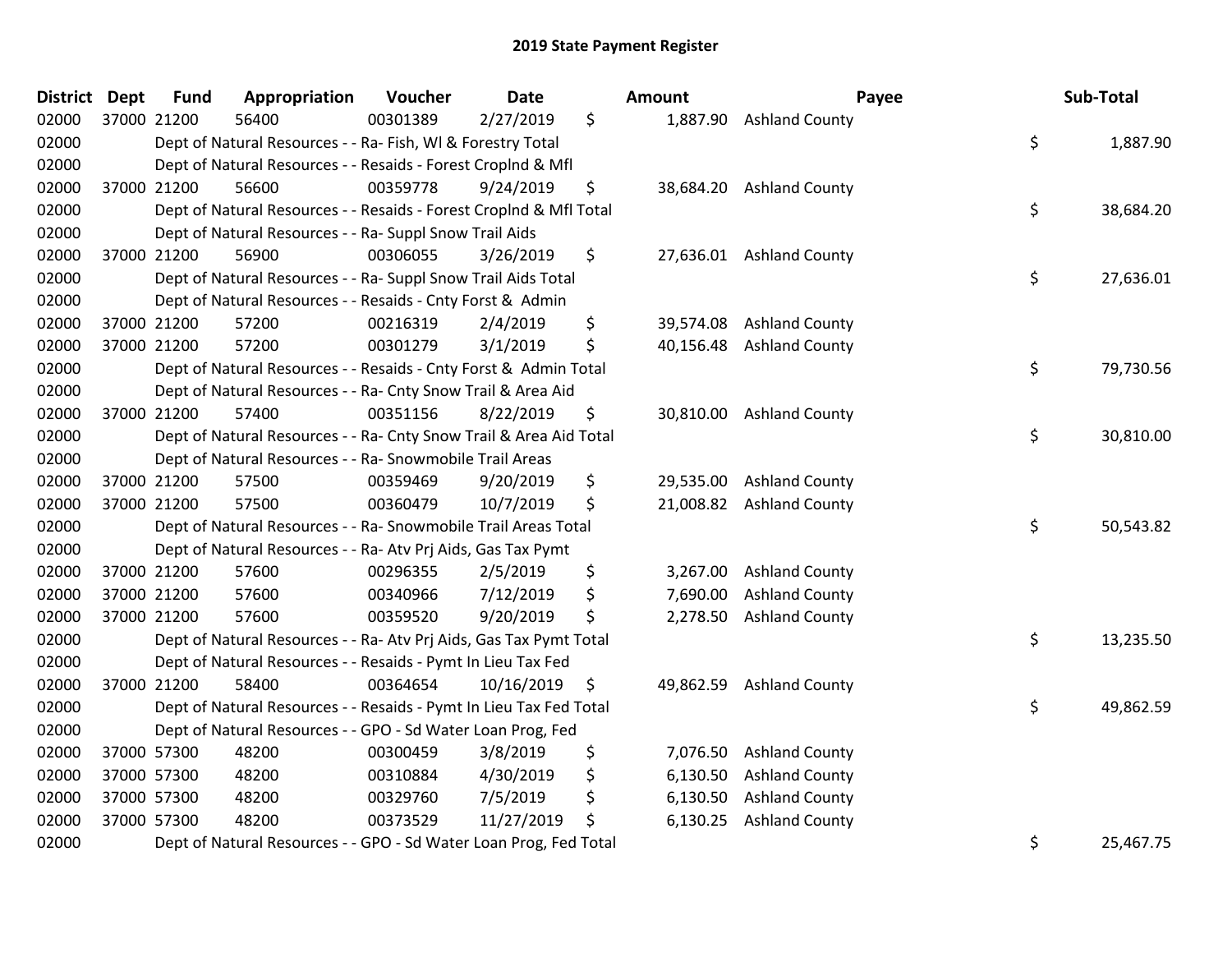| District Dept |             | <b>Fund</b> | Appropriation                                            | Voucher  | <b>Date</b> | <b>Amount</b>    | Payee                    | Sub-Total        |
|---------------|-------------|-------------|----------------------------------------------------------|----------|-------------|------------------|--------------------------|------------------|
| 02000         |             |             | WI Dept of Transportation - - Eldly&Disa Co/Aid Sf       |          |             |                  |                          |                  |
| 02000         | 39500 21100 |             | 16800                                                    | 00363045 | 3/25/2019   | \$               | 72,389.00 Ashland County |                  |
| 02000         |             |             | WI Dept of Transportation - - Eldly&Disa Co/Aid Sf Total |          |             |                  |                          | \$<br>72,389.00  |
| 02000         |             |             | WI Dept of Transportation - - County Forest Aids         |          |             |                  |                          |                  |
| 02000         | 39500 21100 |             | 17000                                                    | 00357925 | 3/8/2019    | \$<br>1,387.19   | <b>Ashland County</b>    |                  |
| 02000         |             |             | WI Dept of Transportation - - County Forest Aids Total   |          |             |                  |                          | \$<br>1,387.19   |
| 02000         |             |             | WI Dept of Transportation - - Trans Aids To Co.-Sf       |          |             |                  |                          |                  |
| 02000         | 39500 21100 |             | 19000                                                    | 00335774 | 1/7/2019    | \$<br>89,918.26  | <b>Ashland County</b>    |                  |
| 02000         | 39500 21100 |             | 19000                                                    | 00401099 | 7/1/2019    | \$<br>179,836.52 | <b>Ashland County</b>    |                  |
| 02000         |             | 39500 21100 | 19000                                                    | 00443917 | 10/7/2019   | \$<br>89,918.29  | <b>Ashland County</b>    |                  |
| 02000         |             |             | WI Dept of Transportation - - Trans Aids To Co.-Sf Total |          |             |                  |                          | \$<br>359,673.07 |
| 02000         |             |             | WI Dept of Transportation - - Loc Trns Facl Implfd       |          |             |                  |                          |                  |
| 02000         | 39500 21100 |             | 27600                                                    | 00405215 | 6/28/2019   | \$<br>305.85     | <b>Ashland County</b>    |                  |
| 02000         |             |             | WI Dept of Transportation - - Loc Trns Facl Implfd Total |          |             |                  |                          | \$<br>305.85     |
| 02000         |             |             | WI Dept of Transportation - - Loc Rd Imp Prg St Fd       |          |             |                  |                          |                  |
| 02000         | 39500 21100 |             | 27800                                                    | 00465021 | 11/29/2019  | \$<br>3,995.82   | <b>Ashland County</b>    |                  |
| 02000         |             |             | WI Dept of Transportation - - Loc Rd Imp Prg St Fd Total |          |             |                  |                          | \$<br>3,995.82   |
| 02000         |             |             | WI Dept of Transportation - - St Hwy Rehab, Sf           |          |             |                  |                          |                  |
| 02000         | 39500 21100 |             | 36300                                                    | 00356470 | 2/27/2019   | \$<br>10.00      | <b>Ashland County</b>    |                  |
| 02000         | 39500 21100 |             | 36300                                                    | 00367292 | 4/1/2019    | \$<br>2,433.84   | <b>Ashland County</b>    |                  |
| 02000         |             |             | WI Dept of Transportation - - St Hwy Rehab, Sf Total     |          |             |                  |                          | \$<br>2,443.84   |
| 02000         |             |             | WI Dept of Transportation - - Hwy Mgmt & Opers Sf        |          |             |                  |                          |                  |
| 02000         | 39500 21100 |             | 36500                                                    | 00375310 | 5/9/2019    | \$<br>57.23      | <b>Ashland County</b>    |                  |
| 02000         |             |             | WI Dept of Transportation - - Hwy Mgmt & Opers Sf Total  |          |             |                  |                          | \$<br>57.23      |
| 02000         |             |             | WI Dept of Transportation - - Routine Maint Sf           |          |             |                  |                          |                  |
| 02000         | 39500 21100 |             | 36800                                                    | 00341805 | 1/16/2019   | \$<br>101,088.68 | <b>Ashland County</b>    |                  |
| 02000         | 39500 21100 |             | 36800                                                    | 00341806 | 1/14/2019   | \$<br>113.05     | <b>Ashland County</b>    |                  |
| 02000         | 39500 21100 |             | 36800                                                    | 00341807 | 1/14/2019   | \$<br>98.30      | <b>Ashland County</b>    |                  |
| 02000         | 39500 21100 |             | 36800                                                    | 00350628 | 2/28/2019   | \$<br>114,417.02 | <b>Ashland County</b>    |                  |
| 02000         | 39500 21100 |             | 36800                                                    | 00361939 | 3/19/2019   | \$<br>84,078.69  | <b>Ashland County</b>    |                  |
| 02000         | 39500 21100 |             | 36800                                                    | 00367292 | 4/1/2019    | \$<br>109,172.35 | <b>Ashland County</b>    |                  |
| 02000         |             | 39500 21100 | 36800                                                    | 00370240 | 4/24/2019   | \$<br>187,428.76 | <b>Ashland County</b>    |                  |
| 02000         | 39500 21100 |             | 36800                                                    | 00370249 | 4/25/2019   | \$<br>1,977.05   | <b>Ashland County</b>    |                  |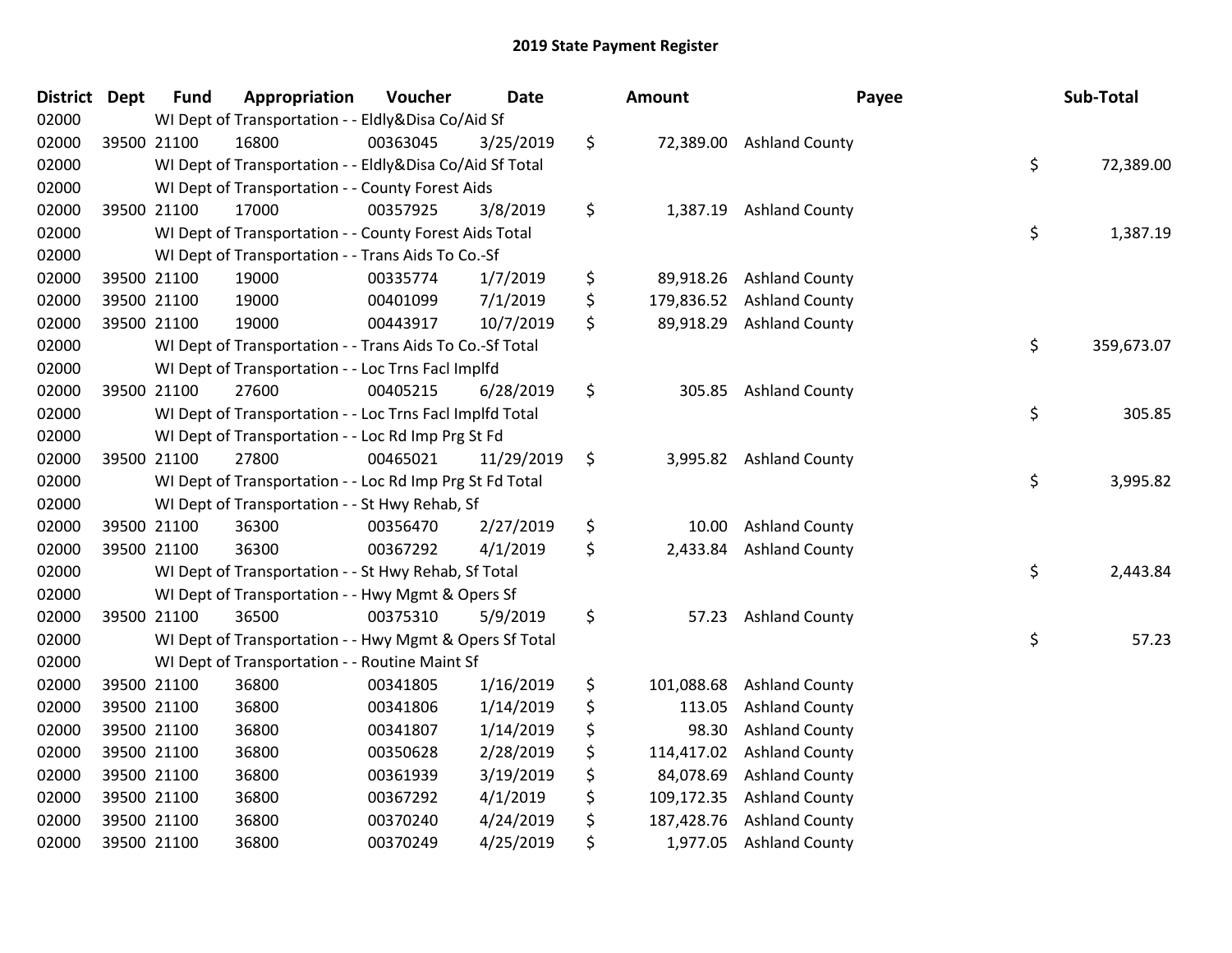| <b>District Dept</b> |             | <b>Fund</b> | Appropriation                                                      | Voucher  | <b>Date</b> | Amount           | Payee                                                                                                         | Sub-Total          |
|----------------------|-------------|-------------|--------------------------------------------------------------------|----------|-------------|------------------|---------------------------------------------------------------------------------------------------------------|--------------------|
| 02000                |             | 39500 21100 | 36800                                                              | 00375310 | 5/9/2019    | \$<br>87,146.04  | <b>Ashland County</b>                                                                                         |                    |
| 02000                | 39500 21100 |             | 36800                                                              | 00400847 | 6/27/2019   | \$<br>90,060.40  | <b>Ashland County</b>                                                                                         |                    |
| 02000                | 39500 21100 |             | 36800                                                              | 00405215 | 6/28/2019   | \$<br>1,795.68   | <b>Ashland County</b>                                                                                         |                    |
| 02000                | 39500 21100 |             | 36800                                                              | 00411141 | 7/12/2019   | \$<br>64,496.96  | <b>Ashland County</b>                                                                                         |                    |
| 02000                | 39500 21100 |             | 36800                                                              | 00418359 | 7/31/2019   | \$<br>30,851.88  | <b>Ashland County</b>                                                                                         |                    |
| 02000                | 39500 21100 |             | 36800                                                              | 00426655 | 8/22/2019   | \$<br>92,178.68  | <b>Ashland County</b>                                                                                         |                    |
| 02000                | 39500 21100 |             | 36800                                                              | 00434055 | 9/13/2019   | \$<br>9,616.75   | <b>Ashland County</b>                                                                                         |                    |
| 02000                | 39500 21100 |             | 36800                                                              | 00436592 | 9/23/2019   | \$<br>1,166.82   | <b>Ashland County</b>                                                                                         |                    |
| 02000                | 39500 21100 |             | 36800                                                              | 00455160 | 10/30/2019  | \$<br>36,039.62  | <b>Ashland County</b>                                                                                         |                    |
| 02000                | 39500 21100 |             | 36800                                                              | 00455166 | 10/30/2019  | \$<br>34,147.92  | <b>Ashland County</b>                                                                                         |                    |
| 02000                |             |             | WI Dept of Transportation - - Routine Maint Sf Total               |          |             |                  |                                                                                                               | \$<br>1,045,874.65 |
| 02000                |             |             | Department of Corrections - - Corrections Contracts And Agre       |          |             |                  |                                                                                                               |                    |
| 02000                |             | 41000 10000 | 11400                                                              | 00295695 | 7/2/2019    | \$<br>874.82     | <b>Ashland County</b>                                                                                         |                    |
| 02000                | 41000 10000 |             | 11400                                                              | 00298717 | 7/17/2019   | \$<br>617.52     | <b>Ashland County</b>                                                                                         |                    |
| 02000                | 41000 10000 |             | 11400                                                              | 00320000 | 10/29/2019  | \$<br>1,801.10   | <b>Ashland County</b>                                                                                         |                    |
| 02000                | 41000 10000 |             | 11400                                                              | 00326083 | 11/27/2019  | \$<br>1,183.58   | <b>Ashland County</b>                                                                                         |                    |
| 02000                |             |             | Department of Corrections - - Corrections Contracts And Agre Total |          |             |                  |                                                                                                               | \$<br>4,477.02     |
| 02000                |             |             |                                                                    |          |             |                  | Department of Corrections - - Reimbursing Counties For Probation, Extended Supervision And Parole Holds       |                    |
| 02000                | 41000 10000 |             | 11600                                                              | 00320823 | 11/4/2019   | \$               | 17,809.76 Ashland County                                                                                      |                    |
| 02000                |             |             |                                                                    |          |             |                  | Department of Corrections - - Reimbursing Counties For Probation, Extended Supervision And Parole Holds Total | \$<br>17,809.76    |
| 02000                |             |             | Department of Corrections - - Probation, Parole And Extended       |          |             |                  |                                                                                                               |                    |
| 02000                |             | 41000 10000 | 18700                                                              | 00320823 | 11/4/2019   | \$               | 7,470.24 Ashland County                                                                                       |                    |
| 02000                |             |             | Department of Corrections - - Probation, Parole And Extended Total |          |             |                  |                                                                                                               | \$<br>7,470.24     |
| 02000                |             |             | Department of Health Services - - State/Federal Aids               |          |             |                  |                                                                                                               |                    |
| 02000                | 43500 10000 |             | 00000                                                              | 90906    | 1/2/2019    | \$<br>100,332.00 | <b>Ashland County</b>                                                                                         |                    |
| 02000                | 43500 10000 |             | 00000                                                              | 90907    | 2/1/2019    | \$<br>23,718.00  | <b>Ashland County</b>                                                                                         |                    |
| 02000                | 43500 10000 |             | 00000                                                              | 90909    | 3/1/2019    | \$<br>43,862.00  | <b>Ashland County</b>                                                                                         |                    |
| 02000                | 43500 10000 |             | 00000                                                              | 90910    | 4/1/2019    | \$<br>39,193.00  | <b>Ashland County</b>                                                                                         |                    |
| 02000                | 43500 10000 |             | 00000                                                              | 90913    | 6/3/2019    | \$<br>113,086.00 | <b>Ashland County</b>                                                                                         |                    |
| 02000                | 43500 10000 |             | 00000                                                              | 92000    | 7/1/2019    | \$<br>29,570.00  | <b>Ashland County</b>                                                                                         |                    |
| 02000                | 43500 10000 |             | 00000                                                              | 92001    | 8/1/2019    | \$<br>169,149.00 | <b>Ashland County</b>                                                                                         |                    |
| 02000                | 43500 10000 |             | 00000                                                              | 92002    | 9/3/2019    | \$<br>145,746.00 | <b>Ashland County</b>                                                                                         |                    |
| 02000                | 43500 10000 |             | 00000                                                              | 92003    | 10/1/2019   | \$<br>129,599.00 | <b>Ashland County</b>                                                                                         |                    |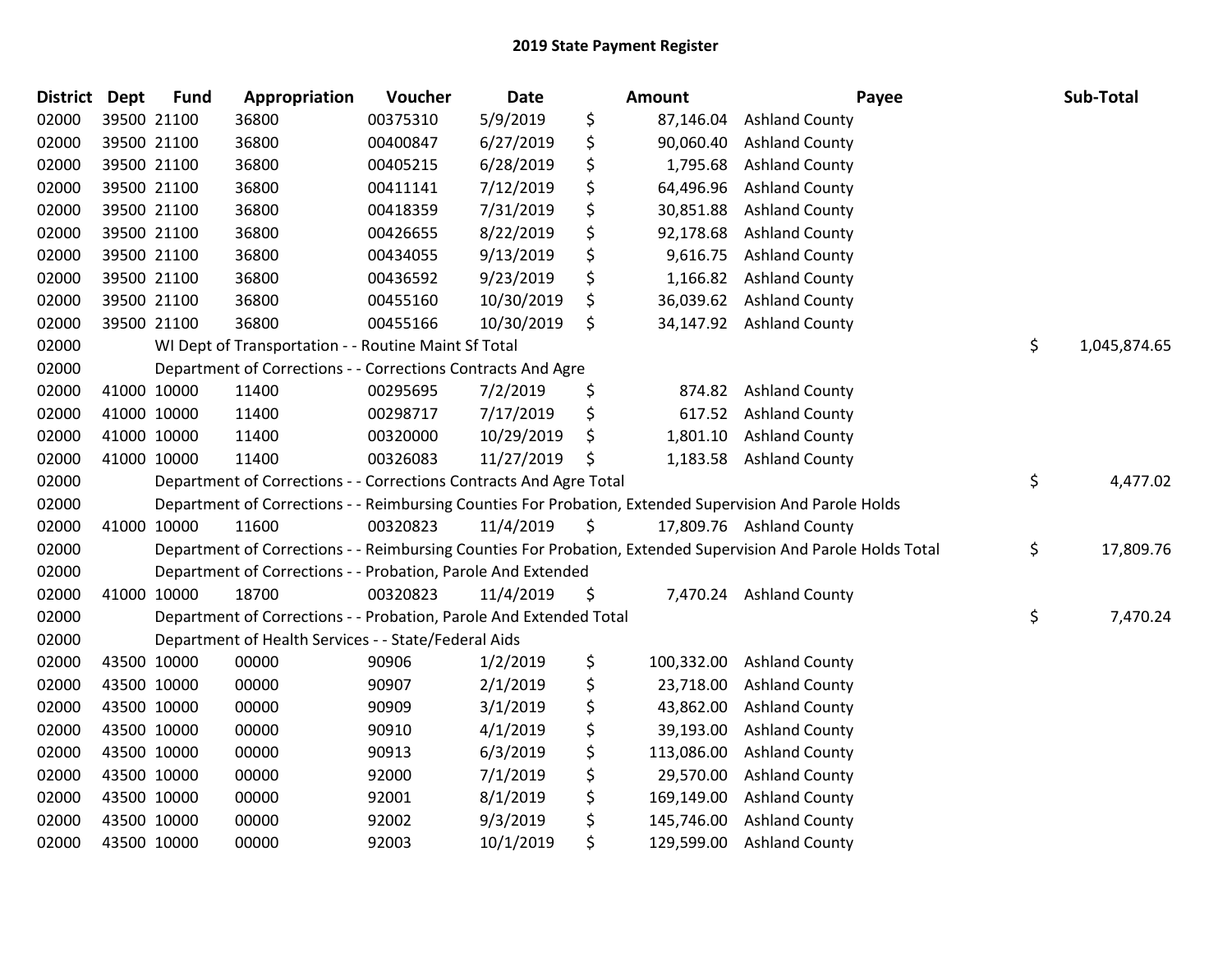| <b>District</b> | <b>Dept</b> | <b>Fund</b> | Appropriation                                                          | Voucher  | Date       | <b>Amount</b>    | Payee                 | Sub-Total          |
|-----------------|-------------|-------------|------------------------------------------------------------------------|----------|------------|------------------|-----------------------|--------------------|
| 02000           |             | 43500 10000 | 00000                                                                  | 92004    | 11/1/2019  | \$<br>144,648.00 | <b>Ashland County</b> |                    |
| 02000           |             | 43500 10000 | 00000                                                                  | 92005    | 12/2/2019  | \$<br>324,633.00 | <b>Ashland County</b> |                    |
| 02000           |             |             | Department of Health Services - - State/Federal Aids Total             |          |            |                  |                       | \$<br>1,263,536.00 |
| 02000           |             |             | Department of Health Services - - General Program Operations           |          |            |                  |                       |                    |
| 02000           |             | 43500 10000 | 40100                                                                  | 00276017 | 4/10/2019  | \$<br>1.00       | <b>Ashland County</b> |                    |
| 02000           |             | 43500 10000 | 40100                                                                  | 00282442 | 5/8/2019   | \$<br>1.50       | <b>Ashland County</b> |                    |
| 02000           |             | 43500 10000 | 40100                                                                  | 00299318 | 7/24/2019  | \$<br>1.50       | <b>Ashland County</b> |                    |
| 02000           |             |             | Department of Health Services - - General Program Operations Total     |          |            |                  |                       | \$<br>4.00         |
| 02000           |             |             | Department of Health Services - - Medical Assistance State Admin       |          |            |                  |                       |                    |
| 02000           |             | 43500 10000 | 44000                                                                  | 00276017 | 4/10/2019  | \$<br>1.00       | <b>Ashland County</b> |                    |
| 02000           |             | 43500 10000 | 44000                                                                  | 00282442 | 5/8/2019   | \$<br>1.50       | <b>Ashland County</b> |                    |
| 02000           |             | 43500 10000 | 44000                                                                  | 00299318 | 7/24/2019  | \$<br>1.50       | <b>Ashland County</b> |                    |
| 02000           |             |             | Department of Health Services - - Medical Assistance State Admin Total |          |            |                  |                       | \$<br>4.00         |
| 02000           |             |             | Dept of Children and Families - - Tribal High Cost And Guard Pay       |          |            |                  |                       |                    |
| 02000           |             | 43700 10000 | 16900                                                                  | 00057762 | 7/16/2019  | \$<br>53,464.39  | <b>Ashland County</b> |                    |
| 02000           |             |             | Dept of Children and Families - - Tribal High Cost And Guard Pay Total |          |            |                  |                       | \$<br>53,464.39    |
| 02000           |             |             | Dept of Children and Families - - Fees For Administrative Servic       |          |            |                  |                       |                    |
| 02000           |             | 43700 10000 | 23100                                                                  | 00049830 | 2/5/2019   | \$<br>10.00      | <b>Ashland County</b> |                    |
| 02000           |             | 43700 10000 | 23100                                                                  | 00054449 | 4/30/2019  | \$<br>30.00      | <b>Ashland County</b> |                    |
| 02000           |             | 43700 10000 | 23100                                                                  | 00058372 | 7/26/2019  | \$<br>5.00       | <b>Ashland County</b> |                    |
| 02000           |             | 43700 10000 | 23100                                                                  | 00062262 | 10/31/2019 | \$<br>35.00      | <b>Ashland County</b> |                    |
| 02000           |             |             | Dept of Children and Families - - Fees For Administrative Servic Total |          |            |                  |                       | \$<br>80.00        |
| 02000           |             |             | Dept of Children and Families - - General Aids                         |          |            |                  |                       |                    |
| 02000           |             | 43700 10000 | 99000                                                                  | 00048499 | 1/7/2019   | \$<br>11,428.39  | <b>Ashland County</b> |                    |
| 02000           |             | 43700 10000 | 99000                                                                  | 00049386 | 2/1/2019   | \$<br>129,412.11 | <b>Ashland County</b> |                    |
| 02000           |             | 43700 10000 | 99000                                                                  | 00049466 | 2/5/2019   | \$<br>4,771.94   | <b>Ashland County</b> |                    |
| 02000           | 43700 10000 |             | 99000                                                                  | 00049625 | 2/5/2019   | \$<br>230.95     | <b>Ashland County</b> |                    |
| 02000           |             | 43700 10000 | 99000                                                                  | 00049697 | 2/5/2019   | \$<br>353.00     | <b>Ashland County</b> |                    |
| 02000           |             | 43700 10000 | 99000                                                                  | 00050896 | 3/6/2019   | \$<br>8,996.00   | <b>Ashland County</b> |                    |
| 02000           |             | 43700 10000 | 99000                                                                  | 00050897 | 3/5/2019   | \$<br>27,708.33  | <b>Ashland County</b> |                    |
| 02000           |             | 43700 10000 | 99000                                                                  | 00051117 | 3/7/2019   | \$<br>530.75     | <b>Ashland County</b> |                    |
| 02000           |             | 43700 10000 | 99000                                                                  | 00052043 | 3/27/2019  | \$<br>29,340.55  | <b>Ashland County</b> |                    |
| 02000           |             | 43700 10000 | 99000                                                                  | 00052833 | 4/5/2019   | \$<br>14.29      | <b>Ashland County</b> |                    |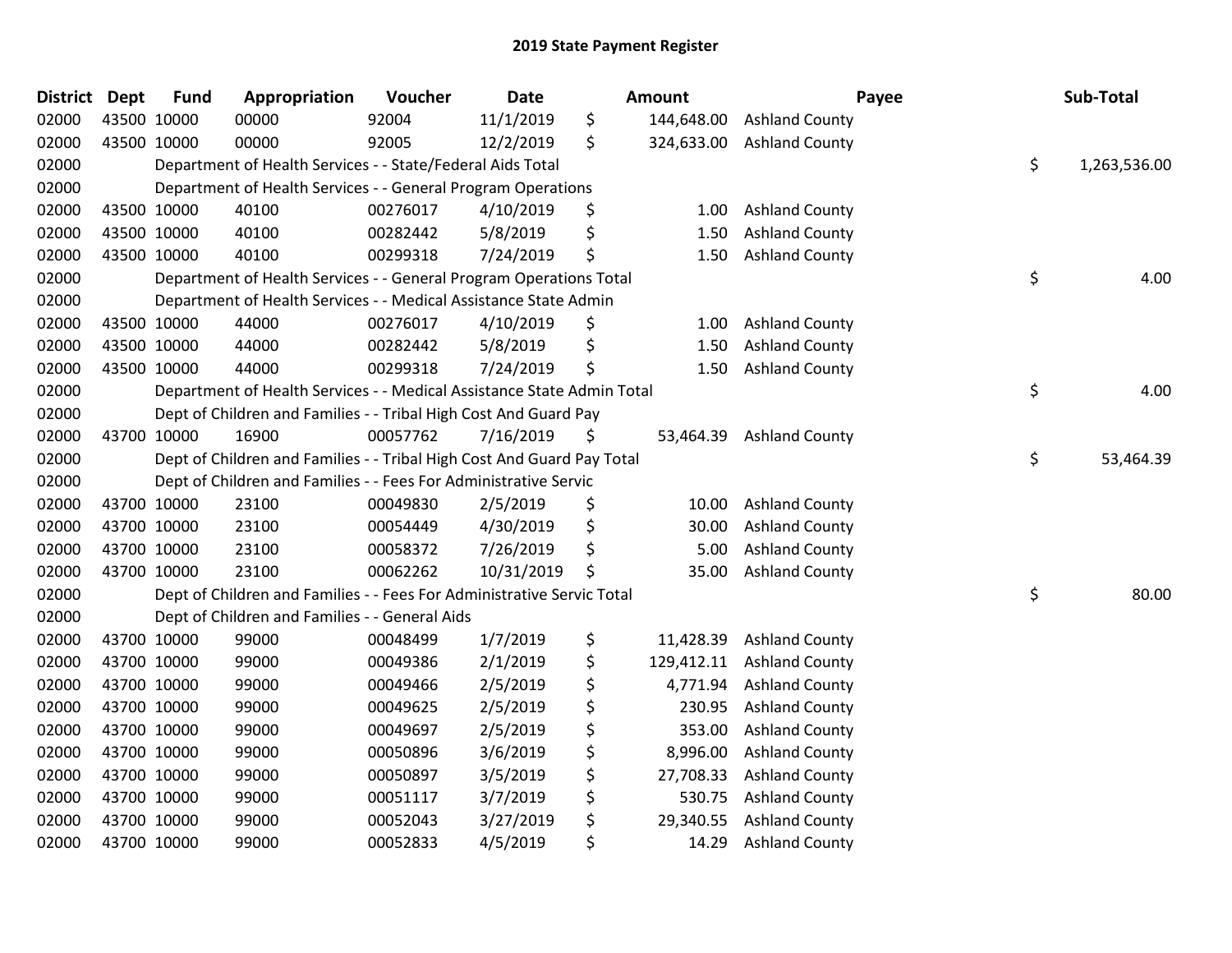| <b>District</b> | <b>Dept</b> | <b>Fund</b> | Appropriation                                        | Voucher  | <b>Date</b> | <b>Amount</b>    | Payee                 | Sub-Total          |
|-----------------|-------------|-------------|------------------------------------------------------|----------|-------------|------------------|-----------------------|--------------------|
| 02000           | 43700 10000 |             | 99000                                                | 00052834 | 4/5/2019    | \$<br>118,132.13 | <b>Ashland County</b> |                    |
| 02000           | 43700 10000 |             | 99000                                                | 00053609 | 4/23/2019   | \$<br>42,207.19  | <b>Ashland County</b> |                    |
| 02000           | 43700 10000 |             | 99000                                                | 00053970 | 4/30/2019   | \$<br>104,631.19 | <b>Ashland County</b> |                    |
| 02000           | 43700 10000 |             | 99000                                                | 00054640 | 5/6/2019    | \$<br>66,251.01  | <b>Ashland County</b> |                    |
| 02000           | 43700 10000 |             | 99000                                                | 00056068 | 6/5/2019    | \$<br>306.11     | <b>Ashland County</b> |                    |
| 02000           | 43700 10000 |             | 99000                                                | 00056069 | 6/5/2019    | \$<br>63,629.12  | <b>Ashland County</b> |                    |
| 02000           | 43700 10000 |             | 99000                                                | 00057339 | 7/5/2019    | \$<br>38,260.60  | <b>Ashland County</b> |                    |
| 02000           | 43700 10000 |             | 99000                                                | 00057794 | 7/16/2019   | \$<br>3,924.59   | <b>Ashland County</b> |                    |
| 02000           | 43700 10000 |             | 99000                                                | 00057795 | 7/16/2019   | \$<br>1,085.08   | <b>Ashland County</b> |                    |
| 02000           | 43700 10000 |             | 99000                                                | 00058446 | 7/30/2019   | \$<br>116,358.17 | <b>Ashland County</b> |                    |
| 02000           | 43700 10000 |             | 99000                                                | 00058518 | 7/30/2019   | \$<br>62.00      | <b>Ashland County</b> |                    |
| 02000           | 43700 10000 |             | 99000                                                | 00058659 | 8/6/2019    | \$<br>16,879.00  | <b>Ashland County</b> |                    |
| 02000           | 43700 10000 |             | 99000                                                | 00058743 | 8/5/2019    | \$<br>34,304.46  | <b>Ashland County</b> |                    |
| 02000           | 43700 10000 |             | 99000                                                | 00059863 | 9/5/2019    | \$<br>5,165.50   | <b>Ashland County</b> |                    |
| 02000           | 43700 10000 |             | 99000                                                | 00059864 | 9/5/2019    | \$<br>37,432.41  | <b>Ashland County</b> |                    |
| 02000           | 43700 10000 |             | 99000                                                | 00060336 | 9/18/2019   | \$<br>325,063.17 | <b>Ashland County</b> |                    |
| 02000           | 43700 10000 |             | 99000                                                | 00060704 | 9/27/2019   | \$<br>174.00     | <b>Ashland County</b> |                    |
| 02000           | 43700 10000 |             | 99000                                                | 00060705 | 9/27/2019   | \$<br>506.26     | <b>Ashland County</b> |                    |
| 02000           | 43700 10000 |             | 99000                                                | 00061136 | 10/7/2019   | \$<br>101,328.68 | <b>Ashland County</b> |                    |
| 02000           | 43700 10000 |             | 99000                                                | 00061945 | 10/30/2019  | \$<br>55,203.50  | <b>Ashland County</b> |                    |
| 02000           | 43700 10000 |             | 99000                                                | 00062356 | 11/5/2019   | \$<br>48,696.09  | <b>Ashland County</b> |                    |
| 02000           | 43700 10000 |             | 99000                                                | 00062519 | 11/8/2019   | \$<br>47,001.15  | <b>Ashland County</b> |                    |
| 02000           |             |             | Dept of Children and Families - - General Aids Total |          |             |                  |                       | \$<br>1,439,387.72 |
| 02000           |             |             | Dept of Workforce Development - - Ui Admin Fed       |          |             |                  |                       |                    |
| 02000           |             | 44500 10000 | 15100                                                | 00204010 | 1/3/2019    | \$<br>30.00      | <b>Ashland County</b> |                    |
| 02000           | 44500 10000 |             | 15100                                                | 00208749 | 2/4/2019    | \$<br>20.00      | <b>Ashland County</b> |                    |
| 02000           | 44500 10000 |             | 15100                                                | 00213449 | 3/4/2019    | \$<br>5.00       | <b>Ashland County</b> |                    |
| 02000           | 44500 10000 |             | 15100                                                | 00218382 | 4/2/2019    | \$<br>10.00      | <b>Ashland County</b> |                    |
| 02000           | 44500 10000 |             | 15100                                                | 00223340 | 5/2/2019    | \$<br>35.00      | <b>Ashland County</b> |                    |
| 02000           | 44500 10000 |             | 15100                                                | 00228626 | 6/4/2019    | \$<br>10.00      | <b>Ashland County</b> |                    |
| 02000           | 44500 10000 |             | 15100                                                | 00233311 | 7/2/2019    | \$<br>20.00      | <b>Ashland County</b> |                    |
| 02000           | 44500 10000 |             | 15100                                                | 00238682 | 8/2/2019    | \$<br>15.00      | <b>Ashland County</b> |                    |
| 02000           | 44500 10000 |             | 15100                                                | 00244386 | 9/4/2019    | \$<br>15.00      | <b>Ashland County</b> |                    |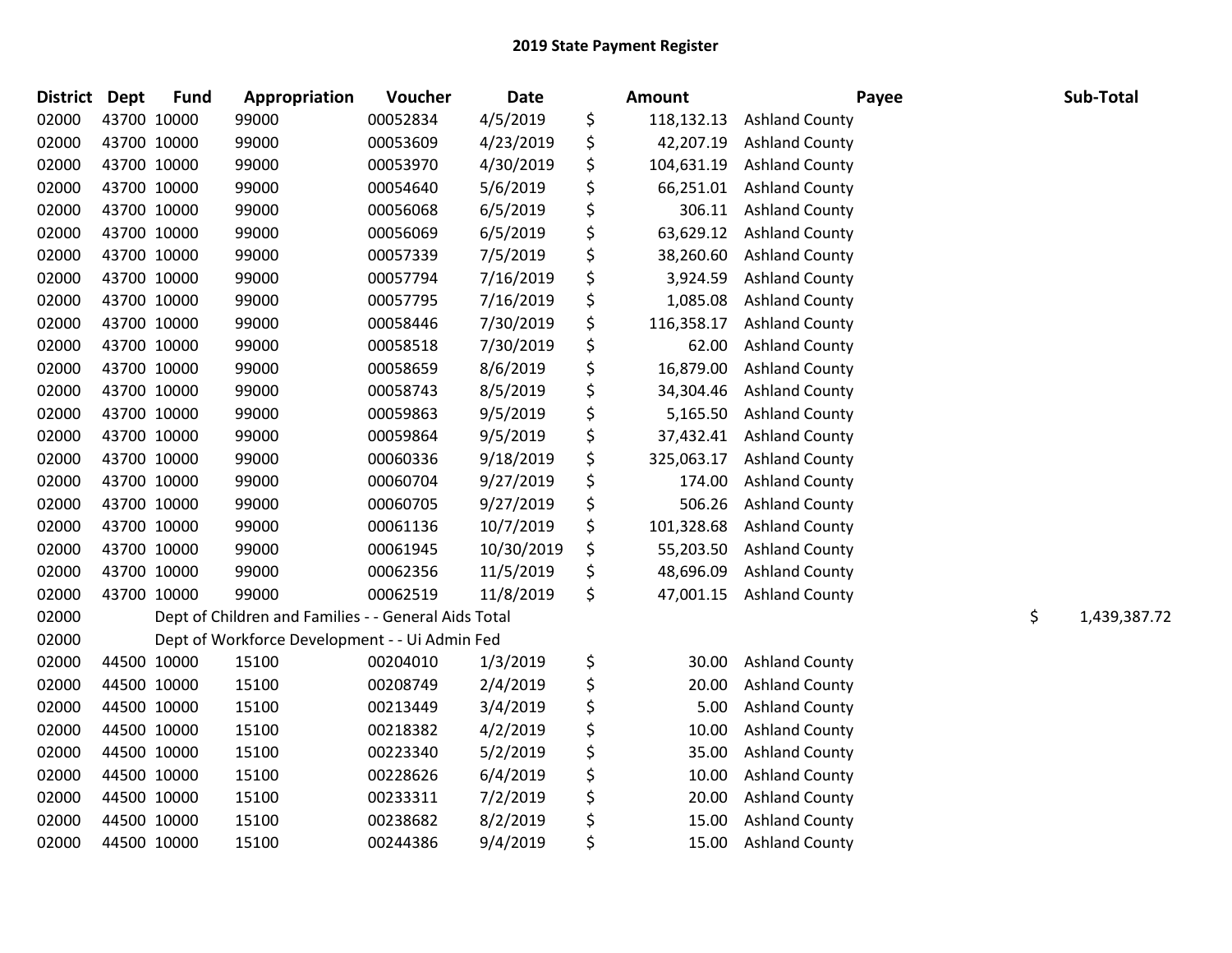| <b>District</b> | <b>Dept</b> | <b>Fund</b> | Appropriation                                                         | Voucher  | <b>Date</b> |     | Amount    | Payee                    | Sub-Total        |
|-----------------|-------------|-------------|-----------------------------------------------------------------------|----------|-------------|-----|-----------|--------------------------|------------------|
| 02000           |             | 44500 10000 | 15100                                                                 | 00249224 | 10/2/2019   | \$  | 15.00     | <b>Ashland County</b>    |                  |
| 02000           |             | 44500 10000 | 15100                                                                 | 00255610 | 11/4/2019   | \$  | 30.00     | <b>Ashland County</b>    |                  |
| 02000           | 44500 10000 |             | 15100                                                                 | 00261172 | 12/3/2019   | \$  | 10.00     | <b>Ashland County</b>    |                  |
| 02000           |             |             | Dept of Workforce Development - - Ui Admin Fed Total                  |          |             |     |           |                          | \$<br>215.00     |
| 02000           |             |             | Dept of Workforce Development - - Wc Ops Uninsured Emplyr Admin       |          |             |     |           |                          |                  |
| 02000           |             | 44500 22700 | 17700                                                                 | 00213620 | 3/5/2019    | \$  | 5.00      | <b>Ashland County</b>    |                  |
| 02000           |             |             | Dept of Workforce Development - - Wc Ops Uninsured Emplyr Admin Total |          |             |     |           |                          | \$<br>5.00       |
| 02000           |             |             | Department of Justice - - Legal Expenses                              |          |             |     |           |                          |                  |
| 02000           |             | 45500 10000 | 10400                                                                 | 00066192 | 6/12/2019   | \$  | 675.00    | <b>Ashland County</b>    |                  |
| 02000           |             |             | Department of Justice - - Legal Expenses Total                        |          |             |     |           |                          | \$<br>675.00     |
| 02000           |             |             | Department of Justice - - Crime Laboratories, Dna                     |          |             |     |           |                          |                  |
| 02000           | 45500 10000 |             | 22100                                                                 | 00068516 | 7/19/2019   | \$  | 1,230.00  | <b>Ashland County</b>    |                  |
| 02000           |             |             | Department of Justice - - Crime Laboratories, Dna Total               |          |             |     |           |                          | \$<br>1,230.00   |
| 02000           |             |             | Department of Justice - - Law Enforcement Train, Local                |          |             |     |           |                          |                  |
| 02000           | 45500 10000 |             | 23100                                                                 | 00072358 | 10/9/2019   | \$  | 5,760.00  | <b>Ashland County</b>    |                  |
| 02000           |             | 45500 10000 | 23100                                                                 | 00073072 | 10/21/2019  | \$  | 160.00    | <b>Ashland County</b>    |                  |
| 02000           |             |             | Department of Justice - - Law Enforcement Train, Local Total          |          |             |     |           |                          | \$<br>5,920.00   |
| 02000           |             |             | Department of Justice - - Federal Aid, State Operations               |          |             |     |           |                          |                  |
| 02000           |             | 45500 10000 | 24100                                                                 | 00075688 | 11/29/2019  | -\$ | 471.02    | <b>Ashland County</b>    |                  |
| 02000           |             |             | Department of Justice - - Federal Aid, State Operations Total         |          |             |     |           |                          | \$<br>471.02     |
| 02000           |             |             | Department of Justice - - County-Tribal Programs, Local               |          |             |     |           |                          |                  |
| 02000           |             | 45500 10000 | 26300                                                                 | 00058228 | 1/15/2019   | \$  |           | 47,777.00 Ashland County |                  |
| 02000           |             |             | Department of Justice - - County-Tribal Programs, Local Total         |          |             |     |           |                          | \$<br>47,777.00  |
| 02000           |             |             | Department of Justice - - Alt Prosecut Justice Info Fees              |          |             |     |           |                          |                  |
| 02000           |             | 45500 10000 | 27900                                                                 | 00059765 | 2/25/2019   | \$  | 51,016.80 | <b>Ashland County</b>    |                  |
| 02000           |             | 45500 10000 | 27900                                                                 | 00064319 | 5/6/2019    | \$  | 47,932.39 | <b>Ashland County</b>    |                  |
| 02000           | 45500 10000 |             | 27900                                                                 | 00071759 | 9/25/2019   | \$  | 45,547.97 | <b>Ashland County</b>    |                  |
| 02000           |             | 45500 10000 | 27900                                                                 | 00077241 | 12/23/2019  | \$  |           | 53,417.52 Ashland County |                  |
| 02000           |             |             | Department of Justice - - Alt Prosecut Justice Info Fees Total        |          |             |     |           |                          | \$<br>197,914.68 |
| 02000           |             |             | Department of Justice - - Internet Crimes Against Childr              |          |             |     |           |                          |                  |
| 02000           |             | 45500 10000 | 28400                                                                 | 00071027 | 9/5/2019    | \$  | 441.39    | <b>Ashland County</b>    |                  |
| 02000           |             |             | Department of Justice - - Internet Crimes Against Childr Total        |          |             |     |           |                          | \$<br>441.39     |
| 02000           |             |             | Department of Justice - - Crime Victim Witness Assist                 |          |             |     |           |                          |                  |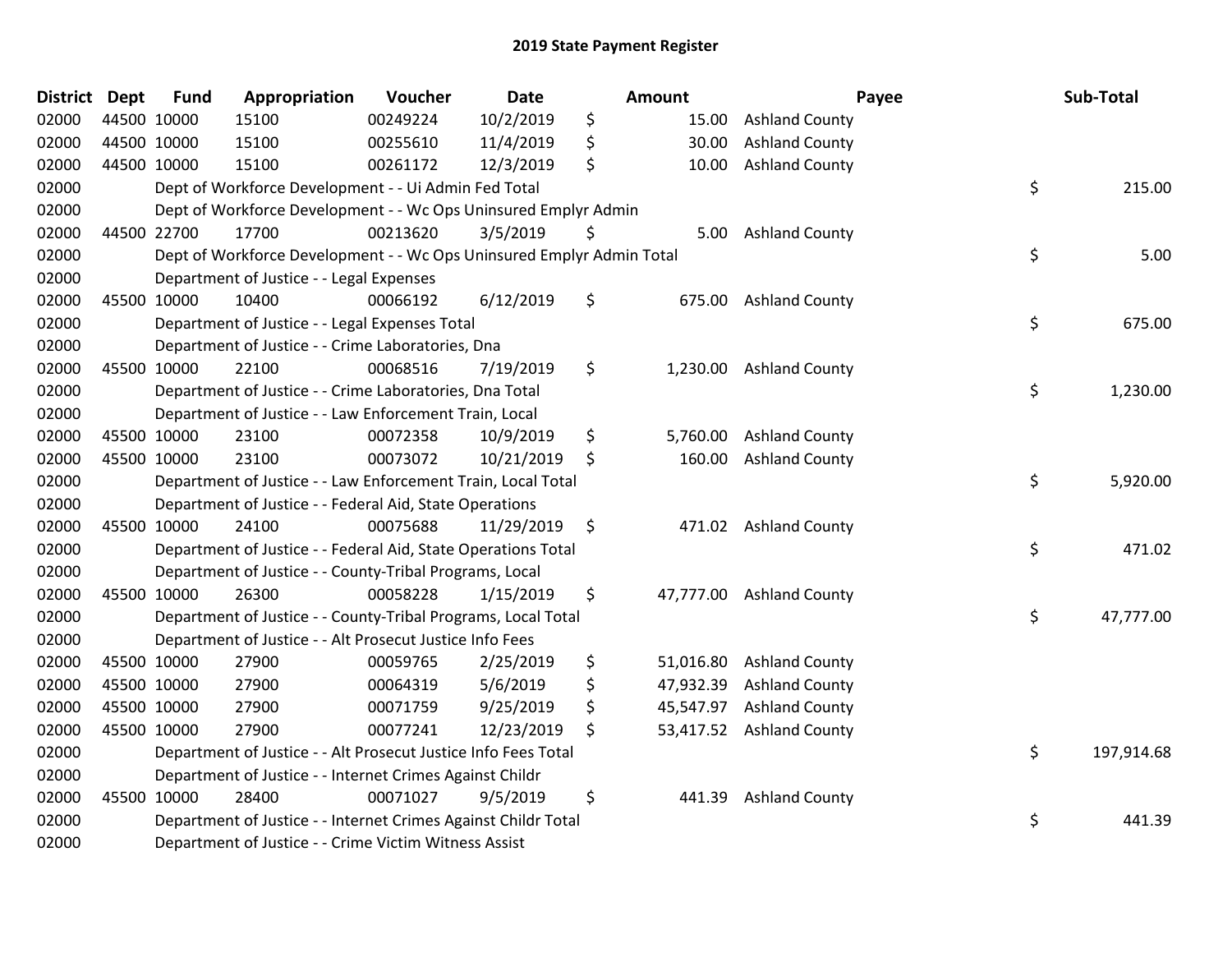| <b>District Dept</b> | <b>Fund</b> | Appropriation                                                           | Voucher  | <b>Date</b>   | Amount         | Payee                    | Sub-Total       |
|----------------------|-------------|-------------------------------------------------------------------------|----------|---------------|----------------|--------------------------|-----------------|
| 02000                | 45500 10000 | 53200                                                                   | 00068301 | 7/18/2019     | \$             | 15,890.93 Ashland County |                 |
| 02000                |             | Department of Justice - - Crime Victim Witness Assist Total             |          |               |                |                          | \$<br>15,890.93 |
| 02000                |             | Department of Justice - - County Reimb Victim-Witness                   |          |               |                |                          |                 |
| 02000                | 45500 10000 | 53900                                                                   | 00060542 | 2/28/2019     | \$             | 15,925.03 Ashland County |                 |
| 02000                |             | Department of Justice - - County Reimb Victim-Witness Total             |          |               |                |                          | \$<br>15,925.03 |
| 02000                |             | Department of Justice - - Federal Aid, Victim Assistance                |          |               |                |                          |                 |
| 02000                | 45500 10000 | 54200                                                                   | 00075919 | 12/9/2019     | \$             | 5,249.17 Ashland County  |                 |
| 02000                |             | Department of Justice - - Federal Aid, Victim Assistance Total          |          |               |                |                          | \$<br>5,249.17  |
| 02000                |             | Department of Military Affairs - - Disaster Recovery Aid                |          |               |                |                          |                 |
| 02000                | 46500 10000 | 30500                                                                   | 00067082 | 9/23/2019     | \$             | 14,355.25 Ashland County |                 |
| 02000                |             | Department of Military Affairs - - Disaster Recovery Aid Total          |          |               |                |                          | \$<br>14,355.25 |
| 02000                |             | Department of Military Affairs - - Emergency Response Equipment         |          |               |                |                          |                 |
| 02000                | 46500 10000 | 30800                                                                   | 00056134 | 2/8/2019      | \$<br>8,077.05 | <b>Ashland County</b>    |                 |
| 02000                | 46500 10000 | 30800                                                                   | 00059120 | 4/17/2019     | \$<br>376.24   | <b>Ashland County</b>    |                 |
| 02000                |             | Department of Military Affairs - - Emergency Response Equipment Total   |          |               |                |                          | \$<br>8,453.29  |
| 02000                |             | Department of Military Affairs - - Federal Aid, Local Assistance        |          |               |                |                          |                 |
| 02000                | 46500 10000 | 34200                                                                   | 00055515 | 1/31/2019     | \$             | 15,824.21 Ashland County |                 |
| 02000                |             | Department of Military Affairs - - Federal Aid, Local Assistance Total  |          |               |                |                          | \$<br>15,824.21 |
| 02000                |             | Department of Military Affairs - - St Emerg Response Bd Grant Pif       |          |               |                |                          |                 |
| 02000                | 46500 27200 | 36400                                                                   | 00055457 | 1/31/2019     | \$             | 2,834.13 Ashland County  |                 |
| 02000                |             | Department of Military Affairs - - St Emerg Response Bd Grant Pif Total |          |               |                |                          | \$<br>2,834.13  |
| 02000                |             | Department of Veterans Affairs - - Grants To Counties                   |          |               |                |                          |                 |
| 02000                | 48500 15200 | 12700                                                                   | 00060664 | 2/22/2019     | \$<br>850.00   | <b>Ashland County</b>    |                 |
| 02000                |             | Department of Veterans Affairs - - Grants To Counties Total             |          |               |                |                          | \$<br>850.00    |
| 02000                |             | Department of Veterans Affairs - - County Grants                        |          |               |                |                          |                 |
| 02000                | 48500 58200 | 26700                                                                   | 00060664 | 2/22/2019     | \$<br>3,825.00 | <b>Ashland County</b>    |                 |
| 02000                |             | Department of Veterans Affairs - - County Grants Total                  |          |               |                |                          | \$<br>3,825.00  |
| 02000                |             | Department of Veterans Affairs - - Veterans Transportation Grant        |          |               |                |                          |                 |
| 02000                | 48500 58200 | 28000                                                                   | 00074082 | 12/10/2019 \$ |                | 387.34 Ashland County    |                 |
| 02000                |             | Department of Veterans Affairs - - Veterans Transportation Grant Total  |          |               |                |                          | \$<br>387.34    |
| 02000                |             | Department of Veterans Affairs - - County Grants                        |          |               |                |                          |                 |
| 02000                | 48500 58300 | 37000                                                                   | 00060664 | 2/22/2019     | \$<br>3,825.00 | <b>Ashland County</b>    |                 |
| 02000                |             | Department of Veterans Affairs - - County Grants Total                  |          |               |                |                          | \$<br>3,825.00  |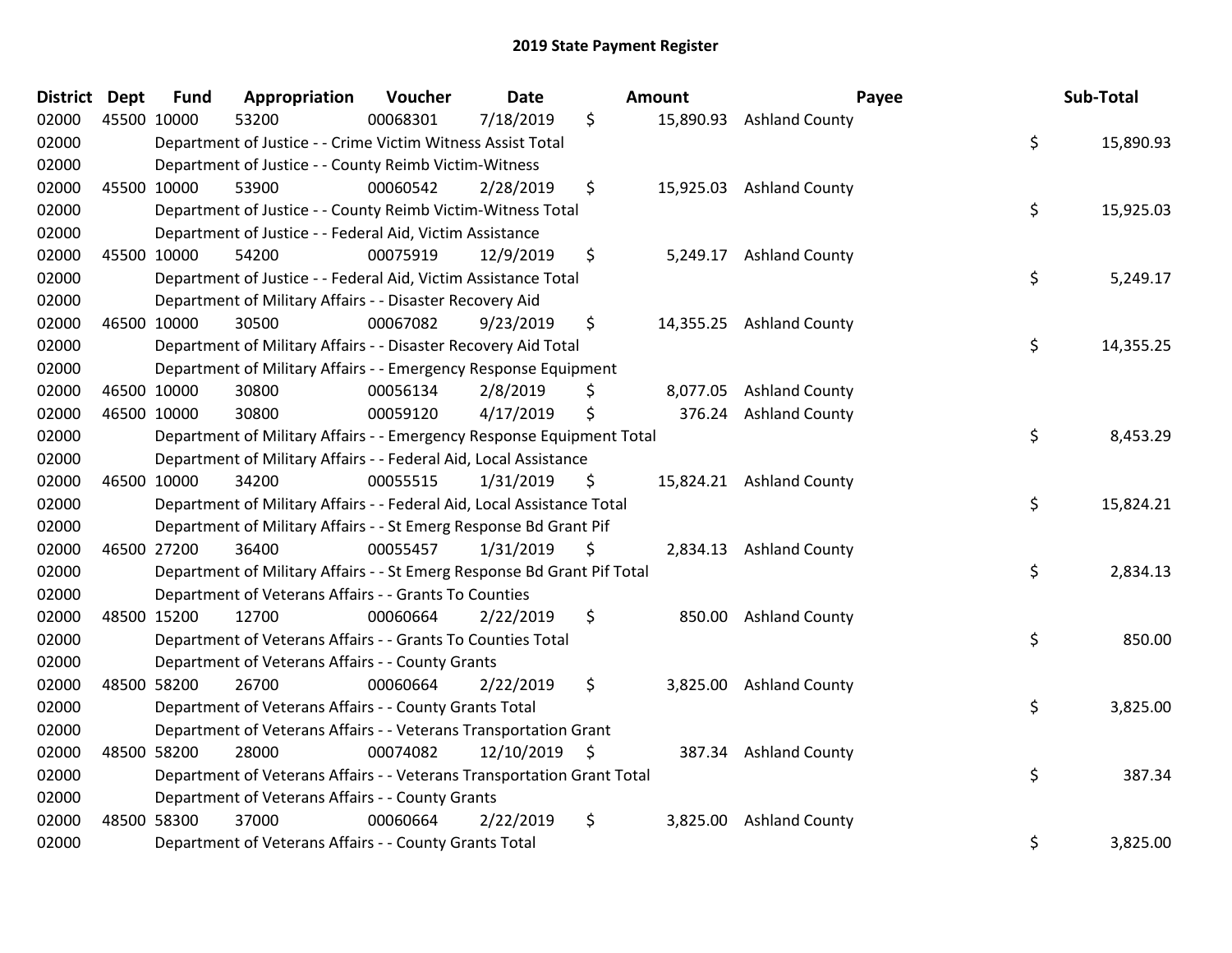| District Dept |             | <b>Fund</b> | Appropriation                                                         | Voucher  | <b>Date</b> | Amount          | Payee                 | Sub-Total        |
|---------------|-------------|-------------|-----------------------------------------------------------------------|----------|-------------|-----------------|-----------------------|------------------|
| 02000         |             |             | Department of Administration - - Federal Aid, Local Assistance        |          |             |                 |                       |                  |
| 02000         | 50500 10000 |             | 15500                                                                 | 00096040 | 1/29/2019   | \$<br>2,207.00  | <b>Ashland County</b> |                  |
| 02000         | 50500 10000 |             | 15500                                                                 | 00098079 | 3/1/2019    | \$<br>2,034.00  | <b>Ashland County</b> |                  |
| 02000         | 50500 10000 |             | 15500                                                                 | 00100659 | 4/16/2019   | \$<br>3,671.00  | <b>Ashland County</b> |                  |
| 02000         | 50500 10000 |             | 15500                                                                 | 00101639 | 4/30/2019   | \$<br>2,560.00  | <b>Ashland County</b> |                  |
| 02000         | 50500 10000 |             | 15500                                                                 | 00104148 | 6/17/2019   | \$<br>2,639.00  | <b>Ashland County</b> |                  |
| 02000         | 50500 10000 |             | 15500                                                                 | 00105027 | 7/1/2019    | \$<br>2,935.00  | <b>Ashland County</b> |                  |
| 02000         | 50500 10000 |             | 15500                                                                 | 00106496 | 7/30/2019   | \$<br>526.00    | <b>Ashland County</b> |                  |
| 02000         | 50500 10000 |             | 15500                                                                 | 00109278 | 9/20/2019   | \$<br>164.00    | <b>Ashland County</b> |                  |
| 02000         |             |             | Department of Administration - - Federal Aid, Local Assistance Total  |          |             |                 |                       | \$<br>16,736.00  |
| 02000         |             |             | Department of Administration - - Low-Income Assistance Grants         |          |             |                 |                       |                  |
| 02000         | 50500 23500 |             | 37100                                                                 | 00096040 | 1/29/2019   | \$<br>2,150.00  | <b>Ashland County</b> |                  |
| 02000         | 50500 23500 |             | 37100                                                                 | 00098079 | 3/1/2019    | \$<br>3,520.00  | <b>Ashland County</b> |                  |
| 02000         | 50500 23500 |             | 37100                                                                 | 00100659 | 4/16/2019   | \$<br>3,270.00  | <b>Ashland County</b> |                  |
| 02000         | 50500 23500 |             | 37100                                                                 | 00101639 | 4/30/2019   | \$<br>123.00    | <b>Ashland County</b> |                  |
| 02000         | 50500 23500 |             | 37100                                                                 | 00104148 | 6/17/2019   | \$<br>642.00    | <b>Ashland County</b> |                  |
| 02000         | 50500 23500 |             | 37100                                                                 | 00105027 | 7/1/2019    | \$<br>1,672.00  | <b>Ashland County</b> |                  |
| 02000         | 50500 23500 |             | 37100                                                                 | 00109278 | 9/20/2019   | \$<br>799.80    | <b>Ashland County</b> |                  |
| 02000         | 50500 23500 |             | 37100                                                                 | 00110772 | 10/16/2019  | \$<br>245.20    | <b>Ashland County</b> |                  |
| 02000         | 50500 23500 |             | 37100                                                                 | 00113504 | 12/2/2019   | \$<br>5,122.17  | <b>Ashland County</b> |                  |
| 02000         |             |             | Department of Administration - - Low-Income Assistance Grants Total   |          |             |                 |                       | \$<br>17,544.17  |
| 02000         |             |             | Department of Administration - - Land Information Program; Loca       |          |             |                 |                       |                  |
| 02000         | 50500 26900 |             | 17300                                                                 | 00095035 | 1/17/2019   | \$<br>1,000.00  | <b>Ashland County</b> |                  |
| 02000         | 50500 26900 |             | 17300                                                                 | 00097011 | 2/26/2019   | \$<br>77,176.00 | <b>Ashland County</b> |                  |
| 02000         | 50500 26900 |             | 17300                                                                 | 00101664 | 4/30/2019   | \$<br>25,000.00 | <b>Ashland County</b> |                  |
| 02000         |             |             | Department of Administration - - Land Information Program; Loca Total |          |             |                 |                       | \$<br>103,176.00 |
| 02000         |             |             | Public Defender Board - - Transcript, Discovery And Int               |          |             |                 |                       |                  |
| 02000         | 55000 10000 |             | 10600                                                                 | 00180332 | 2/8/2019    | \$<br>16.40     | <b>Ashland County</b> |                  |
| 02000         | 55000 10000 |             | 10600                                                                 | 00182627 | 2/19/2019   | \$<br>1,028.76  | <b>Ashland County</b> |                  |
| 02000         | 55000 10000 |             | 10600                                                                 | 00196189 | 5/21/2019   | \$<br>1,672.85  | <b>Ashland County</b> |                  |
| 02000         | 55000 10000 |             | 10600                                                                 | 00205930 | 7/18/2019   | \$<br>1,383.75  | <b>Ashland County</b> |                  |
| 02000         | 55000 10000 |             | 10600                                                                 | 00223598 | 11/25/2019  | \$<br>1,544.40  | <b>Ashland County</b> |                  |
| 02000         |             |             | Public Defender Board - - Transcript, Discovery And Int Total         |          |             |                 |                       | \$<br>5,646.16   |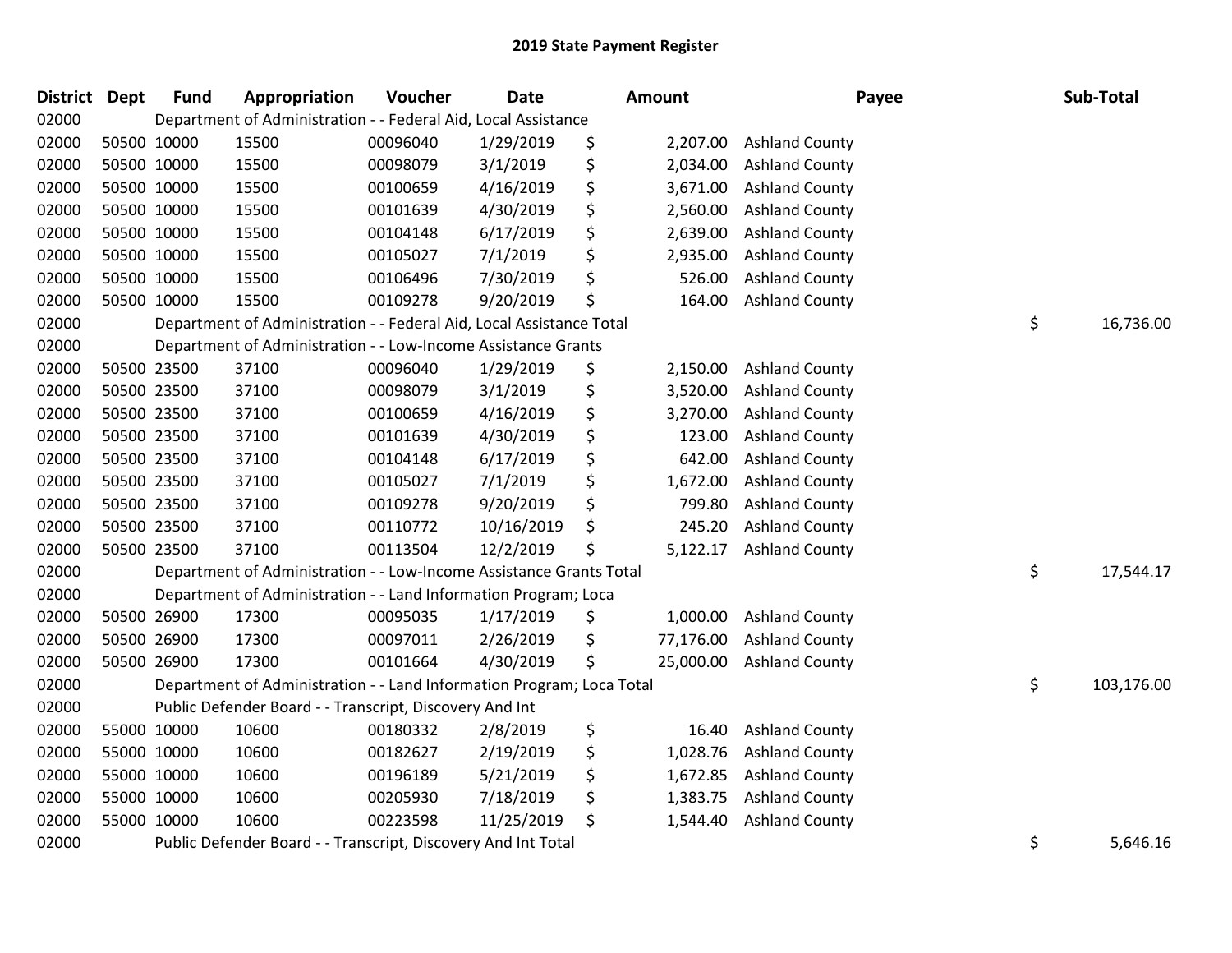| <b>District</b> | <b>Dept</b> | <b>Fund</b> | Appropriation                                                         | Voucher  | Date       | Amount             | Payee                     | Sub-Total          |
|-----------------|-------------|-------------|-----------------------------------------------------------------------|----------|------------|--------------------|---------------------------|--------------------|
| 02000           |             |             | Department of Revenue - - Warrants and Satisfactions                  |          |            |                    |                           |                    |
| 02000           |             | 56600 10000 | 10100                                                                 | 00117395 | 1/3/2019   | \$<br>210.50       | <b>Ashland County</b>     |                    |
| 02000           |             | 56600 10000 | 10100                                                                 | 00124080 | 2/27/2019  | \$<br>300.00       | <b>Ashland County</b>     |                    |
| 02000           |             | 56600 10000 | 10100                                                                 | 00128500 | 4/12/2019  | \$<br>210.50       | <b>Ashland County</b>     |                    |
| 02000           |             | 56600 10000 | 10100                                                                 | 00143118 | 8/16/2019  | \$<br>395.00       | <b>Ashland County</b>     |                    |
| 02000           |             | 56600 10000 | 10100                                                                 | 00143217 | 8/16/2019  | \$<br>210.50       | <b>Ashland County</b>     |                    |
| 02000           |             | 56600 10000 | 10100                                                                 | 00152655 | 12/13/2019 | \$<br>210.50       | <b>Ashland County</b>     |                    |
| 02000           |             |             | Department of Revenue - - Warrants and Satisfactions Total            |          |            |                    |                           | \$<br>1,537.00     |
| 02000           |             |             | Circuit Courts - - Circuit Court Costs                                |          |            |                    |                           |                    |
| 02000           |             | 62500 10000 | 10500                                                                 | 00001205 | 1/17/2019  | \$<br>28,526.06    | <b>Ashland County</b>     |                    |
| 02000           |             | 62500 10000 | 10500                                                                 | 00001417 | 7/5/2019   | \$<br>2,542.00     | <b>Ashland County</b>     |                    |
| 02000           |             | 62500 10000 | 10500                                                                 | 00001515 | 8/1/2019   | \$<br>51,721.00    | <b>Ashland County</b>     |                    |
| 02000           |             |             | Circuit Courts - - Circuit Court Costs Total                          |          |            |                    |                           | \$<br>82,789.06    |
| 02000           |             |             | Shared Revenue and Tax Relief - - County And Municipal Aid            |          |            |                    |                           |                    |
| 02000           |             | 83500 10000 | 10500                                                                 | 00048288 | 7/22/2019  | \$<br>123,958.56   | <b>Ashland County</b>     |                    |
| 02000           |             | 83500 10000 | 10500                                                                 | 00052577 | 11/18/2019 | \$<br>702,431.86   | <b>Ashland County</b>     |                    |
| 02000           |             |             | Shared Revenue and Tax Relief - - County And Municipal Aid Total      |          |            |                    |                           | \$<br>826,390.42   |
| 02000           |             |             | Shared Revenue and Tax Relief - - Exempt Computer Aid                 |          |            |                    |                           |                    |
| 02000           |             | 83500 10000 | 10900                                                                 | 00045371 | 7/22/2019  | \$<br>10,760.45    | <b>Ashland County</b>     |                    |
| 02000           |             |             | Shared Revenue and Tax Relief - - Exempt Computer Aid Total           |          |            |                    |                           | \$<br>10,760.45    |
| 02000           |             |             | Shared Revenue and Tax Relief - - Utility Aid                         |          |            |                    |                           |                    |
| 02000           |             | 83500 10000 | 11000                                                                 | 00048288 | 7/22/2019  | \$<br>30,214.32    | <b>Ashland County</b>     |                    |
| 02000           |             | 83500 10000 | 11000                                                                 | 00052577 | 11/18/2019 | \$                 | 176,723.72 Ashland County |                    |
| 02000           |             |             | Shared Revenue and Tax Relief - - Utility Aid Total                   |          |            |                    |                           | \$<br>206,938.04   |
| 02000           |             |             | Shared Revenue and Tax Relief - - Personal Property Aid               |          |            |                    |                           |                    |
| 02000           |             | 83500 10000 | 11100                                                                 | 00039894 | 5/6/2019   | \$<br>46,694.42    | <b>Ashland County</b>     |                    |
| 02000           |             |             | Shared Revenue and Tax Relief - - Personal Property Aid Total         |          |            |                    |                           | \$<br>46,694.42    |
| 02000           |             |             | Shared Revenue and Tax Relief - - School Lvy Tx/First Dollar Cr       |          |            |                    |                           |                    |
| 02000           |             | 83500 10000 | 30200                                                                 | 00045216 | 7/22/2019  | \$<br>2,233,243.99 | <b>Ashland County</b>     |                    |
| 02000           |             | 83500 10000 | 30200                                                                 | 00048100 | 7/22/2019  | \$<br>549,163.70   | <b>Ashland County</b>     |                    |
| 02000           |             |             | Shared Revenue and Tax Relief - - School Lvy Tx/First Dollar Cr Total |          |            |                    |                           | \$<br>2,782,407.69 |
| 02000           |             |             | Shared Revenue and Tax Relief - - Lottery & Gaming Credit             |          |            |                    |                           |                    |
| 02000           |             | 83500 52100 | 36300                                                                 | 00038586 | 3/25/2019  | \$<br>589,274.10   | <b>Ashland County</b>     |                    |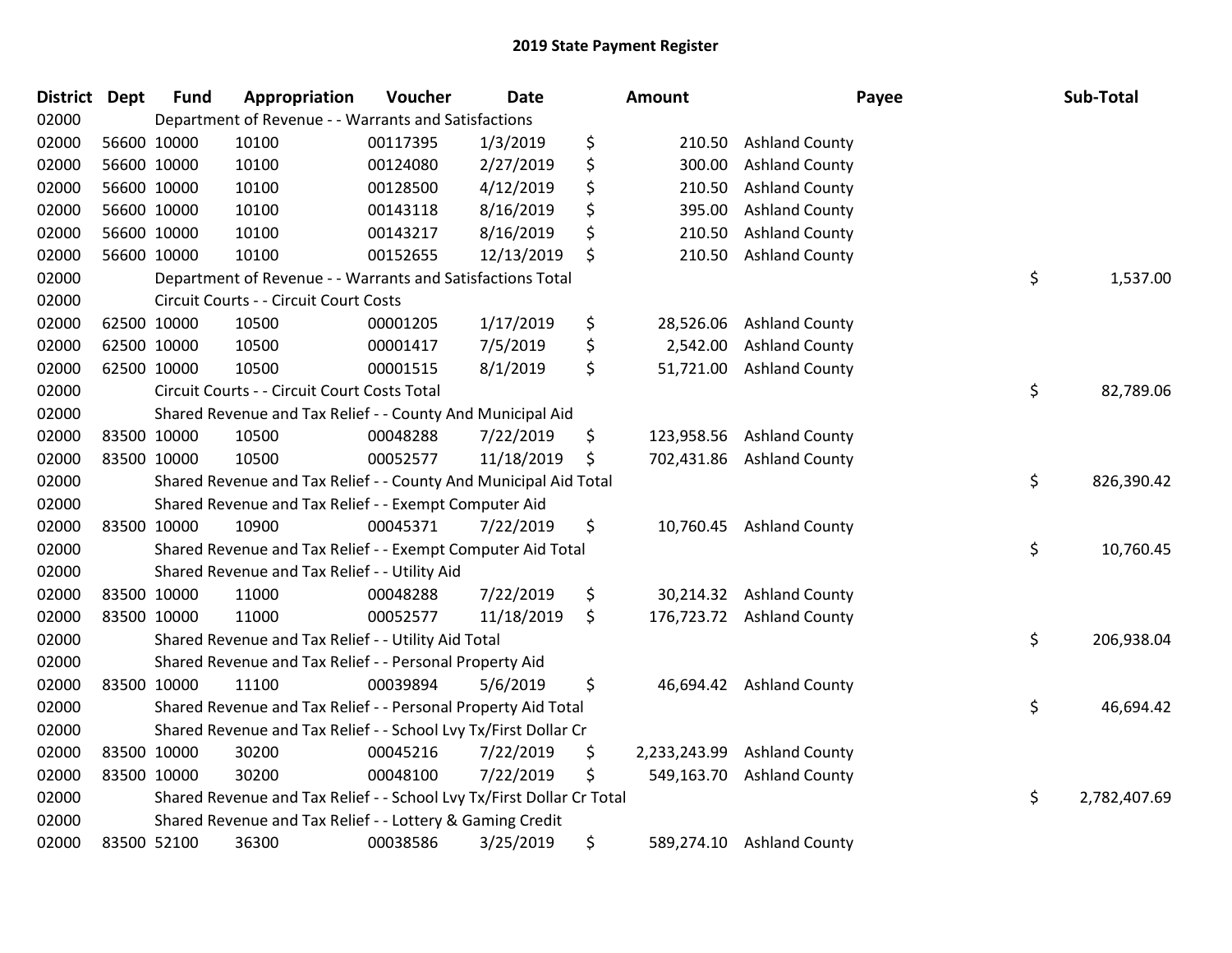| District Dept | Fund | <b>Appropriation</b>                                            | Voucher | <b>Date</b> | Amount | Payee | Sub-Total    |
|---------------|------|-----------------------------------------------------------------|---------|-------------|--------|-------|--------------|
| 02000         |      | Shared Revenue and Tax Relief - - Lottery & Gaming Credit Total |         |             |        |       | 589,274.10   |
| 02000 Total   |      |                                                                 |         |             |        |       | 9,832,193.04 |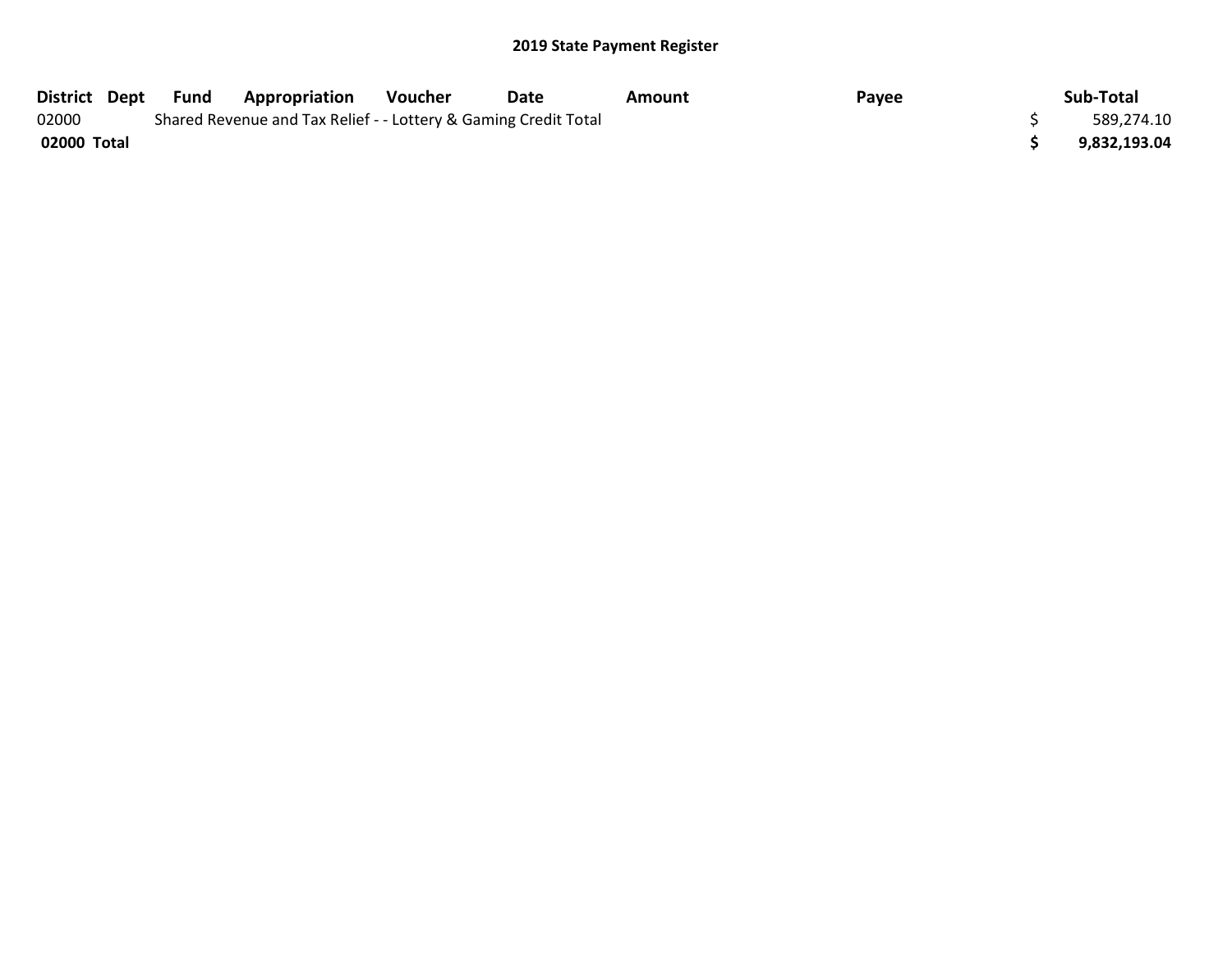| <b>District Dept</b> | <b>Fund</b> | Appropriation                                                      | Voucher  | <b>Date</b> | Amount          | Payee                    | Sub-Total        |
|----------------------|-------------|--------------------------------------------------------------------|----------|-------------|-----------------|--------------------------|------------------|
| 02002                |             | Dept of Safety & Prof Services - - Fire Dues Distribution          |          |             |                 |                          |                  |
| 02002                | 16500 10000 | 22500                                                              | 00031424 | 7/18/2019   | \$              | 1,055.95 Town Of Agenda  |                  |
| 02002                |             | Dept of Safety & Prof Services - - Fire Dues Distribution Total    |          |             |                 |                          | \$<br>1,055.95   |
| 02002                |             | Dept of Natural Resources - - Aids In Lieu Of Taxes - Gener        |          |             |                 |                          |                  |
| 02002                | 37000 10000 | 50300                                                              | 00294142 | 1/29/2019   | \$<br>4,251.01  | Town Of Agenda           |                  |
| 02002                | 37000 10000 | 50300                                                              | 00313726 | 4/19/2019   | \$<br>60.00     | Town Of Agenda           |                  |
| 02002                |             | Dept of Natural Resources - - Aids In Lieu Of Taxes - Gener Total  |          |             |                 |                          | \$<br>4,311.01   |
| 02002                |             | Dept of Natural Resources - - Gen Program Ops-State Funds          |          |             |                 |                          |                  |
| 02002                | 37000 21200 | 16100                                                              | 00341195 | 7/25/2019   | \$              | 1,666.24 Town Of Agenda  |                  |
| 02002                |             | Dept of Natural Resources - - Gen Program Ops-State Funds Total    |          |             |                 |                          | \$<br>1,666.24   |
| 02002                |             | Dept of Natural Resources - - General Program Operations --        |          |             |                 |                          |                  |
| 02002                | 37000 21200 | 25400                                                              | 00341195 | 7/25/2019   | \$              | 1,904.56 Town Of Agenda  |                  |
| 02002                |             | Dept of Natural Resources - - General Program Operations -- Total  |          |             |                 |                          | \$<br>1,904.56   |
| 02002                |             | Dept of Natural Resources - - Resaids - Cnty Forst, Cl & Mfl       |          |             |                 |                          |                  |
| 02002                | 37000 21200 | 57100                                                              | 00332151 | 6/21/2019   | \$              | 6,459.66 Town Of Agenda  |                  |
| 02002                |             | Dept of Natural Resources - - Resaids - Cnty Forst, CI & Mfl Total |          |             |                 |                          | \$<br>6,459.66   |
| 02002                |             | Dept of Natural Resources - - Aids In Lieu Of Taxes - Sum S        |          |             |                 |                          |                  |
| 02002                | 37000 21200 | 57900                                                              | 00313724 | 4/19/2019   | \$              | 4,929.94 Town Of Agenda  |                  |
| 02002                | 37000 21200 | 57900                                                              | 00313725 | 4/19/2019   | \$              | 3,767.96 Town Of Agenda  |                  |
| 02002                |             | Dept of Natural Resources - - Aids In Lieu Of Taxes - Sum S Total  |          |             |                 |                          | \$<br>8,697.90   |
| 02002                |             | Dept of Natural Resources - - Fin Asst For Responsible Units       |          |             |                 |                          |                  |
| 02002                | 37000 27400 | 67000                                                              | 00323015 | 5/22/2019   | \$              | 2,221.88 Town Of Agenda  |                  |
| 02002                |             | Dept of Natural Resources - - Fin Asst For Responsible Units Total |          |             |                 |                          | \$<br>2,221.88   |
| 02002                |             | WI Dept of Transportation - - Disastr Damag Aid Sf                 |          |             |                 |                          |                  |
| 02002                | 39500 21100 | 17400                                                              | 00459395 | 11/8/2019   | \$              | 24,842.73 Town Of Agenda |                  |
| 02002                |             | WI Dept of Transportation - - Disastr Damag Aid Sf Total           |          |             |                 |                          | \$<br>24,842.73  |
| 02002                |             | WI Dept of Transportation - - Trns Aids To Mnc.-Sf                 |          |             |                 |                          |                  |
| 02002                | 39500 21100 | 19100                                                              | 00335864 | 1/7/2019    | \$              | 38,904.86 Town Of Agenda |                  |
| 02002                | 39500 21100 | 19100                                                              | 00363180 | 4/1/2019    | \$<br>38,904.86 | Town Of Agenda           |                  |
| 02002                | 39500 21100 | 19100                                                              | 00401189 | 7/1/2019    | \$<br>38,904.86 | Town Of Agenda           |                  |
| 02002                | 39500 21100 | 19100                                                              | 00444007 | 10/7/2019   | \$<br>38,904.88 | Town Of Agenda           |                  |
| 02002                |             | WI Dept of Transportation - - Trns Aids To Mnc.-Sf Total           |          |             |                 |                          | \$<br>155,619.46 |
| 02002                |             | Elections Commission - - 2018 Hava Election Security               |          |             |                 |                          |                  |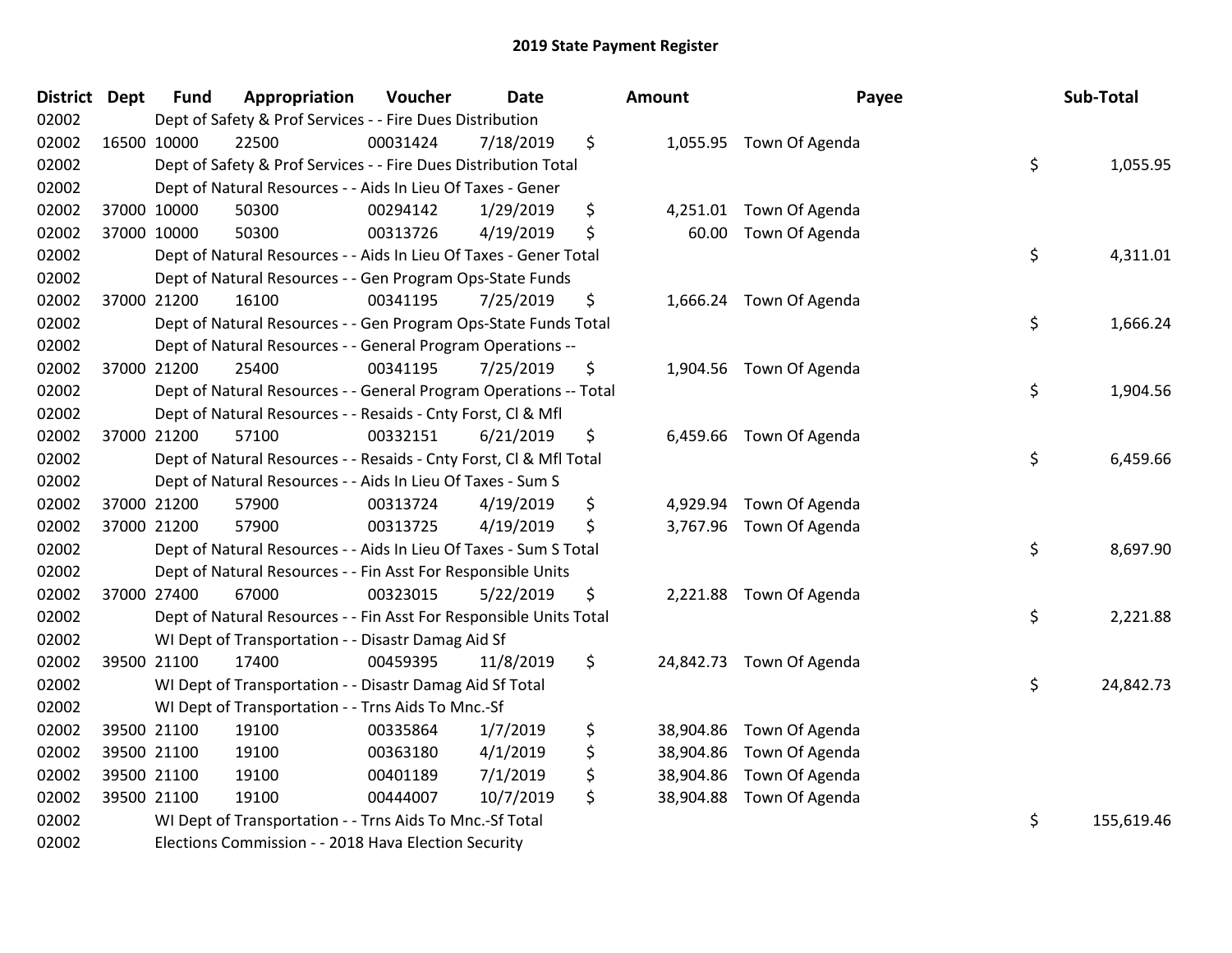| <b>District</b> | Dept | <b>Fund</b> | Appropriation                                                    | <b>Voucher</b> | Date       |    | Amount    | Payee          | Sub-Total       |
|-----------------|------|-------------|------------------------------------------------------------------|----------------|------------|----|-----------|----------------|-----------------|
| 02002           |      | 51000 22000 | 18200                                                            | 00002800       | 11/21/2019 | \$ | 1,200.00  | Town Of Agenda |                 |
| 02002           |      |             | Elections Commission - - 2018 Hava Election Security Total       |                |            |    |           |                | \$<br>1,200.00  |
| 02002           |      |             | Shared Revenue and Tax Relief - - County And Municipal Aid       |                |            |    |           |                |                 |
| 02002           |      | 83500 10000 | 10500                                                            | 00048272       | 7/22/2019  | \$ | 4,280.27  | Town Of Agenda |                 |
| 02002           |      | 83500 10000 | 10500                                                            | 00052561       | 11/18/2019 | S  | 24,254.88 | Town Of Agenda |                 |
| 02002           |      |             | Shared Revenue and Tax Relief - - County And Municipal Aid Total |                |            |    |           |                | \$<br>28,535.15 |
| 02002           |      |             | Shared Revenue and Tax Relief - - Exempt Computer Aid            |                |            |    |           |                |                 |
| 02002           |      | 83500 10000 | 10900                                                            | 00045461       | 7/22/2019  | \$ | 3.11      | Town Of Agenda |                 |
| 02002           |      |             | Shared Revenue and Tax Relief - - Exempt Computer Aid Total      |                |            |    |           |                | \$<br>3.11      |
| 02002           |      |             | Shared Revenue and Tax Relief - - Utility Aid                    |                |            |    |           |                |                 |
| 02002           |      | 83500 10000 | 11000                                                            | 00048272       | 7/22/2019  | \$ | 95.59     | Town Of Agenda |                 |
| 02002           |      | 83500 10000 | 11000                                                            | 00052561       | 11/18/2019 | \$ | 861.92    | Town Of Agenda |                 |
| 02002           |      |             | Shared Revenue and Tax Relief - - Utility Aid Total              |                |            |    |           |                | \$<br>957.51    |
| 02002           |      |             | Shared Revenue and Tax Relief - - Personal Property Aid          |                |            |    |           |                |                 |
| 02002           |      | 83500 10000 | 11100                                                            | 00039984       | 5/6/2019   | \$ | 7.13      | Town Of Agenda |                 |
| 02002           |      |             | Shared Revenue and Tax Relief - - Personal Property Aid Total    |                |            |    |           |                | \$<br>7.13      |
| 02002 Total     |      |             |                                                                  |                |            |    |           |                | 237,482.29      |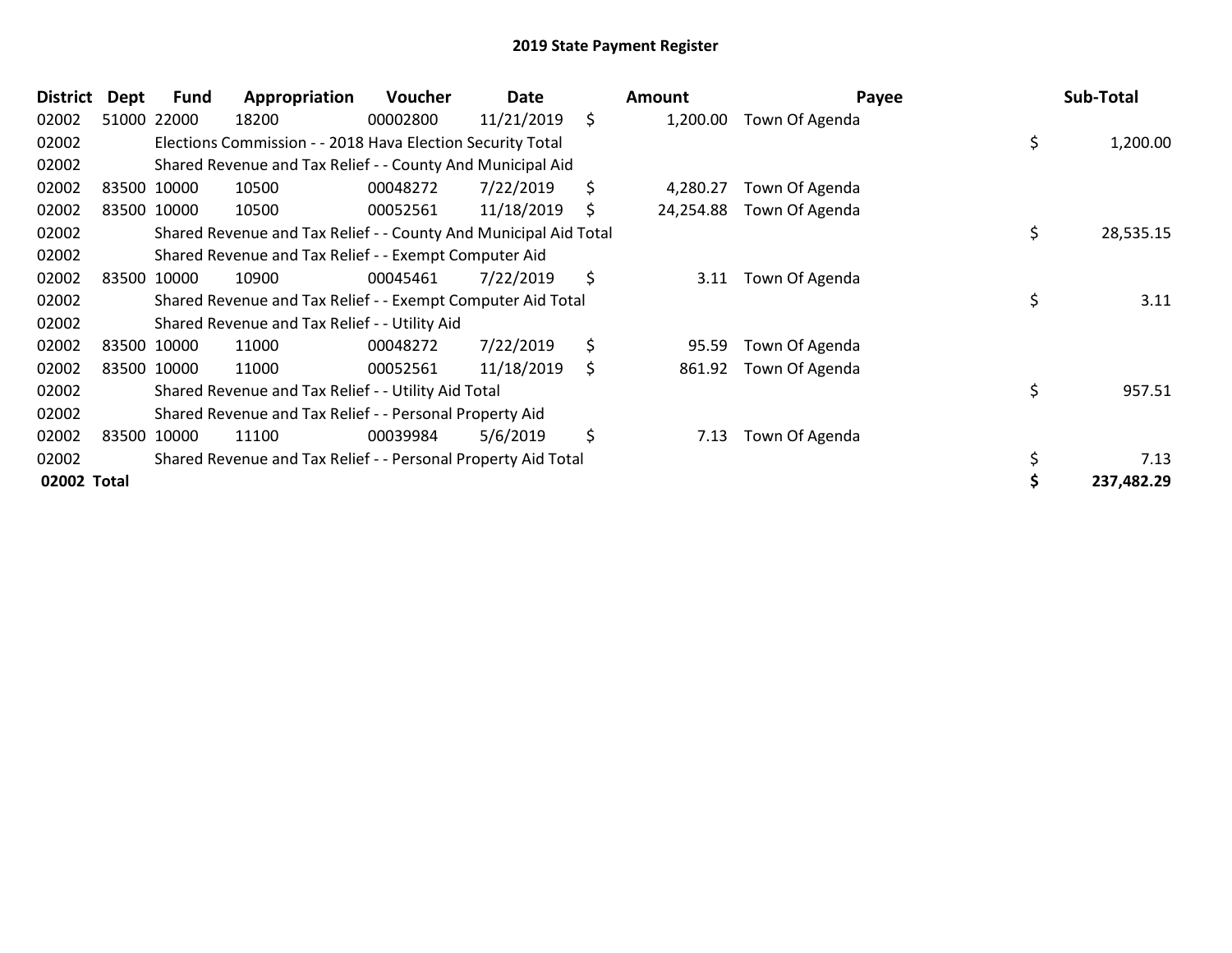| <b>District</b> | <b>Dept</b> | Fund        | Appropriation                                                      | <b>Voucher</b> | Date       | <b>Amount</b>   | Payee                     | Sub-Total        |
|-----------------|-------------|-------------|--------------------------------------------------------------------|----------------|------------|-----------------|---------------------------|------------------|
| 02004           |             |             | Dept of Safety & Prof Services - - Fire Dues Distribution          |                |            |                 |                           |                  |
| 02004           |             | 16500 10000 | 22500                                                              | 00031353       | 7/18/2019  | \$              | 1,264.08 Town Of Ashland  |                  |
| 02004           |             |             | Dept of Safety & Prof Services - - Fire Dues Distribution Total    |                |            |                 |                           | \$<br>1,264.08   |
| 02004           |             |             | Dept of Natural Resources - - Resaids - Cnty Forst, CI & Mfl       |                |            |                 |                           |                  |
| 02004           |             | 37000 21200 | 57100                                                              | 00332152       | 6/21/2019  | \$              | 901.44 Town Of Ashland    |                  |
| 02004           |             |             | Dept of Natural Resources - - Resaids - Cnty Forst, Cl & Mfl Total |                |            |                 |                           | \$<br>901.44     |
| 02004           |             |             | WI Dept of Transportation - - Disastr Damag Aid Sf                 |                |            |                 |                           |                  |
| 02004           |             | 39500 21100 | 17400                                                              | 00418353       | 7/31/2019  | \$              | 1,211.24 Town Of Ashland  |                  |
| 02004           |             |             | WI Dept of Transportation - - Disastr Damag Aid Sf Total           |                |            |                 |                           | \$<br>1,211.24   |
| 02004           |             |             | WI Dept of Transportation - - Trns Aids To Mnc.-Sf                 |                |            |                 |                           |                  |
| 02004           |             | 39500 21100 | 19100                                                              | 00335865       | 1/7/2019   | \$<br>32,257.47 | Town Of Ashland           |                  |
| 02004           |             | 39500 21100 | 19100                                                              | 00363181       | 4/1/2019   | \$<br>32,257.47 | Town Of Ashland           |                  |
| 02004           |             | 39500 21100 | 19100                                                              | 00401190       | 7/1/2019   | \$              | 32,257.47 Town Of Ashland |                  |
| 02004           |             | 39500 21100 | 19100                                                              | 00444008       | 10/7/2019  | \$              | 32,257.48 Town Of Ashland |                  |
| 02004           |             |             | WI Dept of Transportation - - Trns Aids To Mnc.-Sf Total           |                |            |                 |                           | \$<br>129,029.89 |
| 02004           |             |             | Shared Revenue and Tax Relief - - County And Municipal Aid         |                |            |                 |                           |                  |
| 02004           | 83500 10000 |             | 10500                                                              | 00048273       | 7/22/2019  | \$<br>9,910.95  | Town Of Ashland           |                  |
| 02004           |             | 83500 10000 | 10500                                                              | 00052562       | 11/18/2019 | \$<br>56,162.05 | Town Of Ashland           |                  |
| 02004           |             |             | Shared Revenue and Tax Relief - - County And Municipal Aid Total   |                |            |                 |                           | \$<br>66,073.00  |
| 02004           |             |             | Shared Revenue and Tax Relief - - Exempt Computer Aid              |                |            |                 |                           |                  |
| 02004           |             | 83500 10000 | 10900                                                              | 00045462       | 7/22/2019  | \$<br>1.03      | Town Of Ashland           |                  |
| 02004           |             |             | Shared Revenue and Tax Relief - - Exempt Computer Aid Total        |                |            |                 |                           | \$<br>1.03       |
| 02004           |             |             | Shared Revenue and Tax Relief - - Utility Aid                      |                |            |                 |                           |                  |
| 02004           | 83500 10000 |             | 11000                                                              | 00048273       | 7/22/2019  | \$<br>232.66    | Town Of Ashland           |                  |
| 02004           |             | 83500 10000 | 11000                                                              | 00052562       | 11/18/2019 | \$<br>1,582.19  | Town Of Ashland           |                  |
| 02004           |             |             | Shared Revenue and Tax Relief - - Utility Aid Total                |                |            |                 |                           | \$<br>1,814.85   |
| 02004           |             |             | Shared Revenue and Tax Relief - - Personal Property Aid            |                |            |                 |                           |                  |
| 02004           |             | 83500 10000 | 11100                                                              | 00039985       | 5/6/2019   | \$<br>156.82    | Town Of Ashland           |                  |
| 02004           |             |             | Shared Revenue and Tax Relief - - Personal Property Aid Total      |                |            |                 |                           | \$<br>156.82     |
| 02004 Total     |             |             |                                                                    |                |            |                 |                           | \$<br>200,452.35 |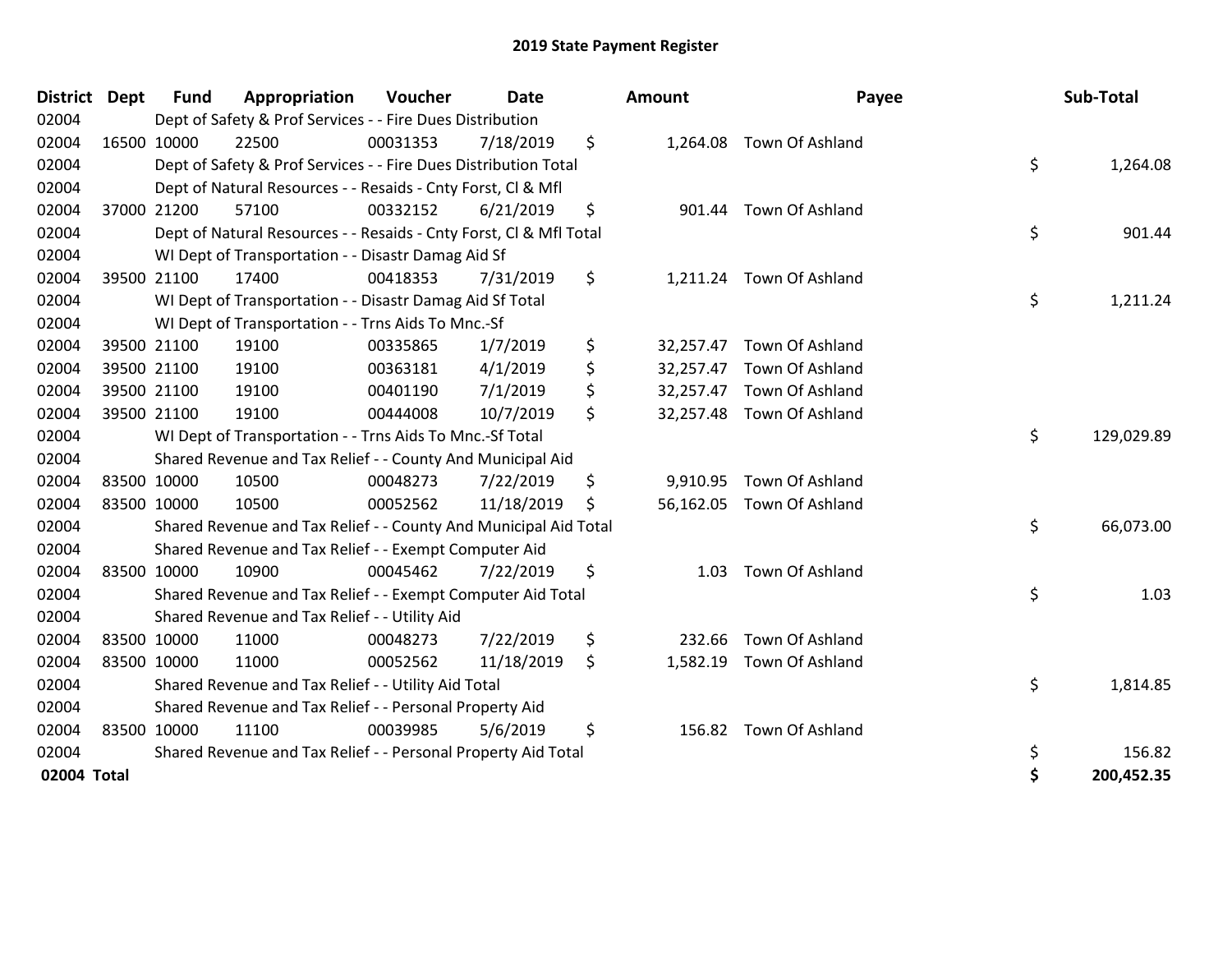| <b>District</b> | Dept | <b>Fund</b> | Appropriation                                                      | Voucher  | <b>Date</b> | Amount          | Payee                       | Sub-Total        |
|-----------------|------|-------------|--------------------------------------------------------------------|----------|-------------|-----------------|-----------------------------|------------------|
| 02006           |      |             | Dept of Safety & Prof Services - - Fire Dues Distribution          |          |             |                 |                             |                  |
| 02006           |      | 16500 10000 | 22500                                                              | 00031380 | 7/18/2019   | \$              | 1,178.10 Town Of Chippewa   |                  |
| 02006           |      |             | Dept of Safety & Prof Services - - Fire Dues Distribution Total    |          |             |                 |                             | \$<br>1,178.10   |
| 02006           |      |             | Dept of Natural Resources - - Aids In Lieu Of Taxes - Gener        |          |             |                 |                             |                  |
| 02006           |      | 37000 10000 | 50300                                                              | 00313418 | 4/19/2019   | \$              | 29.26 Town Of Chippewa      |                  |
| 02006           |      |             | Dept of Natural Resources - - Aids In Lieu Of Taxes - Gener Total  |          |             |                 |                             | \$<br>29.26      |
| 02006           |      |             | Dept of Natural Resources - - Resaids - Cnty Forst, Cl & Mfl       |          |             |                 |                             |                  |
| 02006           |      | 37000 21200 | 57100                                                              | 00332153 | 6/21/2019   | \$<br>2,520.94  | Town Of Chippewa            |                  |
| 02006           |      |             | Dept of Natural Resources - - Resaids - Cnty Forst, Cl & Mfl Total |          |             |                 |                             | \$<br>2,520.94   |
| 02006           |      |             | Dept of Natural Resources - - Resaids - Pymt In Lieu Tax Fed       |          |             |                 |                             |                  |
| 02006           |      | 37000 21200 | 58400                                                              | 00364685 | 10/15/2019  | \$              | 101,439.13 Town Of Chippewa |                  |
| 02006           |      |             | Dept of Natural Resources - - Resaids - Pymt In Lieu Tax Fed Total |          |             |                 |                             | \$<br>101,439.13 |
| 02006           |      |             | Dept of Natural Resources - - Fin Asst For Responsible Units       |          |             |                 |                             |                  |
| 02006           |      | 37000 27400 | 67000                                                              | 00235646 | 4/23/2019   | \$              | 2,170.82 Town Of Chippewa   |                  |
| 02006           |      | 37000 27400 | 67000                                                              | 00322833 | 5/22/2019   | \$<br>2,171.47  | Town Of Chippewa            |                  |
| 02006           |      |             | Dept of Natural Resources - - Fin Asst For Responsible Units Total |          |             |                 |                             | \$<br>4,342.29   |
| 02006           |      |             | WI Dept of Transportation - - Trns Aids To Mnc.-Sf                 |          |             |                 |                             |                  |
| 02006           |      | 39500 21100 | 19100                                                              | 00335866 | 1/7/2019    | \$              | 57,091.12 Town Of Chippewa  |                  |
| 02006           |      | 39500 21100 | 19100                                                              | 00363182 | 4/1/2019    | \$<br>57,091.12 | Town Of Chippewa            |                  |
| 02006           |      | 39500 21100 | 19100                                                              | 00401191 | 7/1/2019    | \$<br>57,091.12 | Town Of Chippewa            |                  |
| 02006           |      | 39500 21100 | 19100                                                              | 00444009 | 10/7/2019   | \$<br>57,091.15 | Town Of Chippewa            |                  |
| 02006           |      |             | WI Dept of Transportation - - Trns Aids To Mnc.-Sf Total           |          |             |                 |                             | \$<br>228,364.51 |
| 02006           |      |             | Elections Commission - - 2018 Hava Election Security               |          |             |                 |                             |                  |
| 02006           |      | 51000 22000 | 18200                                                              | 00002252 | 11/8/2019   | \$<br>700.00    | Town Of Chippewa            |                  |
| 02006           |      |             | Elections Commission - - 2018 Hava Election Security Total         |          |             |                 |                             | \$<br>700.00     |
| 02006           |      |             | Shared Revenue and Tax Relief - - County And Municipal Aid         |          |             |                 |                             |                  |
| 02006           |      | 83500 10000 | 10500                                                              | 00048274 | 7/22/2019   | \$<br>2,152.45  | Town Of Chippewa            |                  |
| 02006           |      | 83500 10000 | 10500                                                              | 00052563 | 11/18/2019  | \$              | 12,197.24 Town Of Chippewa  |                  |
| 02006           |      |             | Shared Revenue and Tax Relief - - County And Municipal Aid Total   |          |             |                 |                             | \$<br>14,349.69  |
| 02006           |      |             | Shared Revenue and Tax Relief - - Exempt Computer Aid              |          |             |                 |                             |                  |
| 02006           |      | 83500 10000 | 10900                                                              | 00045463 | 7/22/2019   | \$<br>4.16      | Town Of Chippewa            |                  |
| 02006           |      |             | Shared Revenue and Tax Relief - - Exempt Computer Aid Total        |          |             |                 |                             | \$<br>4.16       |
| 02006           |      |             | Shared Revenue and Tax Relief - - Personal Property Aid            |          |             |                 |                             |                  |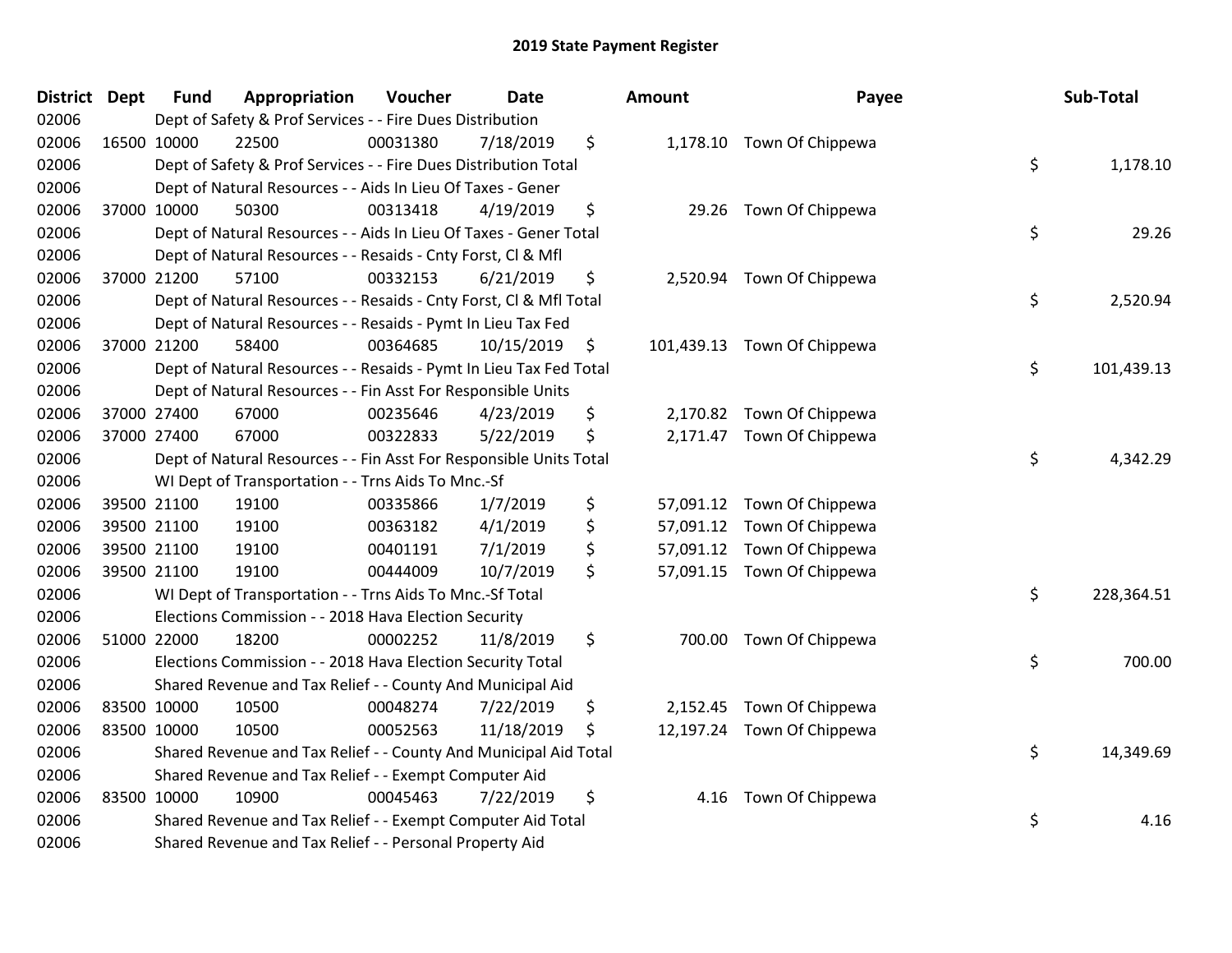| District Dept | Fund        | Appropriation                                                 | <b>Voucher</b> | Date     | Amount | Pavee            | Sub-Total  |
|---------------|-------------|---------------------------------------------------------------|----------------|----------|--------|------------------|------------|
| 02006         | 83500 10000 | 11100                                                         | 00039986       | 5/6/2019 | 30.82  | Town Of Chippewa |            |
| 02006         |             | Shared Revenue and Tax Relief - - Personal Property Aid Total |                |          |        |                  | 30.82      |
| 02006 Total   |             |                                                               |                |          |        |                  | 352.958.90 |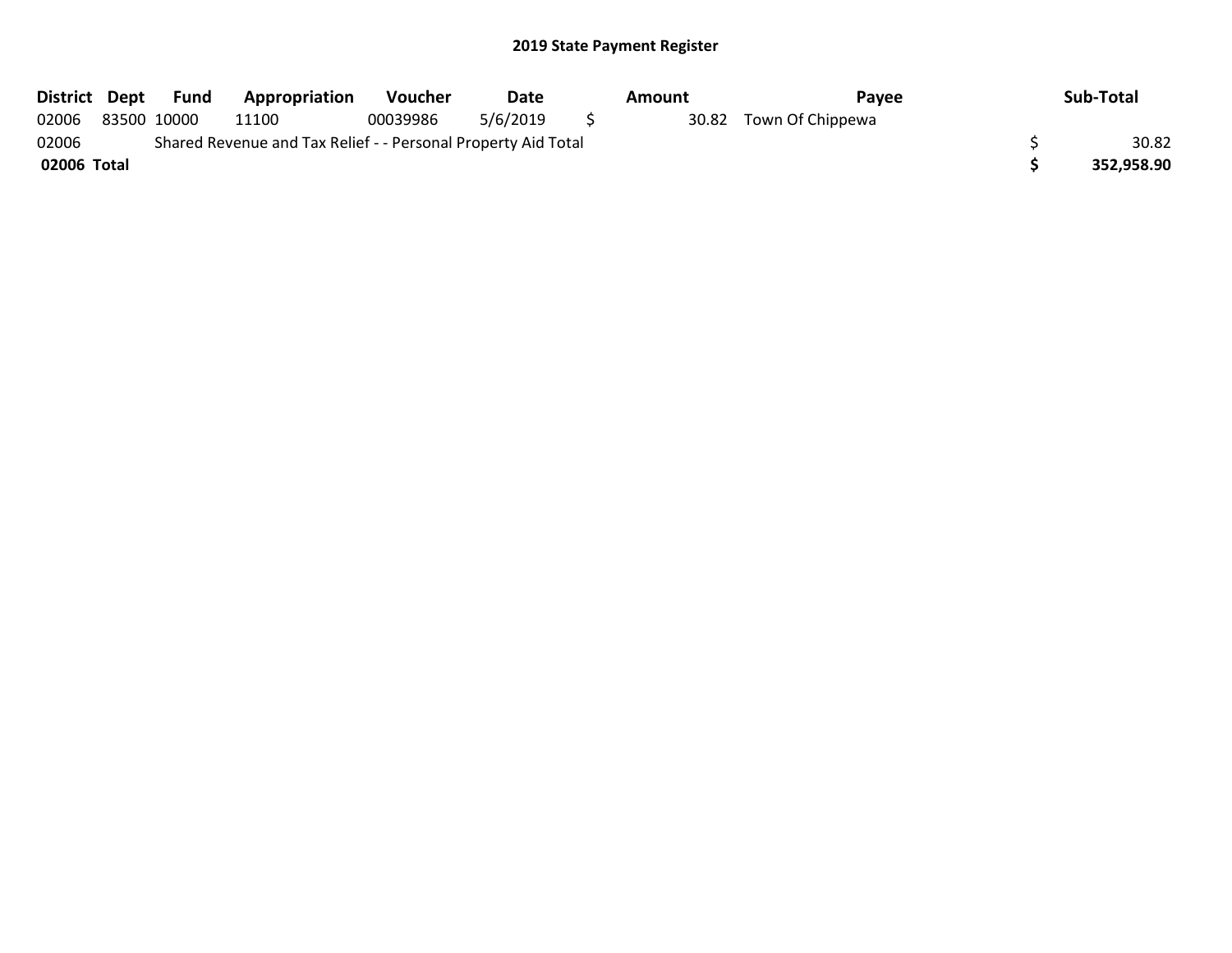| <b>District Dept</b> |             | <b>Fund</b> | Appropriation                                                      | Voucher  | <b>Date</b> | <b>Amount</b>   | Payee                      | Sub-Total        |
|----------------------|-------------|-------------|--------------------------------------------------------------------|----------|-------------|-----------------|----------------------------|------------------|
| 02008                |             |             | Dept of Safety & Prof Services - - Fire Dues Distribution          |          |             |                 |                            |                  |
| 02008                |             | 16500 10000 | 22500                                                              | 00031065 | 7/17/2019   | \$              | 2,165.45 Town Of Gingles   |                  |
| 02008                |             |             | Dept of Safety & Prof Services - - Fire Dues Distribution Total    |          |             |                 |                            | \$<br>2,165.45   |
| 02008                |             |             | Dept of Natural Resources - - Aids In Lieu Of Taxes - Gener        |          |             |                 |                            |                  |
| 02008                |             | 37000 10000 | 50300                                                              | 00294143 | 1/29/2019   | \$              | 4,629.51 Town Of Gingles   |                  |
| 02008                |             | 37000 10000 | 50300                                                              | 00294144 | 1/29/2019   | \$              | 7,791.56 Town Of Gingles   |                  |
| 02008                |             |             | Dept of Natural Resources - - Aids In Lieu Of Taxes - Gener Total  |          |             |                 |                            | \$<br>12,421.07  |
| 02008                |             |             | Dept of Natural Resources - - Resaids - Cnty Forst, Cl & Mfl       |          |             |                 |                            |                  |
| 02008                |             | 37000 21200 | 57100                                                              | 00332154 | 6/21/2019   | \$              | 1,318.90 Town Of Gingles   |                  |
| 02008                |             |             | Dept of Natural Resources - - Resaids - Cnty Forst, CI & Mfl Total |          |             |                 |                            | \$<br>1,318.90   |
| 02008                |             |             | Dept of Natural Resources - - Aids In Lieu Of Taxes - Sum S        |          |             |                 |                            |                  |
| 02008                |             | 37000 21200 | 57900                                                              | 00313774 | 4/19/2019   | \$              | 844.80 Town Of Gingles     |                  |
| 02008                |             |             | Dept of Natural Resources - - Aids In Lieu Of Taxes - Sum S Total  |          |             |                 |                            | \$<br>844.80     |
| 02008                |             |             | Dept of Natural Resources - - Fin Asst For Responsible Units       |          |             |                 |                            |                  |
| 02008                |             | 37000 27400 | 67000                                                              | 00323290 | 5/22/2019   | \$              | 1,542.02 Town Of Gingles   |                  |
| 02008                |             |             | Dept of Natural Resources - - Fin Asst For Responsible Units Total |          |             |                 |                            | \$<br>1,542.02   |
| 02008                |             |             | WI Dept of Transportation - - Trns Aids To Mnc.-Sf                 |          |             |                 |                            |                  |
| 02008                |             | 39500 21100 | 19100                                                              | 00335867 | 1/7/2019    | \$              | 18,496.83 Town Of Gingles  |                  |
| 02008                |             | 39500 21100 | 19100                                                              | 00363183 | 4/1/2019    | \$<br>18,496.83 | <b>Town Of Gingles</b>     |                  |
| 02008                |             | 39500 21100 | 19100                                                              | 00401192 | 7/1/2019    | \$<br>18,496.83 | Town Of Gingles            |                  |
| 02008                |             | 39500 21100 | 19100                                                              | 00444010 | 10/7/2019   | \$              | 18,496.84 Town Of Gingles  |                  |
| 02008                |             |             | WI Dept of Transportation - - Trns Aids To Mnc.-Sf Total           |          |             |                 |                            | \$<br>73,987.33  |
| 02008                |             |             | WI Dept of Transportation - - Local Rds, Grants Sf                 |          |             |                 |                            |                  |
| 02008                |             | 39500 21100 | 27000                                                              | 00446804 | 10/8/2019   | \$              | 100,837.58 Town Of Gingles |                  |
| 02008                |             |             | WI Dept of Transportation - - Local Rds, Grants Sf Total           |          |             |                 |                            | \$<br>100,837.58 |
| 02008                |             |             | Shared Revenue and Tax Relief - - County And Municipal Aid         |          |             |                 |                            |                  |
| 02008                | 83500 10000 |             | 10500                                                              | 00048275 | 7/22/2019   | \$<br>5,594.54  | Town Of Gingles            |                  |
| 02008                |             | 83500 10000 | 10500                                                              | 00052564 | 11/18/2019  | \$              | 31,702.39 Town Of Gingles  |                  |
| 02008                |             |             | Shared Revenue and Tax Relief - - County And Municipal Aid Total   |          |             |                 |                            | \$<br>37,296.93  |
| 02008                |             |             | Shared Revenue and Tax Relief - - Exempt Computer Aid              |          |             |                 |                            |                  |
| 02008                |             | 83500 10000 | 10900                                                              | 00045464 | 7/22/2019   | \$              | 27.02 Town Of Gingles      |                  |
| 02008                |             |             | Shared Revenue and Tax Relief - - Exempt Computer Aid Total        |          |             |                 |                            | \$<br>27.02      |
| 02008                |             |             | Shared Revenue and Tax Relief - - Utility Aid                      |          |             |                 |                            |                  |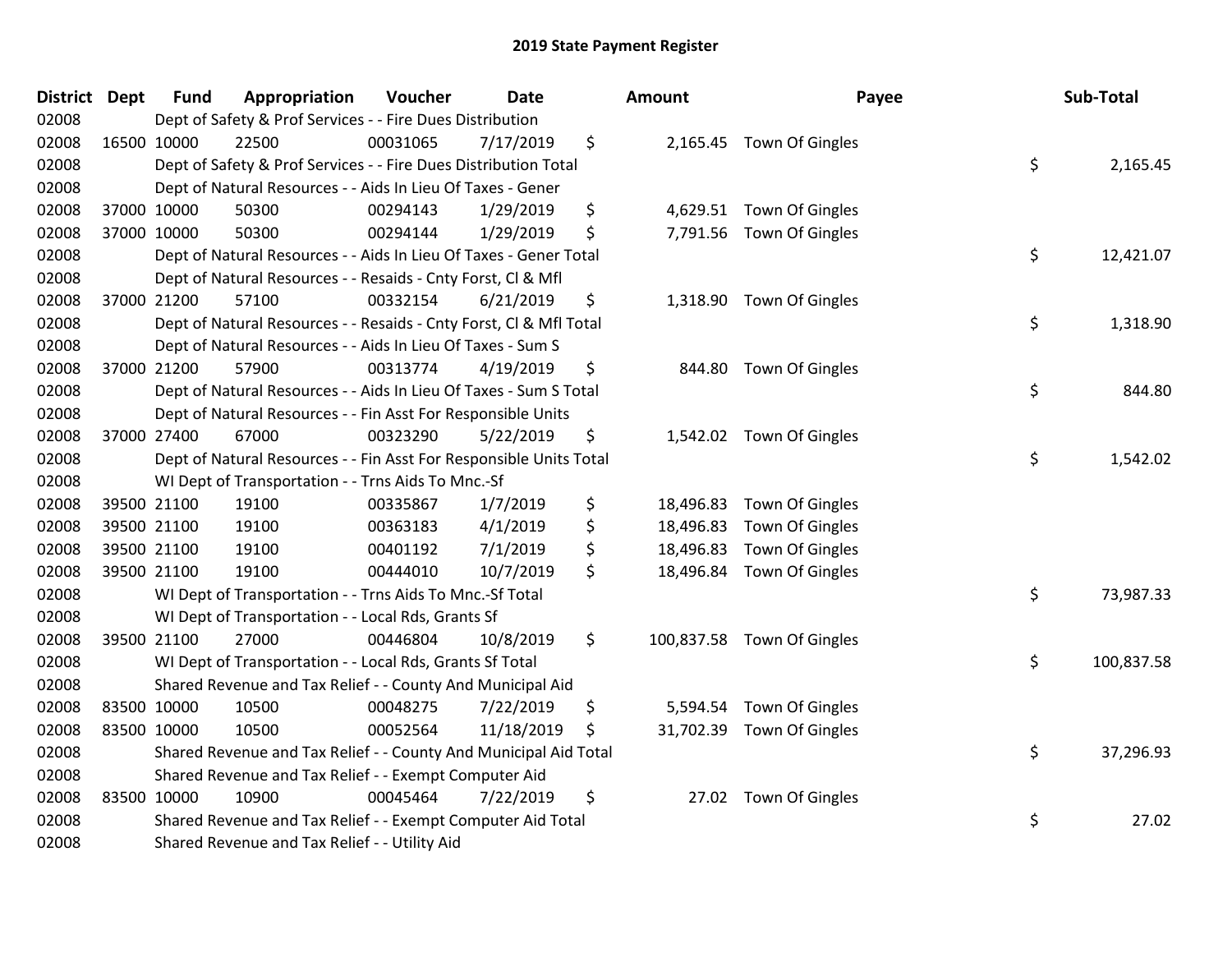| <b>District</b> | Dept        | Fund        | Appropriation                                                   | <b>Voucher</b> | Date       |    | Amount    | Payee           | Sub-Total  |
|-----------------|-------------|-------------|-----------------------------------------------------------------|----------------|------------|----|-----------|-----------------|------------|
| 02008           |             | 83500 10000 | 11000                                                           | 00048275       | 7/22/2019  | \$ | 3,316.70  | Town Of Gingles |            |
| 02008           |             | 83500 10000 | 11000                                                           | 00052564       | 11/18/2019 |    | 20,482.15 | Town Of Gingles |            |
| 02008           |             |             | Shared Revenue and Tax Relief - - Utility Aid Total             |                |            |    |           |                 | 23,798.85  |
| 02008           |             |             | Shared Revenue and Tax Relief - - Personal Property Aid         |                |            |    |           |                 |            |
| 02008           | 83500 10000 |             | 11100                                                           | 00039987       | 5/6/2019   | Ś. | 721.41    | Town Of Gingles |            |
| 02008           |             |             | Shared Revenue and Tax Relief - - Personal Property Aid Total   |                |            |    |           |                 | 721.41     |
| 02008           |             |             | Shared Revenue and Tax Relief - - Lottery & Gaming Credit       |                |            |    |           |                 |            |
| 02008           |             | 83500 52100 | 36300                                                           | 00038125       | 3/25/2019  | S  | 300.84    | Town Of Gingles |            |
| 02008           |             |             | Shared Revenue and Tax Relief - - Lottery & Gaming Credit Total |                |            |    |           |                 | 300.84     |
| 02008 Total     |             |             |                                                                 |                |            |    |           |                 | 255,262.20 |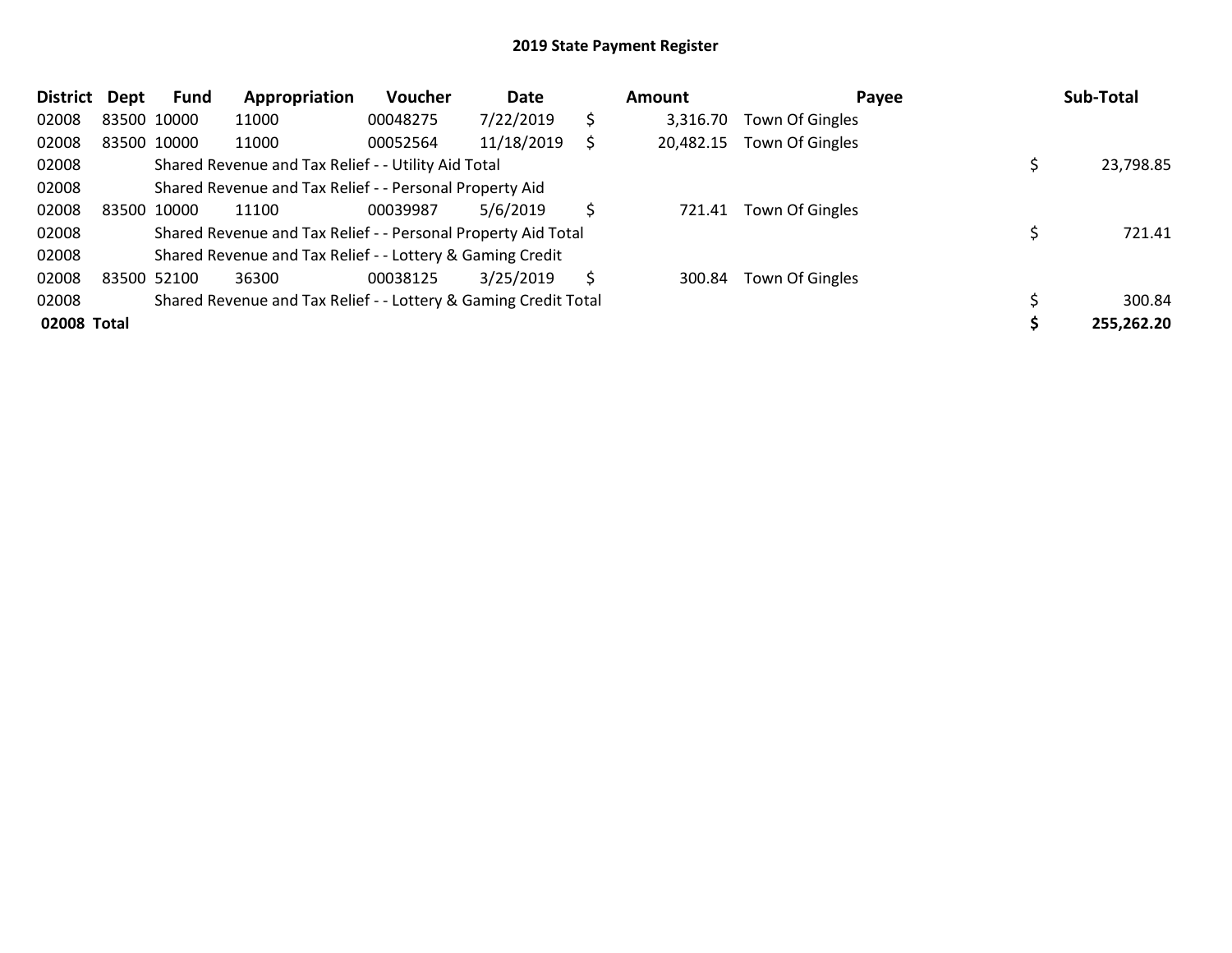| <b>District</b> | <b>Dept</b> | <b>Fund</b> | Appropriation                                                      | Voucher  | Date       | <b>Amount</b>   | Payee                     | Sub-Total        |
|-----------------|-------------|-------------|--------------------------------------------------------------------|----------|------------|-----------------|---------------------------|------------------|
| 02010           |             |             | Dept of Safety & Prof Services - - Fire Dues Distribution          |          |            |                 |                           |                  |
| 02010           |             | 16500 10000 | 22500                                                              | 00031169 | 7/17/2019  | \$              | 1,827.78 Town Of Gordon   |                  |
| 02010           |             |             | Dept of Safety & Prof Services - - Fire Dues Distribution Total    |          |            |                 |                           | \$<br>1,827.78   |
| 02010           |             |             | Dept of Natural Resources - - Aids In Lieu Of Taxes - Gener        |          |            |                 |                           |                  |
| 02010           |             | 37000 10000 | 50300                                                              | 00314343 | 4/19/2019  | \$<br>5.88      | Town Of Gordon            |                  |
| 02010           |             |             | Dept of Natural Resources - - Aids In Lieu Of Taxes - Gener Total  |          |            |                 |                           | \$<br>5.88       |
| 02010           |             |             | Dept of Natural Resources - - Resaids - Cnty Forst, Cl & Mfl       |          |            |                 |                           |                  |
| 02010           |             | 37000 21200 | 57100                                                              | 00332155 | 6/21/2019  | \$              | 378.82 Town Of Gordon     |                  |
| 02010           |             |             | Dept of Natural Resources - - Resaids - Cnty Forst, Cl & Mfl Total |          |            |                 |                           | \$<br>378.82     |
| 02010           |             |             | Dept of Natural Resources - - Aids In Lieu Of Taxes - Sum S        |          |            |                 |                           |                  |
| 02010           |             | 37000 21200 | 57900                                                              | 00314344 | 4/19/2019  | \$<br>0.59      | Town Of Gordon            |                  |
| 02010           |             |             | Dept of Natural Resources - - Aids In Lieu Of Taxes - Sum S Total  |          |            |                 |                           | \$<br>0.59       |
| 02010           |             |             | Dept of Natural Resources - - Resaids - Pymt In Lieu Tax Fed       |          |            |                 |                           |                  |
| 02010           |             | 37000 21200 | 58400                                                              | 00364686 | 10/23/2019 | \$              | 116,374.86 Town Of Gordon |                  |
| 02010           |             |             | Dept of Natural Resources - - Resaids - Pymt In Lieu Tax Fed Total |          |            |                 |                           | \$<br>116,374.86 |
| 02010           |             |             | Dept of Natural Resources - - Fin Asst For Responsible Units       |          |            |                 |                           |                  |
| 02010           |             | 37000 27400 | 67000                                                              | 00322668 | 5/22/2019  | \$              | 3,325.21 Town Of Gordon   |                  |
| 02010           |             |             | Dept of Natural Resources - - Fin Asst For Responsible Units Total |          |            |                 |                           | \$<br>3,325.21   |
| 02010           |             |             | WI Dept of Transportation - - Trns Aids To Mnc.-Sf                 |          |            |                 |                           |                  |
| 02010           |             | 39500 21100 | 19100                                                              | 00335868 | 1/7/2019   | \$<br>55,950.38 | Town Of Gordon            |                  |
| 02010           |             | 39500 21100 | 19100                                                              | 00363184 | 4/1/2019   | \$<br>55,950.38 | Town Of Gordon            |                  |
| 02010           |             | 39500 21100 | 19100                                                              | 00401193 | 7/1/2019   | \$<br>55,950.38 | Town Of Gordon            |                  |
| 02010           |             | 39500 21100 | 19100                                                              | 00444011 | 10/7/2019  | \$              | 55,950.38 Town Of Gordon  |                  |
| 02010           |             |             | WI Dept of Transportation - - Trns Aids To Mnc.-Sf Total           |          |            |                 |                           | \$<br>223,801.52 |
| 02010           |             |             | Shared Revenue and Tax Relief - - County And Municipal Aid         |          |            |                 |                           |                  |
| 02010           |             | 83500 10000 | 10500                                                              | 00048276 | 7/22/2019  | \$<br>790.45    | Town Of Gordon            |                  |
| 02010           |             | 83500 10000 | 10500                                                              | 00052565 | 11/18/2019 | \$              | 4,479.22 Town Of Gordon   |                  |
| 02010           |             |             | Shared Revenue and Tax Relief - - County And Municipal Aid Total   |          |            |                 |                           | \$<br>5,269.67   |
| 02010           |             |             | Shared Revenue and Tax Relief - - Exempt Computer Aid              |          |            |                 |                           |                  |
| 02010           |             | 83500 10000 | 10900                                                              | 00045465 | 7/22/2019  | \$<br>6.24      | Town Of Gordon            |                  |
| 02010           |             |             | Shared Revenue and Tax Relief - - Exempt Computer Aid Total        |          |            |                 |                           | \$<br>6.24       |
| 02010           |             |             | Shared Revenue and Tax Relief - - Utility Aid                      |          |            |                 |                           |                  |
| 02010           |             | 83500 10000 | 11000                                                              | 00048276 | 7/22/2019  | \$<br>0.18      | Town Of Gordon            |                  |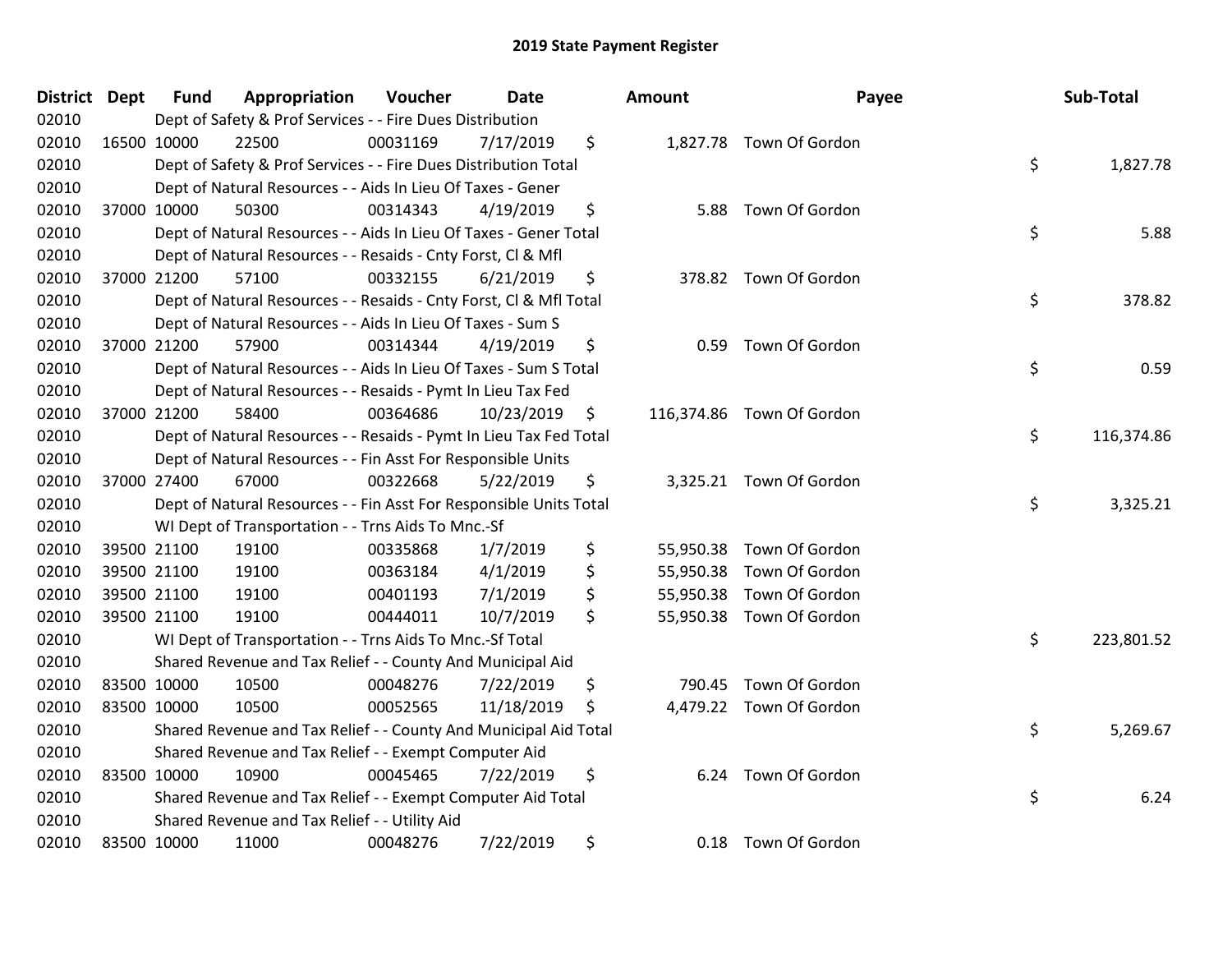| District Dept |             | Fund | Appropriation                                                 | Voucher  | Date       | Amount | <b>Pavee</b>   | Sub-Total  |
|---------------|-------------|------|---------------------------------------------------------------|----------|------------|--------|----------------|------------|
| 02010         | 83500 10000 |      | 11000                                                         | 00052565 | 11/18/2019 | 0.98   | Town Of Gordon |            |
| 02010         |             |      | Shared Revenue and Tax Relief - - Utility Aid Total           |          |            |        |                | 1.16       |
| 02010         |             |      | Shared Revenue and Tax Relief - - Personal Property Aid       |          |            |        |                |            |
| 02010         | 83500 10000 |      | 11100                                                         | 00039988 | 5/6/2019   | 46.03  | Town Of Gordon |            |
| 02010         |             |      | Shared Revenue and Tax Relief - - Personal Property Aid Total |          |            |        |                | 46.03      |
| 02010 Total   |             |      |                                                               |          |            |        |                | 351,037.76 |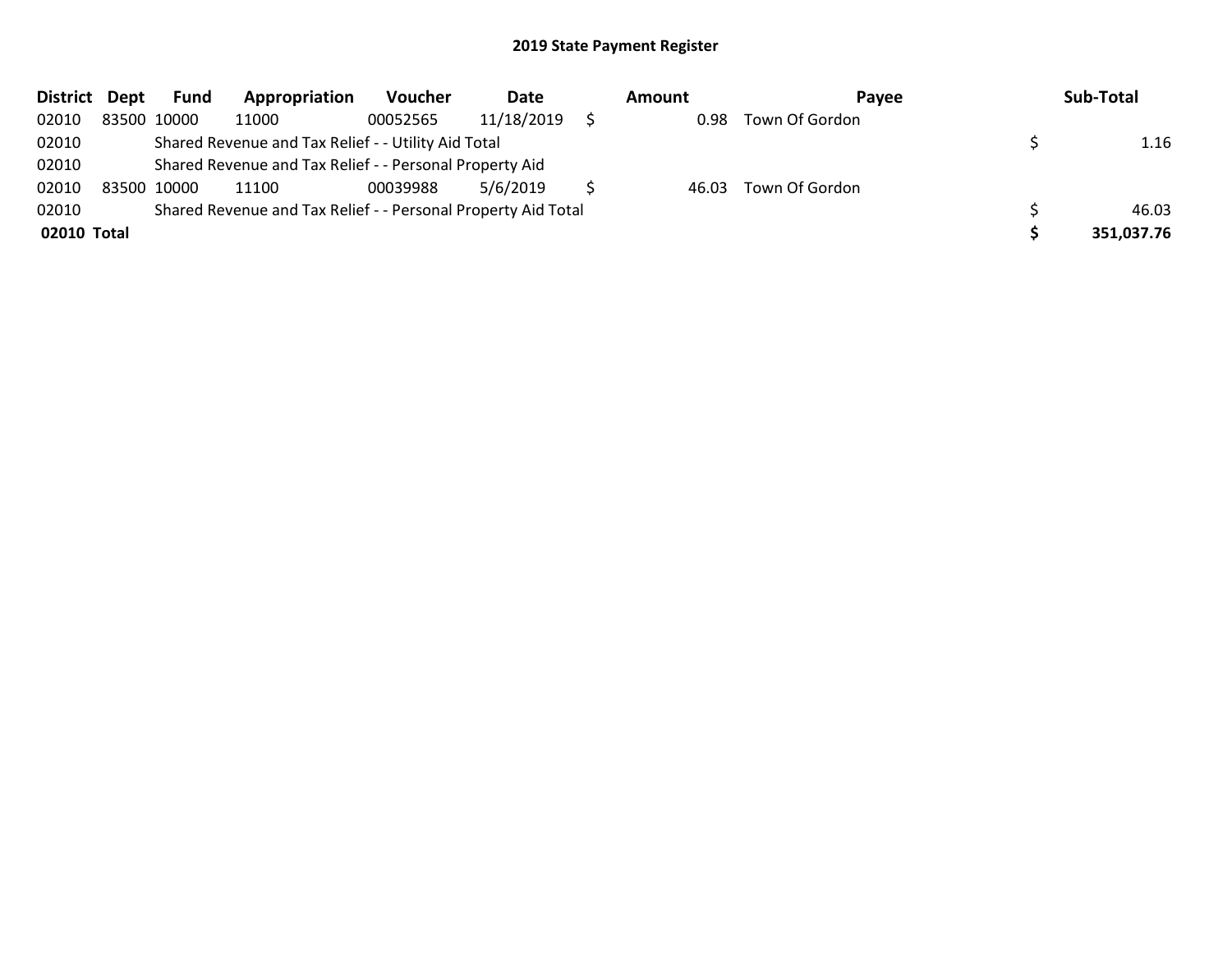| <b>District Dept</b> | <b>Fund</b> | Appropriation                                                      | Voucher  | <b>Date</b> |                     | <b>Amount</b> |                           | Payee | Sub-Total  |
|----------------------|-------------|--------------------------------------------------------------------|----------|-------------|---------------------|---------------|---------------------------|-------|------------|
| 02012                |             | Dept of Safety & Prof Services - - Fire Dues Distribution          |          |             |                     |               |                           |       |            |
| 02012                | 16500 10000 | 22500                                                              | 00031364 | 7/18/2019   | \$                  |               | 1,238.85 Town Of Jacobs   |       |            |
| 02012                |             | Dept of Safety & Prof Services - - Fire Dues Distribution Total    |          |             |                     |               |                           | \$    | 1,238.85   |
| 02012                |             | Dept of Natural Resources - - Resaids - Cnty Forst, Cl & Mfl       |          |             |                     |               |                           |       |            |
| 02012                | 37000 21200 | 57100                                                              | 00332156 | 6/21/2019   | \$                  |               | 5,280.01 Town Of Jacobs   |       |            |
| 02012                |             | Dept of Natural Resources - - Resaids - Cnty Forst, Cl & Mfl Total |          |             |                     |               |                           | \$    | 5,280.01   |
| 02012                |             | Dept of Natural Resources - - Resaids - Pymt In Lieu Tax Fed       |          |             |                     |               |                           |       |            |
| 02012                | 37000 21200 | 58400                                                              | 00364684 | 10/15/2019  | $\ddot{\mathsf{s}}$ |               | 25.48 Town Of Jacobs      |       |            |
| 02012                |             | Dept of Natural Resources - - Resaids - Pymt In Lieu Tax Fed Total |          |             |                     |               |                           | \$    | 25.48      |
| 02012                |             | Dept of Natural Resources - - Fin Asst For Responsible Units       |          |             |                     |               |                           |       |            |
| 02012                | 37000 27400 | 67000                                                              | 00323132 | 5/22/2019   | \$                  |               | 6,357.61 Town Of Jacobs   |       |            |
| 02012                |             | Dept of Natural Resources - - Fin Asst For Responsible Units Total |          |             |                     |               |                           | \$    | 6,357.61   |
| 02012                |             | WI Dept of Transportation - - Trns Aids To Mnc.-Sf                 |          |             |                     |               |                           |       |            |
| 02012                | 39500 21100 | 19100                                                              | 00335869 | 1/7/2019    | \$                  |               | 39,173.62 Town Of Jacobs  |       |            |
| 02012                | 39500 21100 | 19100                                                              | 00363185 | 4/1/2019    | \$                  |               | 39,173.62 Town Of Jacobs  |       |            |
| 02012                | 39500 21100 | 19100                                                              | 00401194 | 7/1/2019    | \$                  |               | 39,173.62 Town Of Jacobs  |       |            |
| 02012                | 39500 21100 | 19100                                                              | 00444012 | 10/7/2019   | \$                  |               | 39,173.65 Town Of Jacobs  |       |            |
| 02012                |             | WI Dept of Transportation - - Trns Aids To Mnc.-Sf Total           |          |             |                     |               |                           | \$    | 156,694.51 |
| 02012                |             | WI Dept of Transportation - - Loc Rd Imp Prg St Fd                 |          |             |                     |               |                           |       |            |
| 02012                | 39500 21100 | 27800                                                              | 00339946 | 1/9/2019    | \$                  |               | 7,470.74 Town Of Jacobs   |       |            |
| 02012                |             | WI Dept of Transportation - - Loc Rd Imp Prg St Fd Total           |          |             |                     |               |                           | \$    | 7,470.74   |
| 02012                |             | Elections Commission - - 2018 Hava Election Security               |          |             |                     |               |                           |       |            |
| 02012                | 51000 22000 | 18200                                                              | 00002118 | 10/21/2019  | \$                  |               | 700.00 Town Of Jacobs     |       |            |
| 02012                | 51000 22000 | 18200                                                              | 00002295 | 11/6/2019   | \$                  |               | 500.00 Town Of Jacobs     |       |            |
| 02012                |             | Elections Commission - - 2018 Hava Election Security Total         |          |             |                     |               |                           | \$    | 1,200.00   |
| 02012                |             | Shared Revenue and Tax Relief - - County And Municipal Aid         |          |             |                     |               |                           |       |            |
| 02012                | 83500 10000 | 10500                                                              | 00048277 | 7/22/2019   | \$                  |               | 21,443.60 Town Of Jacobs  |       |            |
| 02012                | 83500 10000 | 10500                                                              | 00052566 | 11/18/2019  | \$                  |               | 121,513.71 Town Of Jacobs |       |            |
| 02012                |             | Shared Revenue and Tax Relief - - County And Municipal Aid Total   |          |             |                     |               |                           | \$    | 142,957.31 |
| 02012                |             | Shared Revenue and Tax Relief - - Exempt Computer Aid              |          |             |                     |               |                           |       |            |
| 02012                | 83500 10000 | 10900                                                              | 00045466 | 7/22/2019   | \$                  | 21.83         | Town Of Jacobs            |       |            |
| 02012                |             | Shared Revenue and Tax Relief - - Exempt Computer Aid Total        |          |             |                     |               |                           | \$    | 21.83      |
| 02012                |             | Shared Revenue and Tax Relief - - Utility Aid                      |          |             |                     |               |                           |       |            |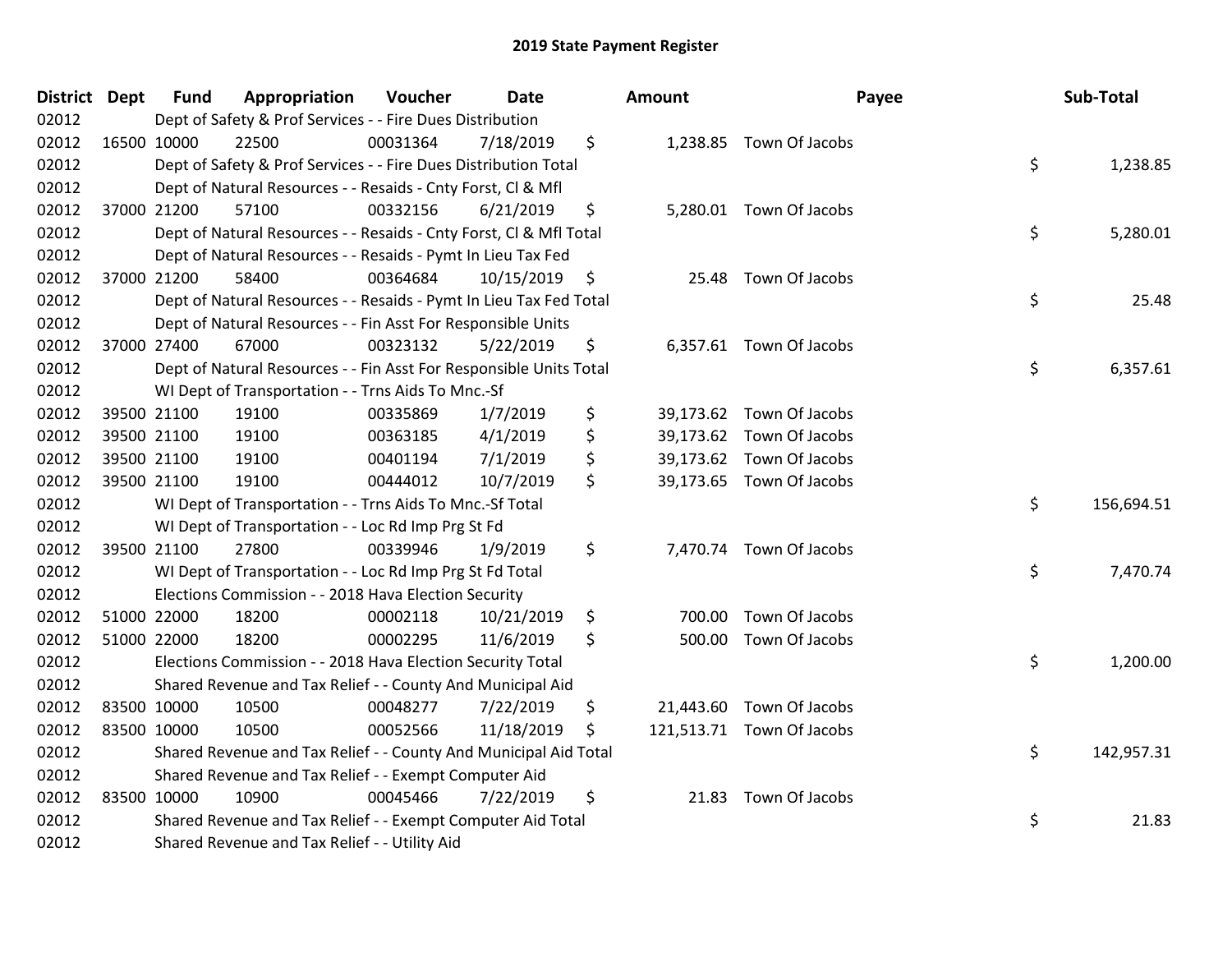| District Dept |             | <b>Fund</b> | Appropriation                                                 | Voucher  | Date       | Amount | Payee                 | Sub-Total  |
|---------------|-------------|-------------|---------------------------------------------------------------|----------|------------|--------|-----------------------|------------|
| 02012         | 83500 10000 |             | 11000                                                         | 00048277 | 7/22/2019  | 66.92  | Town Of Jacobs        |            |
| 02012         | 83500 10000 |             | 11000                                                         | 00052566 | 11/18/2019 | 859.72 | Town Of Jacobs        |            |
| 02012         |             |             | Shared Revenue and Tax Relief - - Utility Aid Total           |          |            |        |                       | 926.64     |
| 02012         |             |             | Shared Revenue and Tax Relief - - Personal Property Aid       |          |            |        |                       |            |
| 02012         | 83500 10000 |             | 11100                                                         | 00039989 | 5/6/2019   |        | 517.51 Town Of Jacobs |            |
| 02012         |             |             | Shared Revenue and Tax Relief - - Personal Property Aid Total |          |            |        |                       | 517.51     |
| 02012 Total   |             |             |                                                               |          |            |        |                       | 322,690.49 |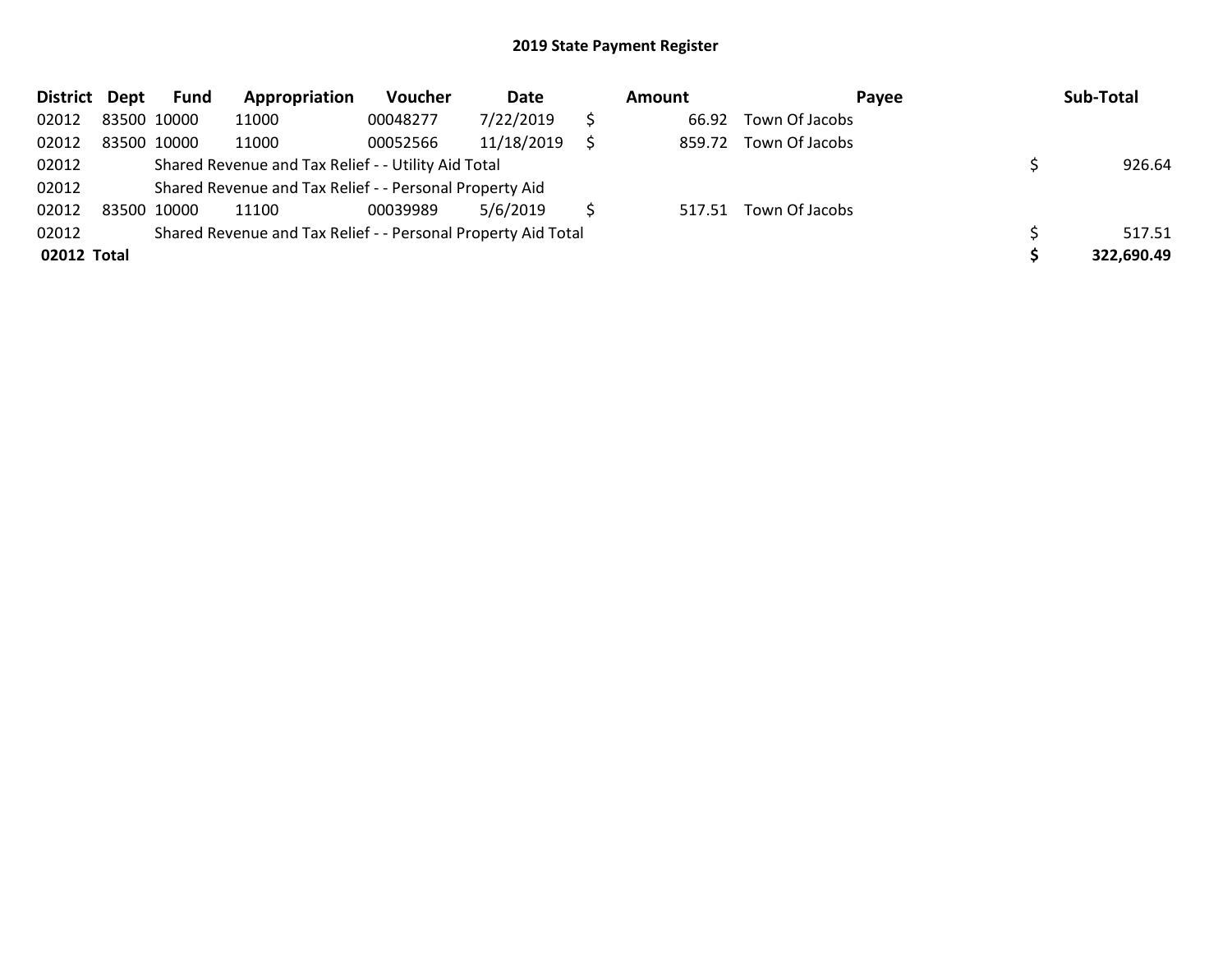| <b>District Dept</b> | <b>Fund</b> | Appropriation                                                         | Voucher  | <b>Date</b> | <b>Amount</b>   | Payee                      | Sub-Total       |
|----------------------|-------------|-----------------------------------------------------------------------|----------|-------------|-----------------|----------------------------|-----------------|
| 02014                |             | Dept of Safety & Prof Services - - Fire Dues Distribution             |          |             |                 |                            |                 |
| 02014                | 16500 10000 | 22500                                                                 | 00030388 | 7/16/2019   | \$              | 6,404.14 Town Of La Pointe |                 |
| 02014                |             | Dept of Safety & Prof Services - - Fire Dues Distribution Total       |          |             |                 |                            | \$<br>6,404.14  |
| 02014                |             | Wisconsin Historical Society - - Earned Revenue                       |          |             |                 |                            |                 |
| 02014                | 24500 26600 | 16300                                                                 | 00021476 | 1/11/2019   | \$<br>25.00     | Town Of La Pointe          |                 |
| 02014                |             | Wisconsin Historical Society - - Earned Revenue Total                 |          |             |                 |                            | \$<br>25.00     |
| 02014                |             | Wisconsin Historical Society - - Sp-Facilities Repair/Renov           |          |             |                 |                            |                 |
| 02014                | 24500 36300 | Z0700                                                                 | 00021074 | 1/10/2019   | \$<br>120.00    | Town Of La Pointe          |                 |
| 02014                | 24500 36300 | Z0700                                                                 | 00021075 | 1/10/2019   | \$<br>120.00    | Town Of La Pointe          |                 |
| 02014                |             | Wisconsin Historical Society - - Sp-Facilities Repair/Renov Total     |          |             |                 |                            | \$<br>240.00    |
| 02014                |             | Wisconsin Historical Society - - General Program Operations-Seg       |          |             |                 |                            |                 |
| 02014                | 24500 38700 | 16100                                                                 | 00022749 | 4/18/2019   | \$<br>25.00     | Town Of La Pointe          |                 |
| 02014                | 24500 38700 | 16100                                                                 | 00022887 | 5/10/2019   | \$<br>15.00     | Town Of La Pointe          |                 |
| 02014                | 24500 38700 | 16100                                                                 | 00023140 | 5/31/2019   | \$<br>20.00     | Town Of La Pointe          |                 |
| 02014                | 24500 38700 | 16100                                                                 | 00023811 | 7/19/2019   | \$<br>25.00     | Town Of La Pointe          |                 |
| 02014                | 24500 38700 | 16100                                                                 | 00024412 | 8/7/2019    | \$<br>25.00     | Town Of La Pointe          |                 |
| 02014                | 24500 38700 | 16100                                                                 | 00024843 | 9/13/2019   | \$<br>25.00     | Town Of La Pointe          |                 |
| 02014                | 24500 38700 | 16100                                                                 | 00025454 | 10/23/2019  | \$<br>25.00     | Town Of La Pointe          |                 |
| 02014                |             | Wisconsin Historical Society - - General Program Operations-Seg Total |          |             |                 |                            | \$<br>160.00    |
| 02014                |             | Dept of Natural Resources - - Aids In Lieu Of Taxes - Gener           |          |             |                 |                            |                 |
| 02014                | 37000 10000 | 50300                                                                 | 00294165 | 1/29/2019   | \$<br>15,957.47 | Town Of La Pointe          |                 |
| 02014                | 37000 10000 | 50300                                                                 | 00314389 | 4/19/2019   | \$<br>1,816.53  | Town Of La Pointe          |                 |
| 02014                |             | Dept of Natural Resources - - Aids In Lieu Of Taxes - Gener Total     |          |             |                 |                            | \$<br>17,774.00 |
| 02014                |             | Dept of Natural Resources - - Gen Program Ops-State Funds             |          |             |                 |                            |                 |
| 02014                | 37000 21200 | 16100                                                                 | 00336606 | 7/17/2019   | \$<br>3,000.00  | Town Of La Pointe          |                 |
| 02014                | 37000 21200 | 16100                                                                 | 00354103 | 9/20/2019   | \$<br>732.33    | Town Of La Pointe          |                 |
| 02014                | 37000 21200 | 16100                                                                 | 00372824 | 12/12/2019  | \$              | 3,000.00 Town Of La Pointe |                 |
| 02014                |             | Dept of Natural Resources - - Gen Program Ops-State Funds Total       |          |             |                 |                            | \$<br>6,732.33  |
| 02014                |             | Dept of Natural Resources - - Resaids - Cnty Forst, Cl & Mfl          |          |             |                 |                            |                 |
| 02014                | 37000 21200 | 57100                                                                 | 00332157 | 6/21/2019   | \$<br>342.63    | Town Of La Pointe          |                 |
| 02014                |             | Dept of Natural Resources - - Resaids - Cnty Forst, CI & Mfl Total    |          |             |                 |                            | \$<br>342.63    |
| 02014                |             | Dept of Natural Resources - - Aids In Lieu Of Taxes - Sum S           |          |             |                 |                            |                 |
| 02014                | 37000 21200 | 57900                                                                 | 00314390 | 4/19/2019   | \$<br>227.37    | Town Of La Pointe          |                 |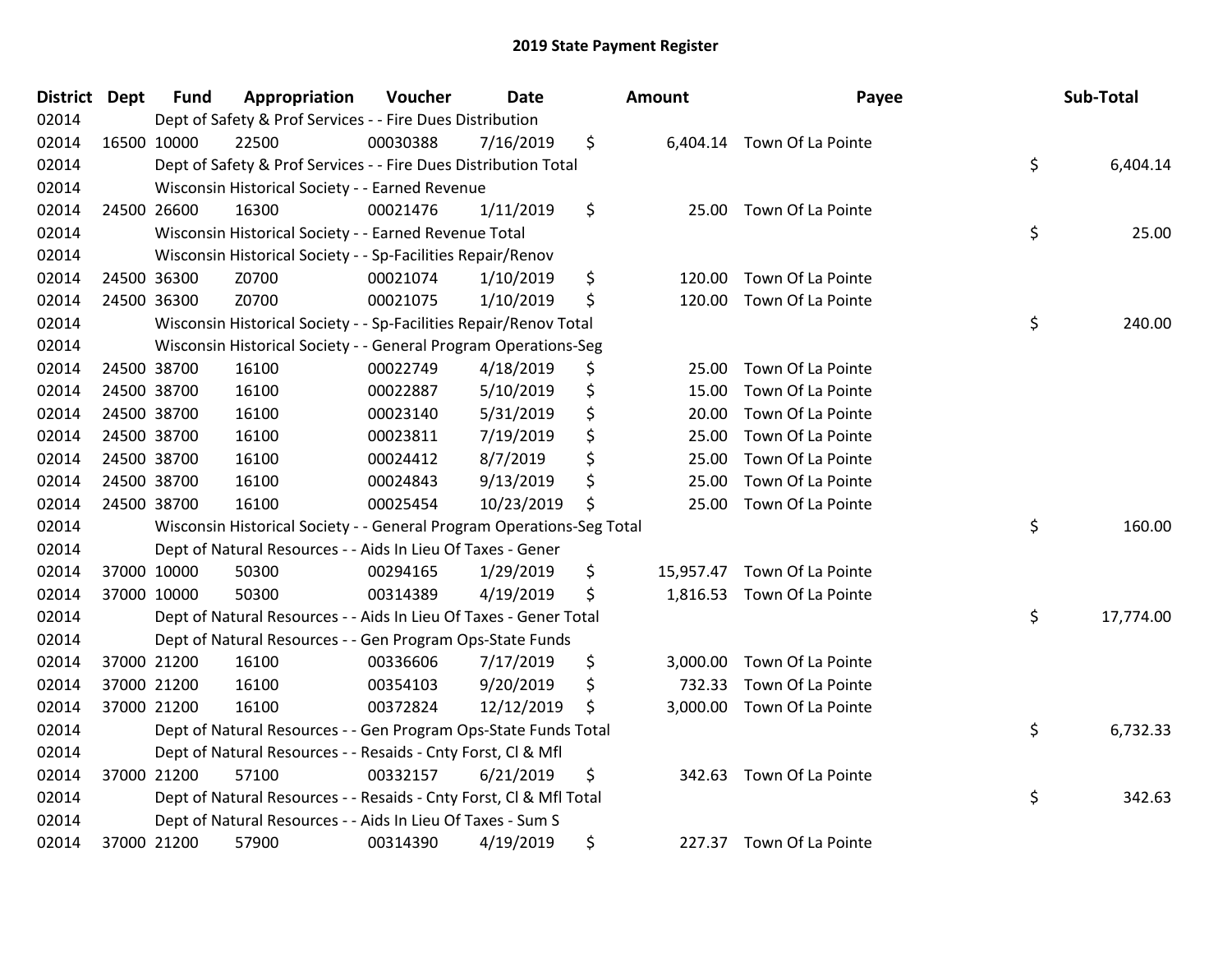| District Dept |             | <b>Fund</b> | Appropriation                                                                   | Voucher                 | <b>Date</b>     | <b>Amount</b>    | Payee                       | Sub-Total        |
|---------------|-------------|-------------|---------------------------------------------------------------------------------|-------------------------|-----------------|------------------|-----------------------------|------------------|
| 02014         |             |             | Dept of Natural Resources - - Aids In Lieu Of Taxes - Sum S Total               |                         |                 |                  |                             | \$<br>227.37     |
| 02014         |             |             | Dept of Natural Resources - - Fin Asst For Responsible Units                    |                         |                 |                  |                             |                  |
| 02014         |             | 37000 27400 | 67000                                                                           | 00323512                | 5/22/2019       | \$               | 8,812.70 Town Of La Pointe  |                  |
| 02014         |             |             | Dept of Natural Resources - - Fin Asst For Responsible Units Total              |                         |                 |                  |                             | \$<br>8,812.70   |
| 02014         |             |             | WI Dept of Transportation - - Hwy Sfty Loc Aid Ffd                              |                         |                 |                  |                             |                  |
| 02014         | 39500 21100 |             | 18500                                                                           | 00394168                | 6/18/2019       | \$               | 4,000.00 Town Of La Pointe  |                  |
| 02014         | 39500 21100 |             | 18500                                                                           | 00446060                | 10/10/2019      | \$               | 3,999.10 Town Of La Pointe  |                  |
| 02014         |             |             | WI Dept of Transportation - - Hwy Sfty Loc Aid Ffd Total                        |                         |                 |                  |                             | \$<br>7,999.10   |
| 02014         |             |             | WI Dept of Transportation - - Trns Aids To Mnc.-Sf                              |                         |                 |                  |                             |                  |
| 02014         |             | 39500 21100 | 19100                                                                           | 00335870                | 1/7/2019        | \$               | 20,513.51 Town Of La Pointe |                  |
| 02014         |             | 39500 21100 | 19100                                                                           | 00363186                | 4/1/2019        | \$               | 20,513.51 Town Of La Pointe |                  |
| 02014         | 39500 21100 |             | 19100                                                                           | 00401195                | 7/1/2019        | \$               | 20,513.51 Town Of La Pointe |                  |
| 02014         | 39500 21100 |             | 19100                                                                           | 00444013                | 10/7/2019       | \$               | 20,513.51 Town Of La Pointe |                  |
| 02014         |             |             | WI Dept of Transportation - - Trns Aids To Mnc.-Sf Total                        |                         |                 |                  |                             | \$<br>82,054.04  |
| 02014         |             |             | WI Dept of Transportation - - Harbor Bond Fund 4                                |                         |                 |                  |                             |                  |
| 02014         | 39500 21100 |             | 90500                                                                           | 00471389                | 12/16/2019      | \$<br>306,312.09 | Town Of La Pointe           |                  |
| 02014         |             |             | WI Dept of Transportation - - Harbor Bond Fund 4 Total                          |                         |                 |                  |                             | \$<br>306,312.09 |
| 02014         |             |             | Department of Health Services - - Prepaid Medical Transport Reimbursement       |                         |                 |                  |                             |                  |
| 02014         | 43500 10000 |             | 16300                                                                           | AMBULANCE 11/18/2019 \$ |                 |                  | 2,000.00 Town Of La Pointe  |                  |
| 02014         |             |             | Department of Health Services - - Prepaid Medical Transport Reimbursement Total |                         |                 |                  |                             | \$<br>2,000.00   |
| 02014         |             |             | Department of Justice - - Law Enforcement Train, Local                          |                         |                 |                  |                             |                  |
| 02014         | 45500 10000 |             | 23100                                                                           | 00073305                | $10/21/2019$ \$ |                  | 800.00 Town Of La Pointe    |                  |
| 02014         |             |             | Department of Justice - - Law Enforcement Train, Local Total                    |                         |                 |                  |                             | \$<br>800.00     |
| 02014         |             |             | Department of Justice - - Federal Aid, State Operations                         |                         |                 |                  |                             |                  |
| 02014         | 45500 10000 |             | 24100                                                                           | 00075684                | 11/29/2019      | \$<br>416.09     | Town Of La Pointe           |                  |
| 02014         |             |             | Department of Justice - - Federal Aid, State Operations Total                   |                         |                 |                  |                             | \$<br>416.09     |
| 02014         |             |             | Department of Administration - - Federal Aid                                    |                         |                 |                  |                             |                  |
| 02014         |             | 50500 10000 | 14200                                                                           | 00099934                | 4/3/2019        | \$               | 8,480.00 Town Of La Pointe  |                  |
| 02014         |             | 50500 10000 | 14200                                                                           | 00111270                | 10/25/2019      | \$               | 9,470.86 Town Of La Pointe  |                  |
| 02014         |             | 50500 10000 | 14200                                                                           | 00111271                | 10/25/2019      | \$               | 5,541.00 Town Of La Pointe  |                  |
| 02014         | 50500 10000 |             | 14200                                                                           | 00111834                | 11/12/2019      | \$               | 1,319.26 Town Of La Pointe  |                  |
| 02014         |             |             | Department of Administration - - Federal Aid Total                              |                         |                 |                  |                             | \$<br>24,811.12  |
| 02014         |             |             | Shared Revenue and Tax Relief - - County And Municipal Aid                      |                         |                 |                  |                             |                  |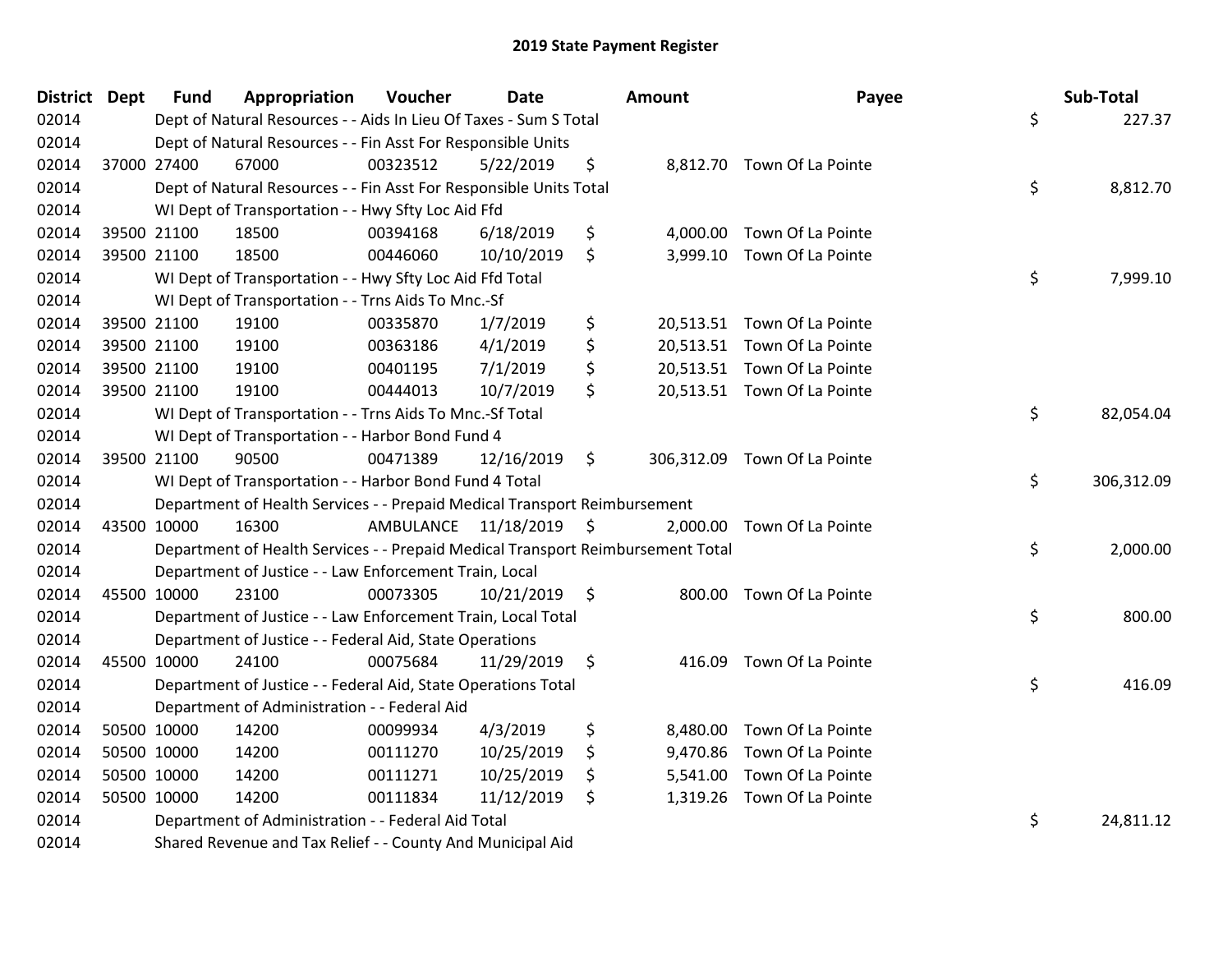| <b>District</b> | <b>Dept</b> | Fund        | Appropriation                                                       | Voucher  | Date       |    | Amount   | Payee             | Sub-Total      |
|-----------------|-------------|-------------|---------------------------------------------------------------------|----------|------------|----|----------|-------------------|----------------|
| 02014           |             | 83500 10000 | 10500                                                               | 00048278 | 7/22/2019  | \$ | 1.000.48 | Town Of La Pointe |                |
| 02014           |             | 83500 10000 | 10500                                                               | 00052567 | 11/18/2019 | S  | 3,669.37 | Town Of La Pointe |                |
| 02014           |             |             | Shared Revenue and Tax Relief - - County And Municipal Aid Total    |          |            |    |          |                   | \$<br>4,669.85 |
| 02014           |             |             | Shared Revenue and Tax Relief - - Exempt Computer Aid               |          |            |    |          |                   |                |
| 02014           |             | 83500 10000 | 10900                                                               | 00045467 | 7/22/2019  | \$ | 113.28   | Town Of La Pointe |                |
| 02014           |             |             | Shared Revenue and Tax Relief - - Exempt Computer Aid Total         |          |            |    |          |                   | 113.28         |
| 02014           |             |             | Shared Revenue and Tax Relief - - Personal Property Aid             |          |            |    |          |                   |                |
| 02014           |             | 83500 10000 | 11100                                                               | 00039990 | 5/6/2019   | \$ | 3,908.56 | Town Of La Pointe |                |
| 02014           |             |             | Shared Revenue and Tax Relief - - Personal Property Aid Total       |          |            |    |          |                   | 3,908.56       |
| 02014           |             |             | Shared Revenue and Tax Relief - - Payments For Municipal Svcs       |          |            |    |          |                   |                |
| 02014           |             | 83500 10000 | 50100                                                               | 00037908 | 1/31/2019  | S  | 4,645.88 | Town Of La Pointe |                |
| 02014           |             |             | Shared Revenue and Tax Relief - - Payments For Municipal Svcs Total |          |            |    |          |                   | 4,645.88       |
| 02014 Total     |             |             |                                                                     |          |            |    |          |                   | 478,448.18     |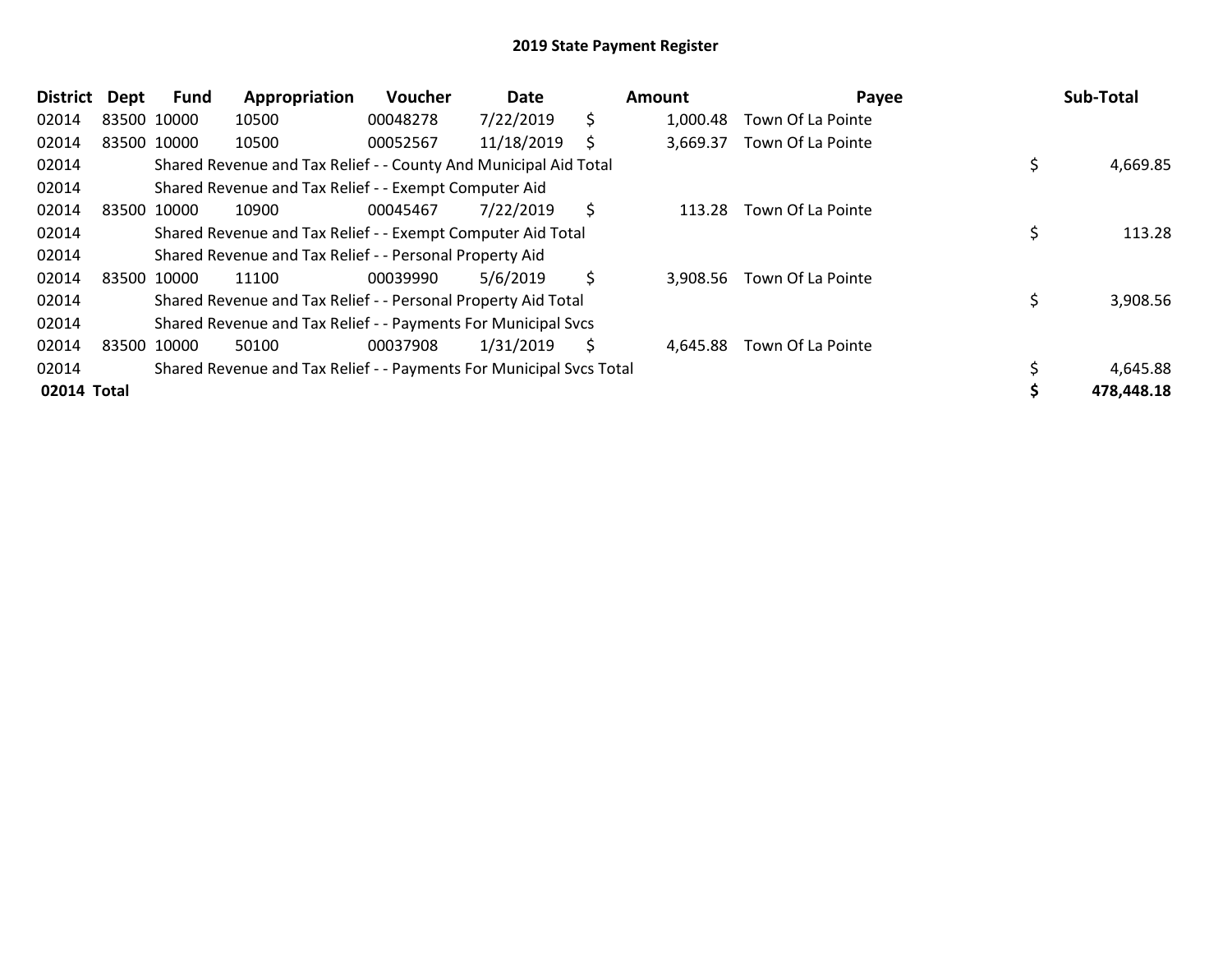| <b>District Dept</b> |             | <b>Fund</b> | Appropriation                                                          | Voucher  | <b>Date</b> |    | Amount    | Payee                     | Sub-Total        |
|----------------------|-------------|-------------|------------------------------------------------------------------------|----------|-------------|----|-----------|---------------------------|------------------|
| 02016                |             |             | Dept of Safety & Prof Services - - Fire Dues Distribution              |          |             |    |           |                           |                  |
| 02016                |             | 16500 10000 | 22500                                                                  | 00031395 | 7/18/2019   | \$ |           | 1,137.78 Town Of Marengo  |                  |
| 02016                |             |             | Dept of Safety & Prof Services - - Fire Dues Distribution Total        |          |             |    |           |                           | \$<br>1,137.78   |
| 02016                |             |             | Dept of Natural Resources - - Resaids - Cnty Forst, CI & Mfl           |          |             |    |           |                           |                  |
| 02016                |             | 37000 21200 | 57100                                                                  | 00332158 | 6/21/2019   | \$ |           | 268.48 Town Of Marengo    |                  |
| 02016                |             |             | Dept of Natural Resources - - Resaids - Cnty Forst, Cl & Mfl Total     |          |             |    |           |                           | \$<br>268.48     |
| 02016                |             |             | Dept of Natural Resources - - Resaids - Pymt In Lieu Tax Fed           |          |             |    |           |                           |                  |
| 02016                |             | 37000 21200 | 58400                                                                  | 00364687 | 10/23/2019  | \$ |           | 69,868.81 Town Of Marengo |                  |
| 02016                |             |             | Dept of Natural Resources - - Resaids - Pymt In Lieu Tax Fed Total     |          |             |    |           |                           | \$<br>69,868.81  |
| 02016                |             |             | Dept of Natural Resources - - Fin Asst For Responsible Units           |          |             |    |           |                           |                  |
| 02016                |             | 37000 27400 | 67000                                                                  | 00323228 | 5/22/2019   | \$ |           | 1,557.14 Town Of Marengo  |                  |
| 02016                |             |             | Dept of Natural Resources - - Fin Asst For Responsible Units Total     |          |             |    |           |                           | \$<br>1,557.14   |
| 02016                |             |             | WI Dept of Transportation - - Trns Aids To Mnc.-Sf                     |          |             |    |           |                           |                  |
| 02016                |             | 39500 21100 | 19100                                                                  | 00335871 | 1/7/2019    | \$ |           | 43,336.46 Town Of Marengo |                  |
| 02016                |             | 39500 21100 | 19100                                                                  | 00363187 | 4/1/2019    | \$ | 43,336.46 | Town Of Marengo           |                  |
| 02016                |             | 39500 21100 | 19100                                                                  | 00401196 | 7/1/2019    | \$ | 43,336.46 | Town Of Marengo           |                  |
| 02016                |             | 39500 21100 | 19100                                                                  | 00444014 | 10/7/2019   | \$ | 43,336.46 | Town Of Marengo           |                  |
| 02016                |             |             | WI Dept of Transportation - - Trns Aids To Mnc.-Sf Total               |          |             |    |           |                           | \$<br>173,345.84 |
| 02016                |             |             | Department of Military Affairs - - Disaster Recovery Aid               |          |             |    |           |                           |                  |
| 02016                |             | 46500 10000 | 30500                                                                  | 00068960 | 11/1/2019   | \$ | 13,146.69 | Town Of Marengo           |                  |
| 02016                |             | 46500 10000 | 30500                                                                  | 00069688 | 11/20/2019  | \$ | 14,944.69 | Town Of Marengo           |                  |
| 02016                |             |             | Department of Military Affairs - - Disaster Recovery Aid Total         |          |             |    |           |                           | \$<br>28,091.38  |
| 02016                |             |             | Department of Military Affairs - - Federal Aid, Local Assistance       |          |             |    |           |                           |                  |
| 02016                |             | 46500 10000 | 34200                                                                  | 00068960 | 11/1/2019   | \$ |           | 78,880.13 Town Of Marengo |                  |
| 02016                |             | 46500 10000 | 34200                                                                  | 00069688 | 11/20/2019  | -Ş |           | 89,668.15 Town Of Marengo |                  |
| 02016                |             |             | Department of Military Affairs - - Federal Aid, Local Assistance Total |          |             |    |           |                           | \$<br>168,548.28 |
| 02016                |             |             | Shared Revenue and Tax Relief - - County And Municipal Aid             |          |             |    |           |                           |                  |
| 02016                | 83500 10000 |             | 10500                                                                  | 00048279 | 7/22/2019   | \$ | 4,851.33  | Town Of Marengo           |                  |
| 02016                |             | 83500 10000 | 10500                                                                  | 00052568 | 11/18/2019  | \$ |           | 27,490.84 Town Of Marengo |                  |
| 02016                |             |             | Shared Revenue and Tax Relief - - County And Municipal Aid Total       |          |             |    |           |                           | \$<br>32,342.17  |
| 02016                |             |             | Shared Revenue and Tax Relief - - Exempt Computer Aid                  |          |             |    |           |                           |                  |
| 02016                |             | 83500 10000 | 10900                                                                  | 00045468 | 7/22/2019   | \$ | 10.40     | Town Of Marengo           |                  |
| 02016                |             |             | Shared Revenue and Tax Relief - - Exempt Computer Aid Total            |          |             |    |           |                           | \$<br>10.40      |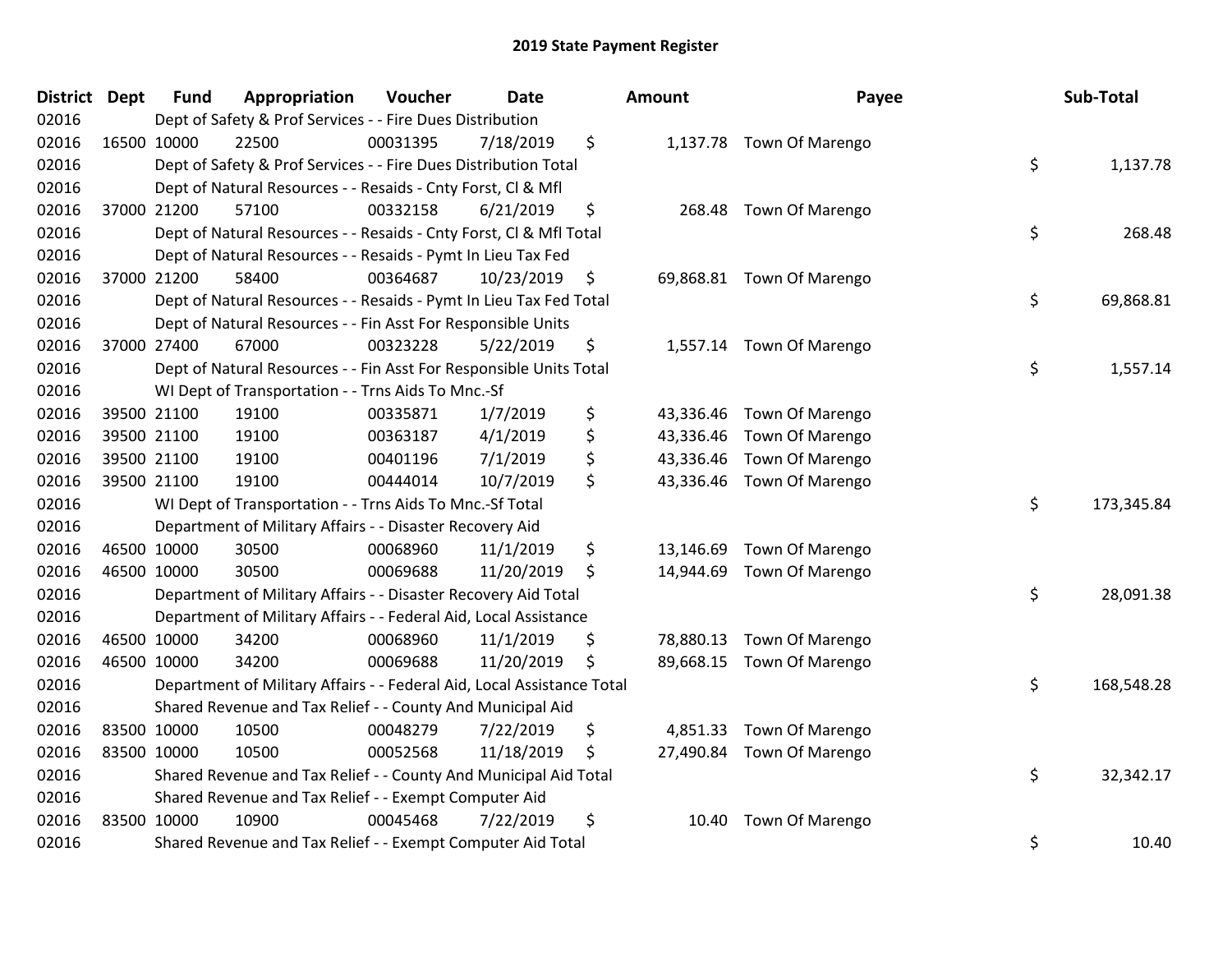| <b>District</b> | Dept | Fund        | Appropriation                                                 | <b>Voucher</b> | Date       |   | <b>Amount</b> | Payee           | Sub-Total  |
|-----------------|------|-------------|---------------------------------------------------------------|----------------|------------|---|---------------|-----------------|------------|
| 02016           |      |             | Shared Revenue and Tax Relief - - Utility Aid                 |                |            |   |               |                 |            |
| 02016           |      | 83500 10000 | 11000                                                         | 00048279       | 7/22/2019  |   | 61.23         | Town Of Marengo |            |
| 02016           |      | 83500 10000 | 11000                                                         | 00052568       | 11/18/2019 | S | 347.80        | Town Of Marengo |            |
| 02016           |      |             | Shared Revenue and Tax Relief - - Utility Aid Total           |                |            |   |               |                 | 409.03     |
| 02016           |      |             | Shared Revenue and Tax Relief - - Personal Property Aid       |                |            |   |               |                 |            |
| 02016           |      | 83500 10000 | 11100                                                         | 00039991       | 5/6/2019   |   | 280.37        | Town Of Marengo |            |
| 02016           |      |             | Shared Revenue and Tax Relief - - Personal Property Aid Total |                |            |   |               |                 | 280.37     |
| 02016 Total     |      |             |                                                               |                |            |   |               |                 | 475,859.68 |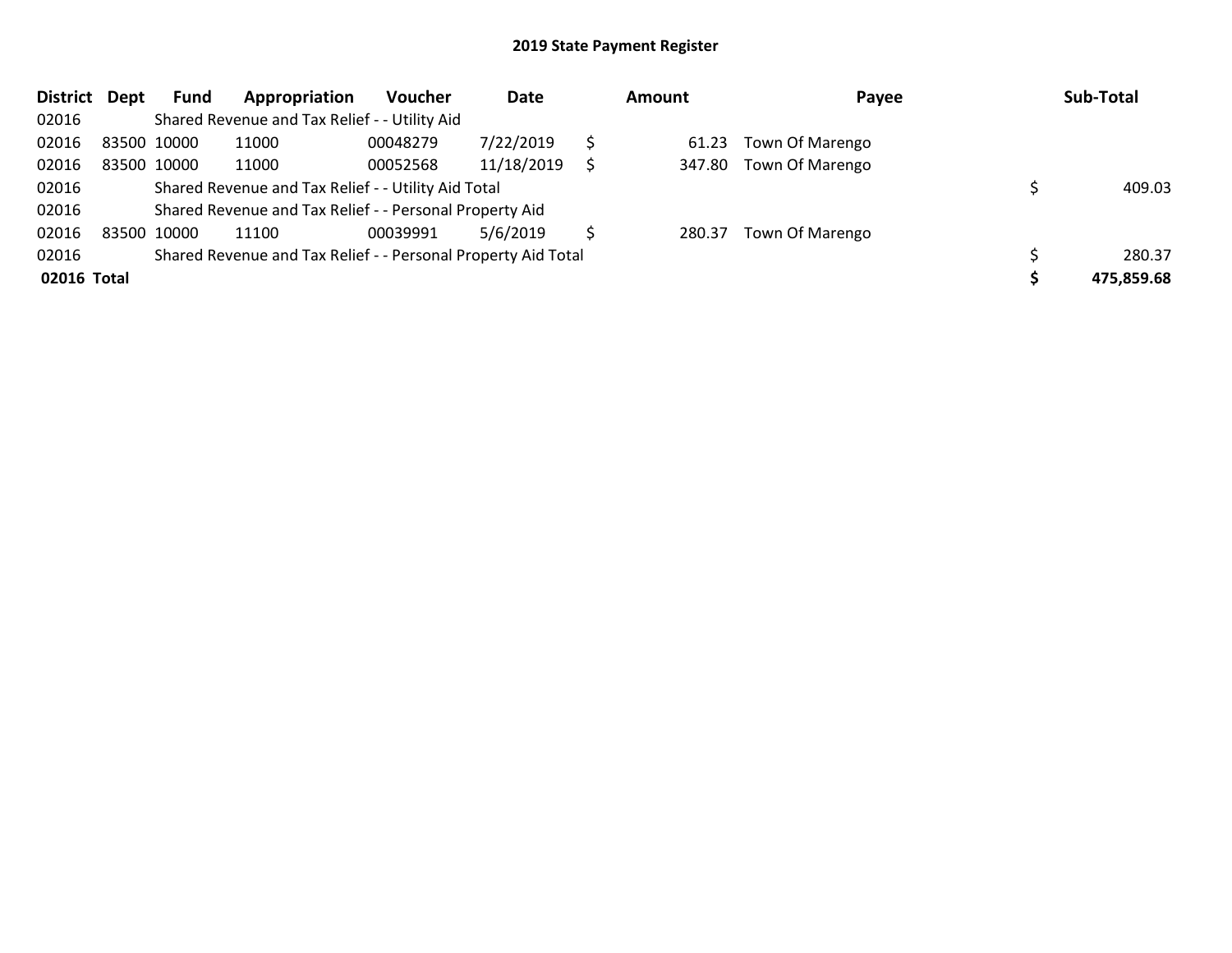| <b>District Dept</b> | <b>Fund</b> | Appropriation                                                          | Voucher  | Date       | <b>Amount</b>   |                         | Payee | Sub-Total  |
|----------------------|-------------|------------------------------------------------------------------------|----------|------------|-----------------|-------------------------|-------|------------|
| 02018                |             | Dept of Safety & Prof Services - - Fire Dues Distribution              |          |            |                 |                         |       |            |
| 02018                | 16500 10000 | 22500                                                                  | 00031274 | 7/18/2019  | \$              | 1,513.78 Town of Morse  |       |            |
| 02018                |             | Dept of Safety & Prof Services - - Fire Dues Distribution Total        |          |            |                 |                         | \$    | 1,513.78   |
| 02018                |             | Dept of Natural Resources - - Aids In Lieu Of Taxes - Gener            |          |            |                 |                         |       |            |
| 02018                | 37000 10000 | 50300                                                                  | 00294173 | 1/29/2019  | \$<br>394.98    | Town of Morse           |       |            |
| 02018                | 37000 10000 | 50300                                                                  | 00294174 | 1/29/2019  | \$<br>23,464.97 | Town of Morse           |       |            |
| 02018                | 37000 10000 | 50300                                                                  | 00294175 | 1/29/2019  | \$<br>13,393.26 | Town of Morse           |       |            |
| 02018                | 37000 10000 | 50300                                                                  | 00314811 | 4/19/2019  | \$<br>808.82    | Town of Morse           |       |            |
| 02018                |             | Dept of Natural Resources - - Aids In Lieu Of Taxes - Gener Total      |          |            |                 |                         | \$    | 38,062.03  |
| 02018                |             | Dept of Natural Resources - - Resaids - Cnty Forst, Cl & Mfl           |          |            |                 |                         |       |            |
| 02018                | 37000 21200 | 57100                                                                  | 00332159 | 6/21/2019  | \$              | 6,661.67 Town of Morse  |       |            |
| 02018                |             | Dept of Natural Resources - - Resaids - Cnty Forst, Cl & Mfl Total     |          |            |                 |                         | \$    | 6,661.67   |
| 02018                |             | Dept of Natural Resources - - Aids In Lieu Of Taxes - Sum S            |          |            |                 |                         |       |            |
| 02018                | 37000 21200 | 57900                                                                  | 00314809 | 4/19/2019  | \$<br>0.40      | Town of Morse           |       |            |
| 02018                | 37000 21200 | 57900                                                                  | 00314810 | 4/19/2019  | \$<br>1,328.05  | Town of Morse           |       |            |
| 02018                |             | Dept of Natural Resources - - Aids In Lieu Of Taxes - Sum S Total      |          |            |                 |                         | \$    | 1,328.45   |
| 02018                |             | Dept of Natural Resources - - Resaids - Pymt In Lieu Tax Fed           |          |            |                 |                         |       |            |
| 02018                | 37000 21200 | 58400                                                                  | 00364688 | 10/15/2019 | \$              | 22,692.83 Town of Morse |       |            |
| 02018                |             | Dept of Natural Resources - - Resaids - Pymt In Lieu Tax Fed Total     |          |            |                 |                         | \$    | 22,692.83  |
| 02018                |             | WI Dept of Transportation - - Trns Aids To Mnc.-Sf                     |          |            |                 |                         |       |            |
| 02018                | 39500 21100 | 19100                                                                  | 00335872 | 1/7/2019   | \$<br>43,784.39 | Town of Morse           |       |            |
| 02018                | 39500 21100 | 19100                                                                  | 00363188 | 4/1/2019   | \$<br>43,784.39 | Town of Morse           |       |            |
| 02018                | 39500 21100 | 19100                                                                  | 00401197 | 7/1/2019   | \$              | 43,784.39 Town of Morse |       |            |
| 02018                | 39500 21100 | 19100                                                                  | 00444015 | 10/7/2019  | \$              | 43,784.42 Town of Morse |       |            |
| 02018                |             | WI Dept of Transportation - - Trns Aids To Mnc.-Sf Total               |          |            |                 |                         | \$    | 175,137.59 |
| 02018                |             | Department of Military Affairs - - Disaster Recovery Aid               |          |            |                 |                         |       |            |
| 02018                | 46500 10000 | 30500                                                                  | 00058890 | 4/8/2019   | \$              | 3,396.37 Town of Morse  |       |            |
| 02018                |             | Department of Military Affairs - - Disaster Recovery Aid Total         |          |            |                 |                         | \$    | 3,396.37   |
| 02018                |             | Department of Military Affairs - - Federal Aid, Local Assistance       |          |            |                 |                         |       |            |
| 02018                | 46500 10000 | 34200                                                                  | 00058890 | 4/8/2019   | \$              | 20,378.24 Town of Morse |       |            |
| 02018                |             | Department of Military Affairs - - Federal Aid, Local Assistance Total |          |            |                 |                         | \$    | 20,378.24  |
| 02018                |             | Shared Revenue and Tax Relief - - County And Municipal Aid             |          |            |                 |                         |       |            |
| 02018                | 83500 10000 | 10500                                                                  | 00048280 | 7/22/2019  | \$              | 3,424.62 Town of Morse  |       |            |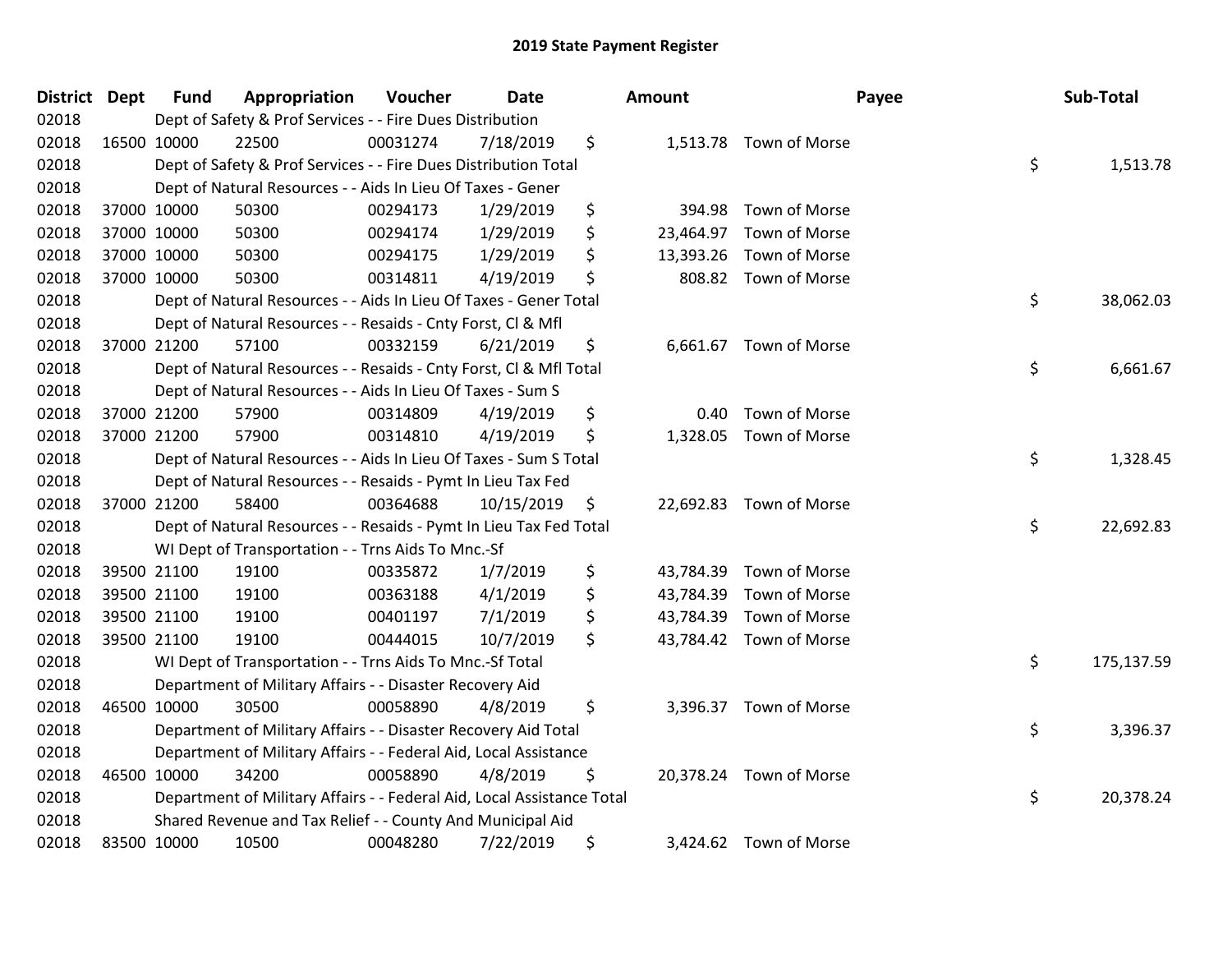| <b>District</b> | Dept        | <b>Fund</b> | Appropriation                                                       | <b>Voucher</b> | Date       | Amount          |               | Payee | Sub-Total  |
|-----------------|-------------|-------------|---------------------------------------------------------------------|----------------|------------|-----------------|---------------|-------|------------|
| 02018           | 83500 10000 |             | 10500                                                               | 00052569       | 11/18/2019 | \$<br>19,406.19 | Town of Morse |       |            |
| 02018           |             |             | Shared Revenue and Tax Relief - - County And Municipal Aid Total    |                |            |                 |               | \$    | 22,830.81  |
| 02018           |             |             | Shared Revenue and Tax Relief - - Exempt Computer Aid               |                |            |                 |               |       |            |
| 02018           | 83500 10000 |             | 10900                                                               | 00045469       | 7/22/2019  | \$<br>2.08      | Town of Morse |       |            |
| 02018           |             |             | Shared Revenue and Tax Relief - - Exempt Computer Aid Total         |                |            |                 |               | \$    | 2.08       |
| 02018           |             |             | Shared Revenue and Tax Relief - - Utility Aid                       |                |            |                 |               |       |            |
| 02018           |             | 83500 10000 | 11000                                                               | 00048280       | 7/22/2019  | \$<br>2.68      | Town of Morse |       |            |
| 02018           |             | 83500 10000 | 11000                                                               | 00052569       | 11/18/2019 | \$<br>13.54     | Town of Morse |       |            |
| 02018           |             |             | Shared Revenue and Tax Relief - - Utility Aid Total                 |                |            |                 |               | \$    | 16.22      |
| 02018           |             |             | Shared Revenue and Tax Relief - - Personal Property Aid             |                |            |                 |               |       |            |
| 02018           | 83500 10000 |             | 11100                                                               | 00039992       | 5/6/2019   | \$<br>24.94     | Town of Morse |       |            |
| 02018           |             |             | Shared Revenue and Tax Relief - - Personal Property Aid Total       |                |            |                 |               | \$    | 24.94      |
| 02018           |             |             | Shared Revenue and Tax Relief - - Payments For Municipal Svcs       |                |            |                 |               |       |            |
| 02018           | 83500 10000 |             | 50100                                                               | 00037992       | 1/31/2019  | \$<br>999.67    | Town of Morse |       |            |
| 02018           |             |             | Shared Revenue and Tax Relief - - Payments For Municipal Svcs Total |                |            |                 |               |       | 999.67     |
| 02018 Total     |             |             |                                                                     |                |            |                 |               |       | 293,044.68 |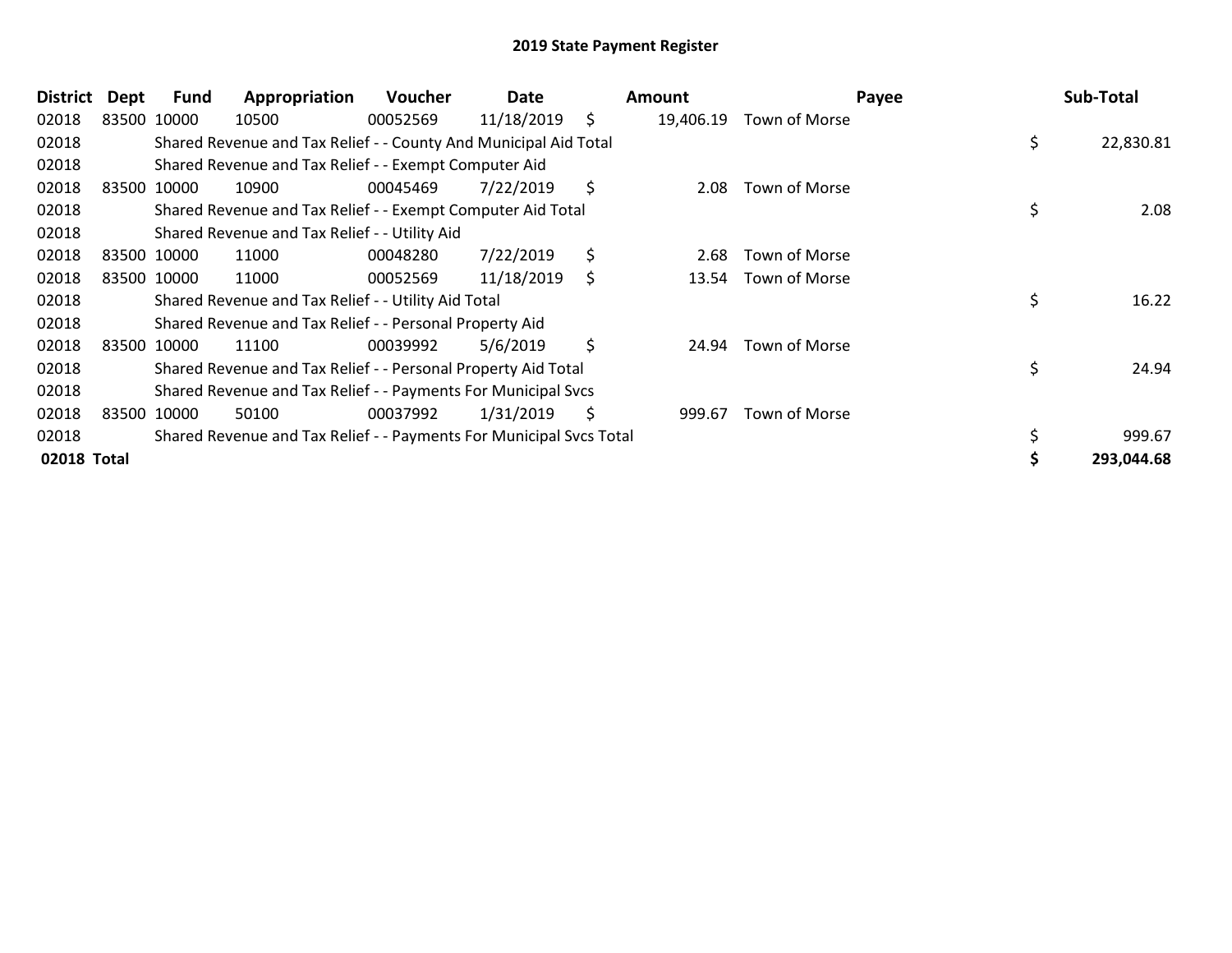| <b>District</b> | <b>Dept</b> | <b>Fund</b> | Appropriation                                                      | Voucher  | <b>Date</b> | Amount          | Payee                        | Sub-Total        |
|-----------------|-------------|-------------|--------------------------------------------------------------------|----------|-------------|-----------------|------------------------------|------------------|
| 02020           |             |             | Dept of Safety & Prof Services - - Fire Dues Distribution          |          |             |                 |                              |                  |
| 02020           | 16500 10000 |             | 22500                                                              | 00031605 | 7/17/2019   | \$              | 423.86 Town Of Peeksville    |                  |
| 02020           |             |             | Dept of Safety & Prof Services - - Fire Dues Distribution Total    |          |             |                 |                              | \$<br>423.86     |
| 02020           |             |             | Dept of Natural Resources - - Resaids - Cnty Forst, Cl & Mfl       |          |             |                 |                              |                  |
| 02020           |             | 37000 21200 | 57100                                                              | 00332160 | 6/21/2019   | \$              | 3,095.56 Town Of Peeksville  |                  |
| 02020           |             |             | Dept of Natural Resources - - Resaids - Cnty Forst, Cl & Mfl Total |          |             |                 |                              | \$<br>3,095.56   |
| 02020           |             |             | Dept of Natural Resources - - Fin Asst For Responsible Units       |          |             |                 |                              |                  |
| 02020           |             | 37000 27400 | 67000                                                              | 00323451 | 5/22/2019   | \$<br>905.80    | Town Of Peeksville           |                  |
| 02020           |             |             | Dept of Natural Resources - - Fin Asst For Responsible Units Total |          |             |                 |                              | \$<br>905.80     |
| 02020           |             |             | WI Dept of Transportation - - Trns Aids To Mnc.-Sf                 |          |             |                 |                              |                  |
| 02020           |             | 39500 21100 | 19100                                                              | 00335873 | 1/7/2019    | \$<br>23,758.60 | <b>Town Of Peeksville</b>    |                  |
| 02020           |             | 39500 21100 | 19100                                                              | 00363189 | 4/1/2019    | \$<br>23,758.60 | Town Of Peeksville           |                  |
| 02020           |             | 39500 21100 | 19100                                                              | 00401198 | 7/1/2019    | \$<br>23,758.60 | Town Of Peeksville           |                  |
| 02020           |             | 39500 21100 | 19100                                                              | 00444016 | 10/7/2019   | \$              | 23,758.62 Town Of Peeksville |                  |
| 02020           |             |             | WI Dept of Transportation - - Trns Aids To Mnc.-Sf Total           |          |             |                 |                              | \$<br>95,034.42  |
| 02020           |             |             | Elections Commission - - 2018 Hava Election Security               |          |             |                 |                              |                  |
| 02020           |             | 51000 22000 | 18200                                                              | 00002309 | 11/6/2019   | \$<br>1,200.00  | <b>Town Of Peeksville</b>    |                  |
| 02020           |             |             | Elections Commission - - 2018 Hava Election Security Total         |          |             |                 |                              | \$<br>1,200.00   |
| 02020           |             |             | Shared Revenue and Tax Relief - - County And Municipal Aid         |          |             |                 |                              |                  |
| 02020           |             | 83500 10000 | 10500                                                              | 00048281 | 7/22/2019   | \$              | 2,264.41 Town Of Peeksville  |                  |
| 02020           |             | 83500 10000 | 10500                                                              | 00052570 | 11/18/2019  | \$              | 12,831.65 Town Of Peeksville |                  |
| 02020           |             |             | Shared Revenue and Tax Relief - - County And Municipal Aid Total   |          |             |                 |                              | \$<br>15,096.06  |
| 02020           |             |             | Shared Revenue and Tax Relief - - Exempt Computer Aid              |          |             |                 |                              |                  |
| 02020           |             | 83500 10000 | 10900                                                              | 00045470 | 7/22/2019   | \$<br>1.03      | Town Of Peeksville           |                  |
| 02020           |             |             | Shared Revenue and Tax Relief - - Exempt Computer Aid Total        |          |             |                 |                              | \$<br>1.03       |
| 02020           |             |             | Shared Revenue and Tax Relief - - Personal Property Aid            |          |             |                 |                              |                  |
| 02020           |             | 83500 10000 | 11100                                                              | 00039993 | 5/6/2019    | \$<br>55.26     | Town Of Peeksville           |                  |
| 02020           |             |             | Shared Revenue and Tax Relief - - Personal Property Aid Total      |          |             |                 |                              | \$<br>55.26      |
| 02020 Total     |             |             |                                                                    |          |             |                 |                              | \$<br>115,811.99 |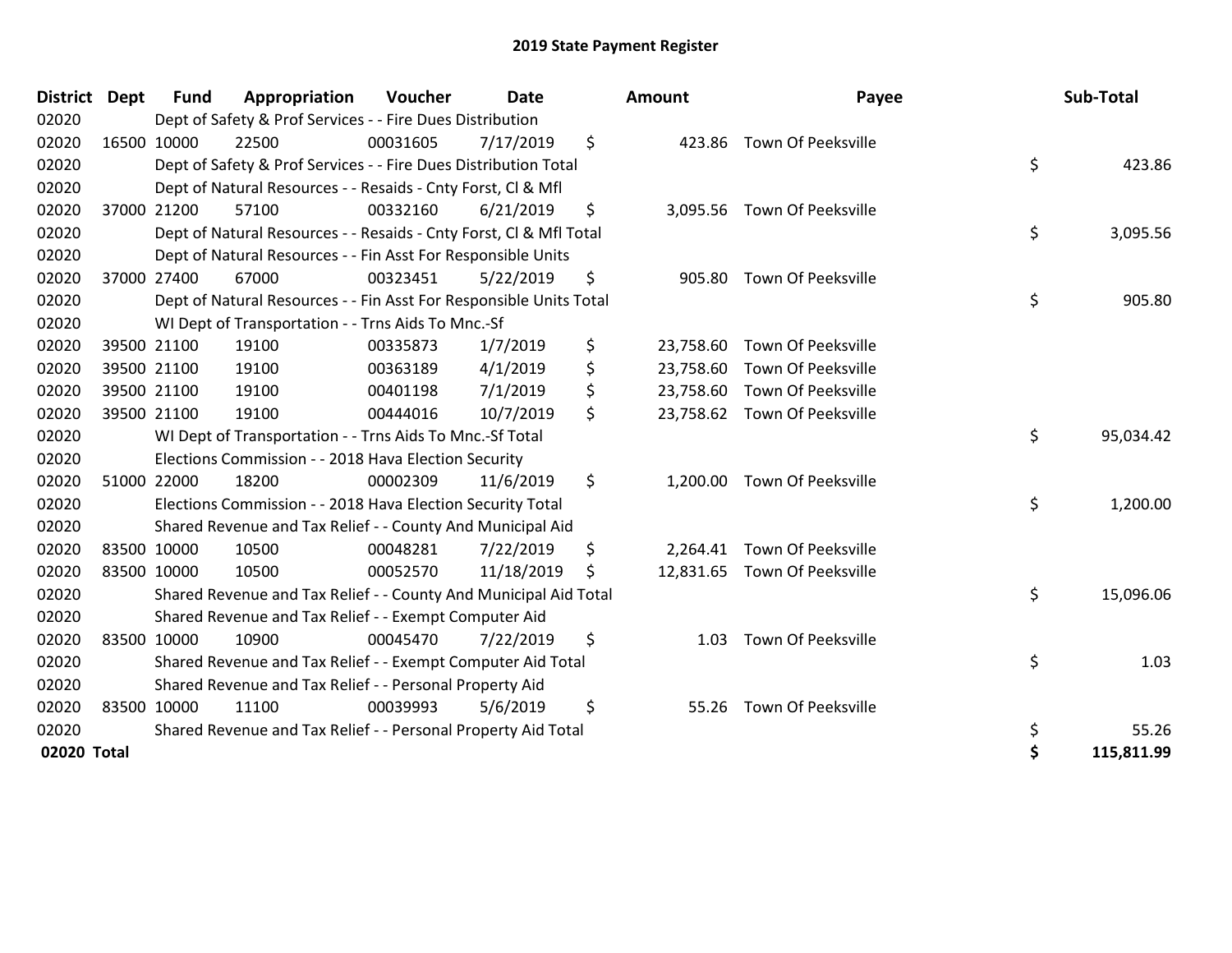| District Dept |             | <b>Fund</b> | Appropriation                                                         | Voucher  | <b>Date</b> | Amount      | Payee                     | Sub-Total        |
|---------------|-------------|-------------|-----------------------------------------------------------------------|----------|-------------|-------------|---------------------------|------------------|
| 02022         |             |             | Dept of Safety & Prof Services - - Fire Dues Distribution             |          |             |             |                           |                  |
| 02022         |             | 16500 10000 | 22500                                                                 | 00031748 | 7/19/2019   | \$          | 869.76 Town Of Sanborn    |                  |
| 02022         |             |             | Dept of Safety & Prof Services - - Fire Dues Distribution Total       |          |             |             |                           | \$<br>869.76     |
| 02022         |             |             | Dept of Natural Resources - - Resaids - Cnty Forst, CI & Mfl          |          |             |             |                           |                  |
| 02022         |             | 37000 21200 | 57100                                                                 | 00332161 | 6/21/2019   | \$          | 2,389.51 Town Of Sanborn  |                  |
| 02022         |             |             | Dept of Natural Resources - - Resaids - Cnty Forst, Cl & Mfl Total    |          |             |             |                           | \$<br>2,389.51   |
| 02022         |             |             | Dept of Natural Resources - - Aids In Lieu Of Taxes - Sum S           |          |             |             |                           |                  |
| 02022         |             | 37000 21200 | 57900                                                                 | 00313265 | 4/19/2019   | \$<br>60.20 | Town Of Sanborn           |                  |
| 02022         |             |             | Dept of Natural Resources - - Aids In Lieu Of Taxes - Sum S Total     |          |             |             |                           | \$<br>60.20      |
| 02022         |             |             | WI Dept of Transportation - - Trns Aids To Mnc.-Sf                    |          |             |             |                           |                  |
| 02022         |             | 39500 21100 | 19100                                                                 | 00335874 | 1/7/2019    | \$          | 29,199.55 Town Of Sanborn |                  |
| 02022         |             | 39500 21100 | 19100                                                                 | 00363190 | 4/1/2019    | \$          | 29,199.55 Town Of Sanborn |                  |
| 02022         |             | 39500 21100 | 19100                                                                 | 00401199 | 7/1/2019    | \$          | 29,199.55 Town Of Sanborn |                  |
| 02022         |             | 39500 21100 | 19100                                                                 | 00444017 | 10/7/2019   | \$          | 29,199.56 Town Of Sanborn |                  |
| 02022         |             |             | WI Dept of Transportation - - Trns Aids To Mnc.-Sf Total              |          |             |             |                           | \$<br>116,798.21 |
| 02022         |             |             | WI Dept of Transportation - - Loc Rd Imp Prg St Fd                    |          |             |             |                           |                  |
| 02022         |             | 39500 21100 | 27800                                                                 | 00396278 | 6/20/2019   | \$          | 16,000.00 Town Of Sanborn |                  |
| 02022         |             |             | WI Dept of Transportation - - Loc Rd Imp Prg St Fd Total              |          |             |             |                           | \$<br>16,000.00  |
| 02022         |             |             | Shared Revenue and Tax Relief - - Expenditure Restraint Program       |          |             |             |                           |                  |
| 02022         | 83500 10000 |             | 10100                                                                 | 00048282 | 7/22/2019   | \$          | 11,087.39 Town Of Sanborn |                  |
| 02022         |             |             | Shared Revenue and Tax Relief - - Expenditure Restraint Program Total |          |             |             |                           | \$<br>11,087.39  |
| 02022         |             |             | Shared Revenue and Tax Relief - - County And Municipal Aid            |          |             |             |                           |                  |
| 02022         |             | 83500 10000 | 10500                                                                 | 00048282 | 7/22/2019   | \$          | 14,528.32 Town Of Sanborn |                  |
| 02022         |             | 83500 10000 | 10500                                                                 | 00052571 | 11/18/2019  | \$          | 82,327.17 Town Of Sanborn |                  |
| 02022         |             |             | Shared Revenue and Tax Relief - - County And Municipal Aid Total      |          |             |             |                           | \$<br>96,855.49  |
| 02022         |             |             | Shared Revenue and Tax Relief - - Utility Aid                         |          |             |             |                           |                  |
| 02022         |             | 83500 10000 | 11000                                                                 | 00048282 | 7/22/2019   | \$<br>0.18  | Town Of Sanborn           |                  |
| 02022         | 83500 10000 |             | 11000                                                                 | 00052571 | 11/18/2019  | \$          | 14.05 Town Of Sanborn     |                  |
| 02022         |             |             | Shared Revenue and Tax Relief - - Utility Aid Total                   |          |             |             |                           | \$<br>14.23      |
| 02022         |             |             | Shared Revenue and Tax Relief - - Personal Property Aid               |          |             |             |                           |                  |
| 02022         | 83500 10000 |             | 11100                                                                 | 00039994 | 5/6/2019    | \$          | 426.11 Town Of Sanborn    |                  |
| 02022         |             |             | Shared Revenue and Tax Relief - - Personal Property Aid Total         |          |             |             |                           | \$<br>426.11     |
| 02022 Total   |             |             |                                                                       |          |             |             |                           | \$<br>244,500.90 |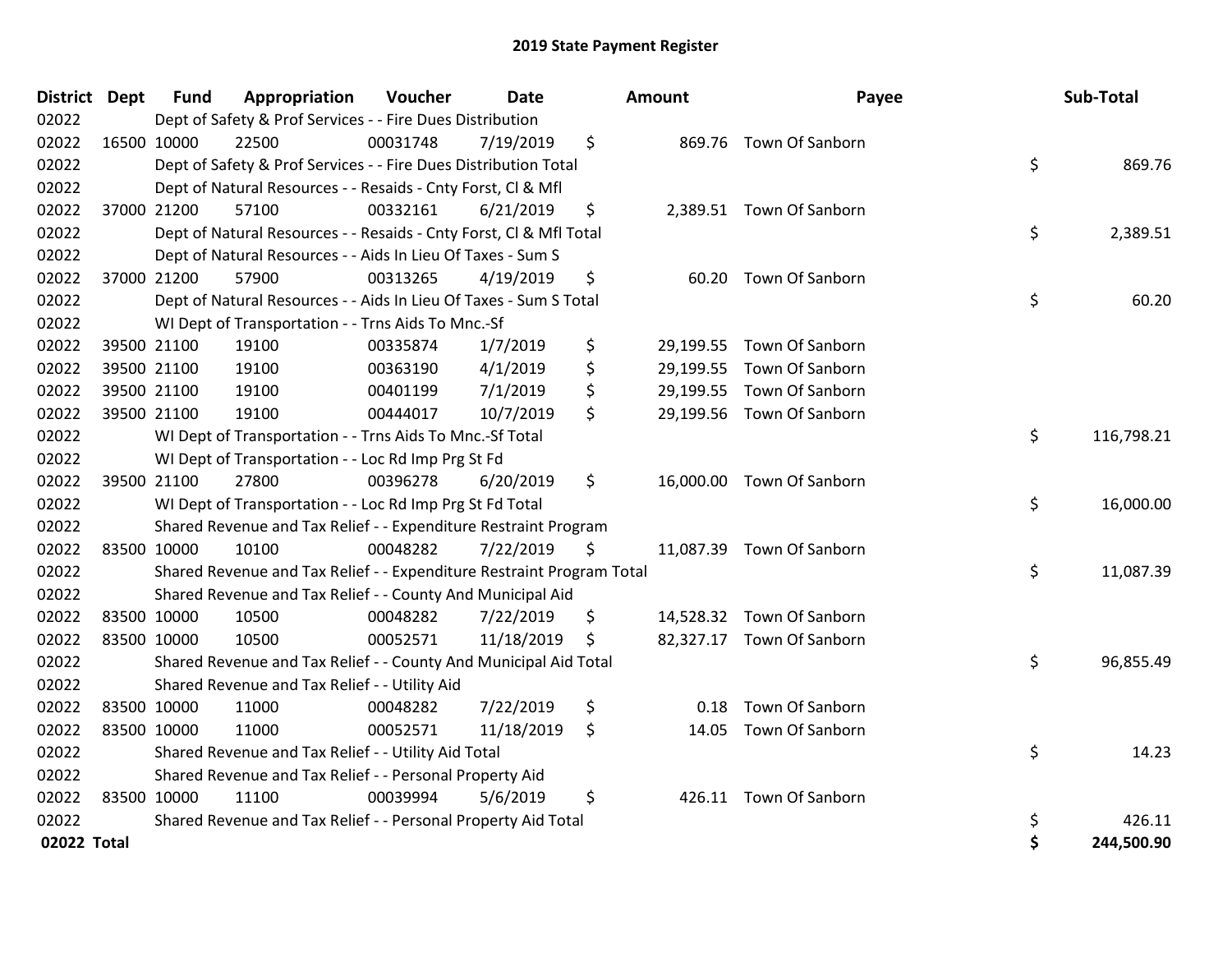| <b>District</b> | Dept  | Fund        | Appropriation                                                      | Voucher  | <b>Date</b> | <b>Amount</b>    | Payee                      | Sub-Total        |
|-----------------|-------|-------------|--------------------------------------------------------------------|----------|-------------|------------------|----------------------------|------------------|
| 02024           |       |             | Dept of Safety & Prof Services - - Fire Dues Distribution          |          |             |                  |                            |                  |
| 02024           |       | 16500 10000 | 22500                                                              | 00031556 | 7/18/2019   | \$               | 635.31 Town Of Shanagolden |                  |
| 02024           |       |             | Dept of Safety & Prof Services - - Fire Dues Distribution Total    |          |             |                  |                            | \$<br>635.31     |
| 02024           |       |             | Dept of Natural Resources - - Resaids - Cnty Forst, CI & Mfl       |          |             |                  |                            |                  |
| 02024           | 37000 | 21200       | 57100                                                              | 00332162 | 6/21/2019   | \$<br>671.80     | Town Of Shanagolden        |                  |
| 02024           |       |             | Dept of Natural Resources - - Resaids - Cnty Forst, CI & Mfl Total |          |             |                  |                            | \$<br>671.80     |
| 02024           |       |             | Dept of Natural Resources - - Resaids - Pymt In Lieu Tax Fed       |          |             |                  |                            |                  |
| 02024           |       | 37000 21200 | 58400                                                              | 00364689 | 10/23/2019  | \$<br>101,213.31 | Town Of Shanagolden        |                  |
| 02024           |       |             | Dept of Natural Resources - - Resaids - Pymt In Lieu Tax Fed Total |          |             |                  |                            | \$<br>101,213.31 |
| 02024           |       |             | WI Dept of Transportation - - Trns Aids To Mnc.-Sf                 |          |             |                  |                            |                  |
| 02024           |       | 39500 21100 | 19100                                                              | 00335875 | 1/7/2019    | \$<br>35,957.83  | Town Of Shanagolden        |                  |
| 02024           |       | 39500 21100 | 19100                                                              | 00363191 | 4/1/2019    | \$<br>35,957.83  | Town Of Shanagolden        |                  |
| 02024           |       | 39500 21100 | 19100                                                              | 00401200 | 7/1/2019    | \$<br>35,957.83  | Town Of Shanagolden        |                  |
| 02024           |       | 39500 21100 | 19100                                                              | 00444018 | 10/7/2019   | \$<br>35,957.84  | Town Of Shanagolden        |                  |
| 02024           |       |             | WI Dept of Transportation - - Trns Aids To Mnc.-Sf Total           |          |             |                  |                            | \$<br>143,831.33 |
| 02024           |       |             | Elections Commission - - 2018 Hava Election Security               |          |             |                  |                            |                  |
| 02024           |       | 51000 22000 | 18200                                                              | 00002379 | 11/13/2019  | \$<br>1,100.00   | Town Of Shanagolden        |                  |
| 02024           |       |             | Elections Commission - - 2018 Hava Election Security Total         |          |             |                  |                            | \$<br>1,100.00   |
| 02024           |       |             | Shared Revenue and Tax Relief - - County And Municipal Aid         |          |             |                  |                            |                  |
| 02024           |       | 83500 10000 | 10500                                                              | 00048283 | 7/22/2019   | \$<br>668.22     | Town Of Shanagolden        |                  |
| 02024           |       | 83500 10000 | 10500                                                              | 00052572 | 11/18/2019  | \$<br>3,786.61   | Town Of Shanagolden        |                  |
| 02024           |       |             | Shared Revenue and Tax Relief - - County And Municipal Aid Total   |          |             |                  |                            | \$<br>4,454.83   |
| 02024           |       |             | Shared Revenue and Tax Relief - - Personal Property Aid            |          |             |                  |                            |                  |
| 02024           |       | 83500 10000 | 11100                                                              | 00039995 | 5/6/2019    | \$<br>3.96       | Town Of Shanagolden        |                  |
| 02024           |       |             | Shared Revenue and Tax Relief - - Personal Property Aid Total      |          |             |                  |                            | \$<br>3.96       |
| 02024 Total     |       |             |                                                                    |          |             |                  |                            | 251.910.54       |

| District    | <b>Dept</b> | <b>Fund</b> | Appropriation                                                      | Voucher  | Date       |     | <b>Amount</b> | Payee                          | Sub-Total        |
|-------------|-------------|-------------|--------------------------------------------------------------------|----------|------------|-----|---------------|--------------------------------|------------------|
| 02024       |             |             | Dept of Safety & Prof Services - - Fire Dues Distribution          |          |            |     |               |                                |                  |
| 02024       | 16500 10000 |             | 22500                                                              | 00031556 | 7/18/2019  | \$  | 635.31        | Town Of Shanagolden            |                  |
| 02024       |             |             | Dept of Safety & Prof Services - - Fire Dues Distribution Total    |          |            |     |               |                                | \$<br>635.31     |
| 02024       |             |             | Dept of Natural Resources - - Resaids - Cnty Forst, CI & Mfl       |          |            |     |               |                                |                  |
| 02024       | 37000 21200 |             | 57100                                                              | 00332162 | 6/21/2019  | \$  | 671.80        | Town Of Shanagolden            |                  |
| 02024       |             |             | Dept of Natural Resources - - Resaids - Cnty Forst, Cl & Mfl Total |          |            |     |               |                                | \$<br>671.80     |
| 02024       |             |             | Dept of Natural Resources - - Resaids - Pymt In Lieu Tax Fed       |          |            |     |               |                                |                  |
| 02024       | 37000 21200 |             | 58400                                                              | 00364689 | 10/23/2019 | \$. |               | 101,213.31 Town Of Shanagolden |                  |
| 02024       |             |             | Dept of Natural Resources - - Resaids - Pymt In Lieu Tax Fed Total |          |            |     |               |                                | \$<br>101,213.31 |
| 02024       |             |             | WI Dept of Transportation - - Trns Aids To Mnc.-Sf                 |          |            |     |               |                                |                  |
| 02024       | 39500 21100 |             | 19100                                                              | 00335875 | 1/7/2019   | \$  | 35,957.83     | Town Of Shanagolden            |                  |
| 02024       | 39500 21100 |             | 19100                                                              | 00363191 | 4/1/2019   | \$  | 35,957.83     | Town Of Shanagolden            |                  |
| 02024       | 39500 21100 |             | 19100                                                              | 00401200 | 7/1/2019   | \$  | 35,957.83     | Town Of Shanagolden            |                  |
| 02024       | 39500 21100 |             | 19100                                                              | 00444018 | 10/7/2019  | \$  |               | 35,957.84 Town Of Shanagolden  |                  |
| 02024       |             |             | WI Dept of Transportation - - Trns Aids To Mnc.-Sf Total           |          |            |     |               |                                | \$<br>143,831.33 |
| 02024       |             |             | Elections Commission - - 2018 Hava Election Security               |          |            |     |               |                                |                  |
| 02024       | 51000 22000 |             | 18200                                                              | 00002379 | 11/13/2019 | \$  | 1,100.00      | Town Of Shanagolden            |                  |
| 02024       |             |             | Elections Commission - - 2018 Hava Election Security Total         |          |            |     |               |                                | \$<br>1,100.00   |
| 02024       |             |             | Shared Revenue and Tax Relief - - County And Municipal Aid         |          |            |     |               |                                |                  |
| 02024       | 83500 10000 |             | 10500                                                              | 00048283 | 7/22/2019  | \$  | 668.22        | Town Of Shanagolden            |                  |
| 02024       | 83500 10000 |             | 10500                                                              | 00052572 | 11/18/2019 | \$  | 3,786.61      | Town Of Shanagolden            |                  |
| 02024       |             |             | Shared Revenue and Tax Relief - - County And Municipal Aid Total   |          |            |     |               |                                | \$<br>4,454.83   |
| 02024       |             |             | Shared Revenue and Tax Relief - - Personal Property Aid            |          |            |     |               |                                |                  |
| 02024       | 83500 10000 |             | 11100                                                              | 00039995 | 5/6/2019   | \$  | 3.96          | Town Of Shanagolden            |                  |
| 02024       |             |             | Shared Revenue and Tax Relief - - Personal Property Aid Total      |          |            |     |               |                                | \$<br>3.96       |
| 02024 Total |             |             |                                                                    |          |            |     |               |                                | \$<br>251,910.54 |
|             |             |             |                                                                    |          |            |     |               |                                |                  |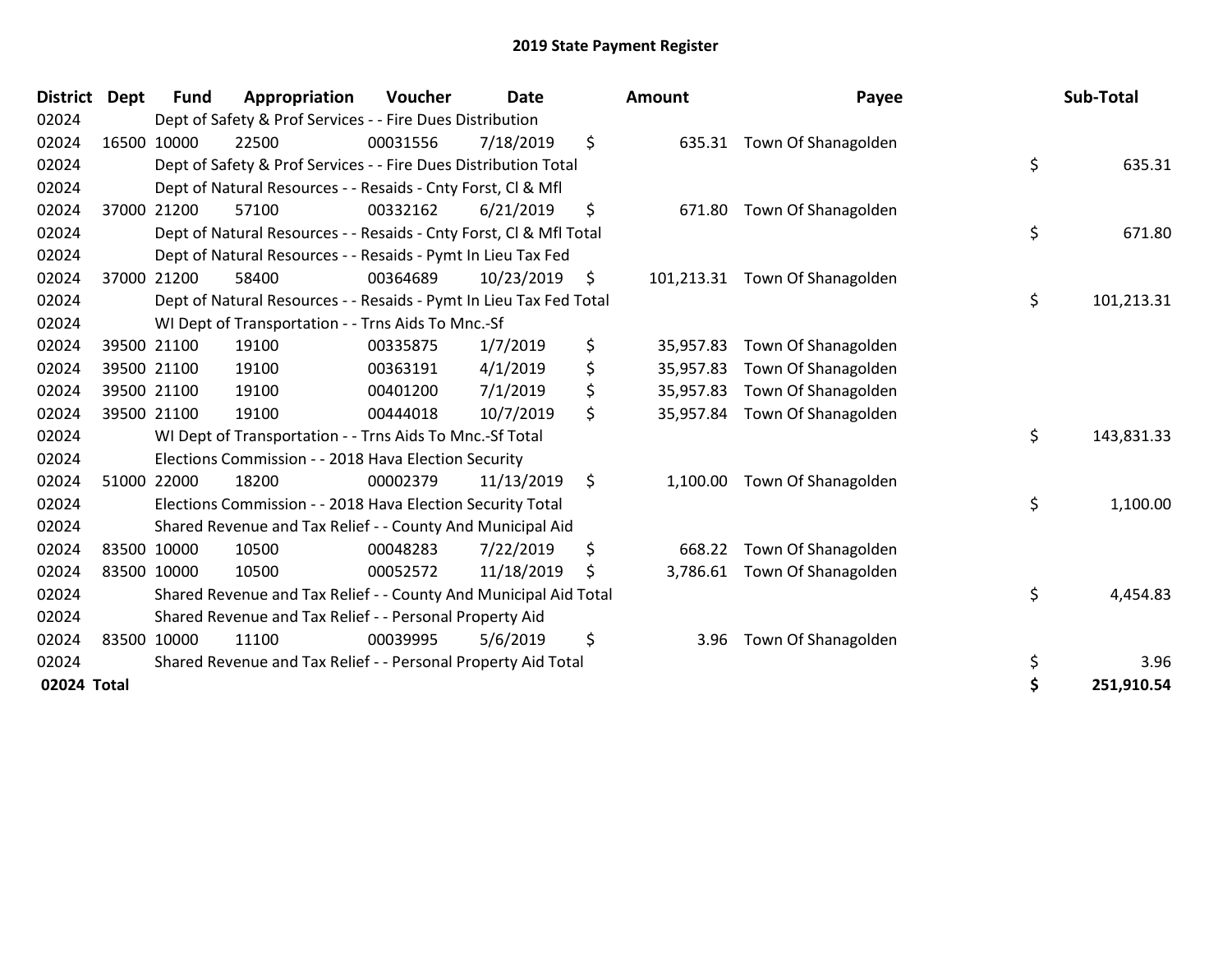| District Dept | <b>Fund</b> | Appropriation                                                          | Voucher  | Date       | Amount          | Payee                         | Sub-Total        |
|---------------|-------------|------------------------------------------------------------------------|----------|------------|-----------------|-------------------------------|------------------|
| 02026         |             | Dept of Safety & Prof Services - - Fire Dues Distribution              |          |            |                 |                               |                  |
| 02026         | 16500 10000 | 22500                                                                  | 00031110 | 7/17/2019  | \$              | 2,015.17 Town Of White River  |                  |
| 02026         |             | Dept of Safety & Prof Services - - Fire Dues Distribution Total        |          |            |                 |                               | \$<br>2,015.17   |
| 02026         |             | Dept of Natural Resources - - Aids In Lieu Of Taxes - Gener            |          |            |                 |                               |                  |
| 02026         | 37000 10000 | 50300                                                                  | 00294133 | 1/29/2019  | \$              | 1,138.65 Town Of White River  |                  |
| 02026         |             | Dept of Natural Resources - - Aids In Lieu Of Taxes - Gener Total      |          |            |                 |                               | \$<br>1,138.65   |
| 02026         |             | Dept of Natural Resources - - Resaids - Cnty Forst, Cl & Mfl           |          |            |                 |                               |                  |
| 02026         | 37000 21200 | 57100                                                                  | 00332163 | 6/21/2019  | \$              | 683.21 Town Of White River    |                  |
| 02026         |             | Dept of Natural Resources - - Resaids - Cnty Forst, Cl & Mfl Total     |          |            |                 |                               | \$<br>683.21     |
| 02026         |             | Dept of Natural Resources - - Fin Asst For Responsible Units           |          |            |                 |                               |                  |
| 02026         | 37000 27400 | 67000                                                                  | 00323355 | 5/22/2019  | \$              | 3,355.91 Town Of White River  |                  |
| 02026         |             | Dept of Natural Resources - - Fin Asst For Responsible Units Total     |          |            |                 |                               | \$<br>3,355.91   |
| 02026         |             | WI Dept of Transportation - - Trns Aids To Mnc.-Sf                     |          |            |                 |                               |                  |
| 02026         | 39500 21100 | 19100                                                                  | 00335876 | 1/7/2019   | \$              | 33,720.73 Town Of White River |                  |
| 02026         | 39500 21100 | 19100                                                                  | 00363192 | 4/1/2019   | \$<br>33,720.73 | Town Of White River           |                  |
| 02026         | 39500 21100 | 19100                                                                  | 00401201 | 7/1/2019   | \$              | 33,720.73 Town Of White River |                  |
| 02026         | 39500 21100 | 19100                                                                  | 00444019 | 10/7/2019  | \$              | 33,720.75 Town Of White River |                  |
| 02026         |             | WI Dept of Transportation - - Trns Aids To Mnc.-Sf Total               |          |            |                 |                               | \$<br>134,882.94 |
| 02026         |             | Department of Military Affairs - - Disaster Recovery Aid               |          |            |                 |                               |                  |
| 02026         | 46500 10000 | 30500                                                                  | 00061430 | 5/30/2019  | \$<br>250.00    | Town Of White River           |                  |
| 02026         | 46500 10000 | 30500                                                                  | 00064605 | 7/30/2019  | \$<br>2,919.09  | Town Of White River           |                  |
| 02026         | 46500 10000 | 30500                                                                  | 00065987 | 8/29/2019  | \$              | 1,752.28 Town Of White River  |                  |
| 02026         |             | Department of Military Affairs - - Disaster Recovery Aid Total         |          |            |                 |                               | \$<br>4,921.37   |
| 02026         |             | Department of Military Affairs - - Federal Aid, Local Assistance       |          |            |                 |                               |                  |
| 02026         | 46500 10000 | 34200                                                                  | 00061430 | 5/30/2019  | \$<br>1,500.00  | Town Of White River           |                  |
| 02026         | 46500 10000 | 34200                                                                  | 00065987 | 8/29/2019  | \$              | 10,513.68 Town Of White River |                  |
| 02026         |             | Department of Military Affairs - - Federal Aid, Local Assistance Total |          |            |                 |                               | \$<br>12,013.68  |
| 02026         |             | Elections Commission - - 2018 Hava Election Security                   |          |            |                 |                               |                  |
| 02026         | 51000 22000 | 18200                                                                  | 00002081 | 10/11/2019 | \$<br>500.00    | Town Of White River           |                  |
| 02026         |             | Elections Commission - - 2018 Hava Election Security Total             |          |            |                 |                               | \$<br>500.00     |
| 02026         |             | Shared Revenue and Tax Relief - - County And Municipal Aid             |          |            |                 |                               |                  |
| 02026         | 83500 10000 | 10500                                                                  | 00048284 | 7/22/2019  | \$<br>7,790.42  | Town Of White River           |                  |
| 02026         | 83500 10000 | 10500                                                                  | 00052573 | 11/18/2019 | \$              | 44,145.73 Town Of White River |                  |

| Payee               |                                                                                                                                                                                 | Sub-Total  |
|---------------------|---------------------------------------------------------------------------------------------------------------------------------------------------------------------------------|------------|
| Town Of White River | \$                                                                                                                                                                              | 2,015.17   |
| Town Of White River | \$                                                                                                                                                                              | 1,138.65   |
| Town Of White River | \$                                                                                                                                                                              | 683.21     |
| Town Of White River | \$                                                                                                                                                                              | 3,355.91   |
|                     |                                                                                                                                                                                 |            |
|                     |                                                                                                                                                                                 |            |
| Town Of White River |                                                                                                                                                                                 |            |
| Town Of White River |                                                                                                                                                                                 |            |
|                     | \$                                                                                                                                                                              | 134,882.94 |
|                     |                                                                                                                                                                                 |            |
| Town Of White River |                                                                                                                                                                                 |            |
| Town Of White River |                                                                                                                                                                                 |            |
|                     | \$                                                                                                                                                                              | 4,921.37   |
|                     |                                                                                                                                                                                 |            |
| Town Of White River |                                                                                                                                                                                 |            |
|                     | \$                                                                                                                                                                              | 12,013.68  |
| Town Of White River | \$                                                                                                                                                                              | 500.00     |
| Town Of White River |                                                                                                                                                                                 |            |
| Town Of White River |                                                                                                                                                                                 |            |
|                     | 33,720.73 Town Of White River<br>33,720.73 Town Of White River<br>33,720.73<br>33,720.75<br>250.00 Town Of White River<br>2,919.09<br>1,500.00 Town Of White River<br>10,513.68 |            |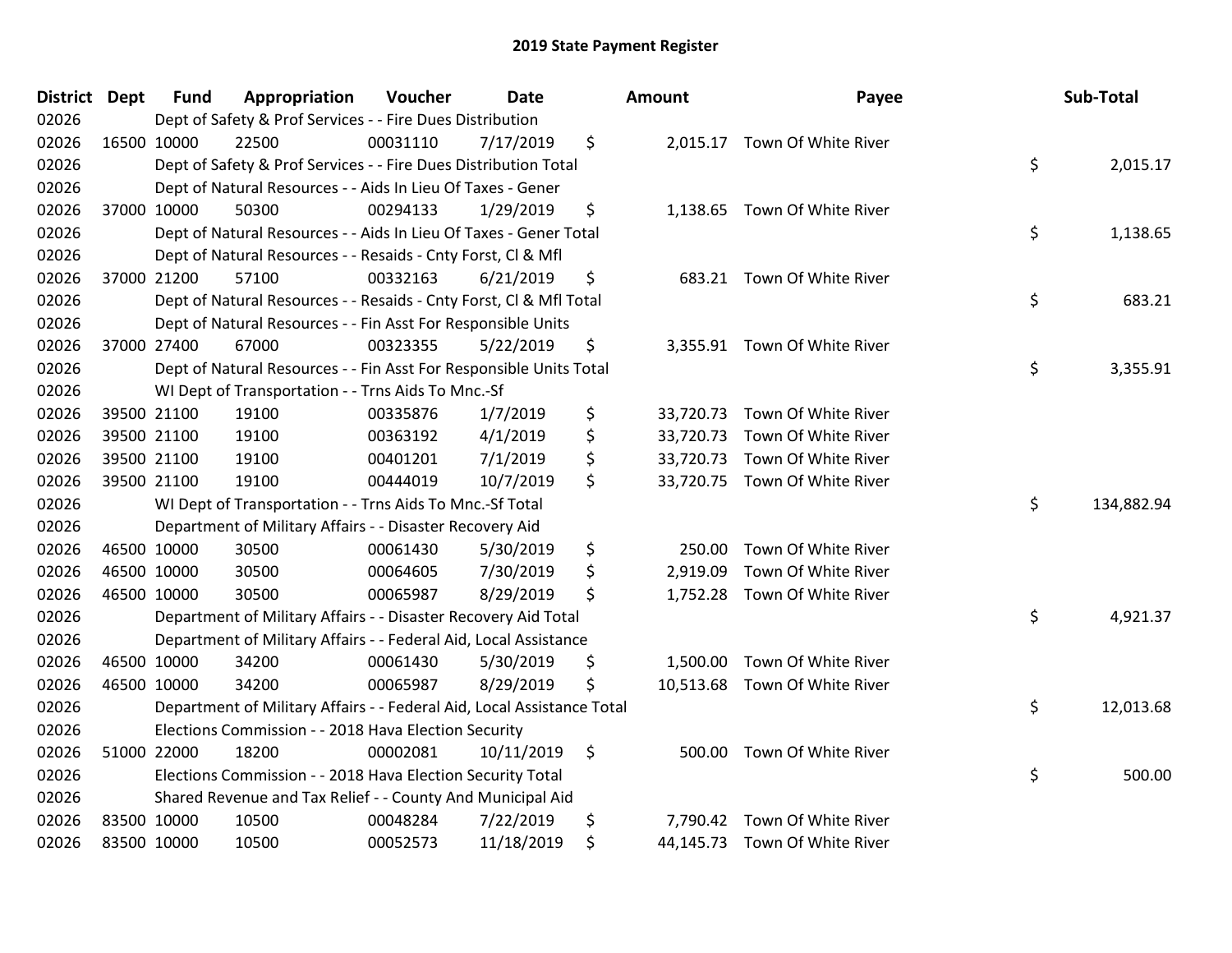| <b>District</b> | Dept        | Fund        | Appropriation                                                    | <b>Voucher</b> | Date       |     | <b>Amount</b> | Payee               | Sub-Total  |
|-----------------|-------------|-------------|------------------------------------------------------------------|----------------|------------|-----|---------------|---------------------|------------|
| 02026           |             |             | Shared Revenue and Tax Relief - - County And Municipal Aid Total |                |            |     |               |                     | 51,936.15  |
| 02026           |             |             | Shared Revenue and Tax Relief - - Exempt Computer Aid            |                |            |     |               |                     |            |
| 02026           | 83500 10000 |             | 10900                                                            | 00045471       | 7/22/2019  | \$. | 168.36        | Town Of White River |            |
| 02026           |             |             | Shared Revenue and Tax Relief - - Exempt Computer Aid Total      |                |            |     |               |                     | 168.36     |
| 02026           |             |             | Shared Revenue and Tax Relief - - Utility Aid                    |                |            |     |               |                     |            |
| 02026           | 83500 10000 |             | 11000                                                            | 00048284       | 7/22/2019  | \$  | 490.62        | Town Of White River |            |
| 02026           |             | 83500 10000 | 11000                                                            | 00052573       | 11/18/2019 | \$  | 2,345.83      | Town Of White River |            |
| 02026           |             |             | Shared Revenue and Tax Relief - - Utility Aid Total              |                |            |     |               |                     | 2,836.45   |
| 02026           |             |             | Shared Revenue and Tax Relief - - Personal Property Aid          |                |            |     |               |                     |            |
| 02026           | 83500 10000 |             | 11100                                                            | 00039996       | 5/6/2019   | \$  | 5,555.00      | Town Of White River |            |
| 02026           |             |             | Shared Revenue and Tax Relief - - Personal Property Aid Total    |                |            |     |               |                     | 5,555.00   |
| 02026 Total     |             |             |                                                                  |                |            |     |               |                     | 220,006.89 |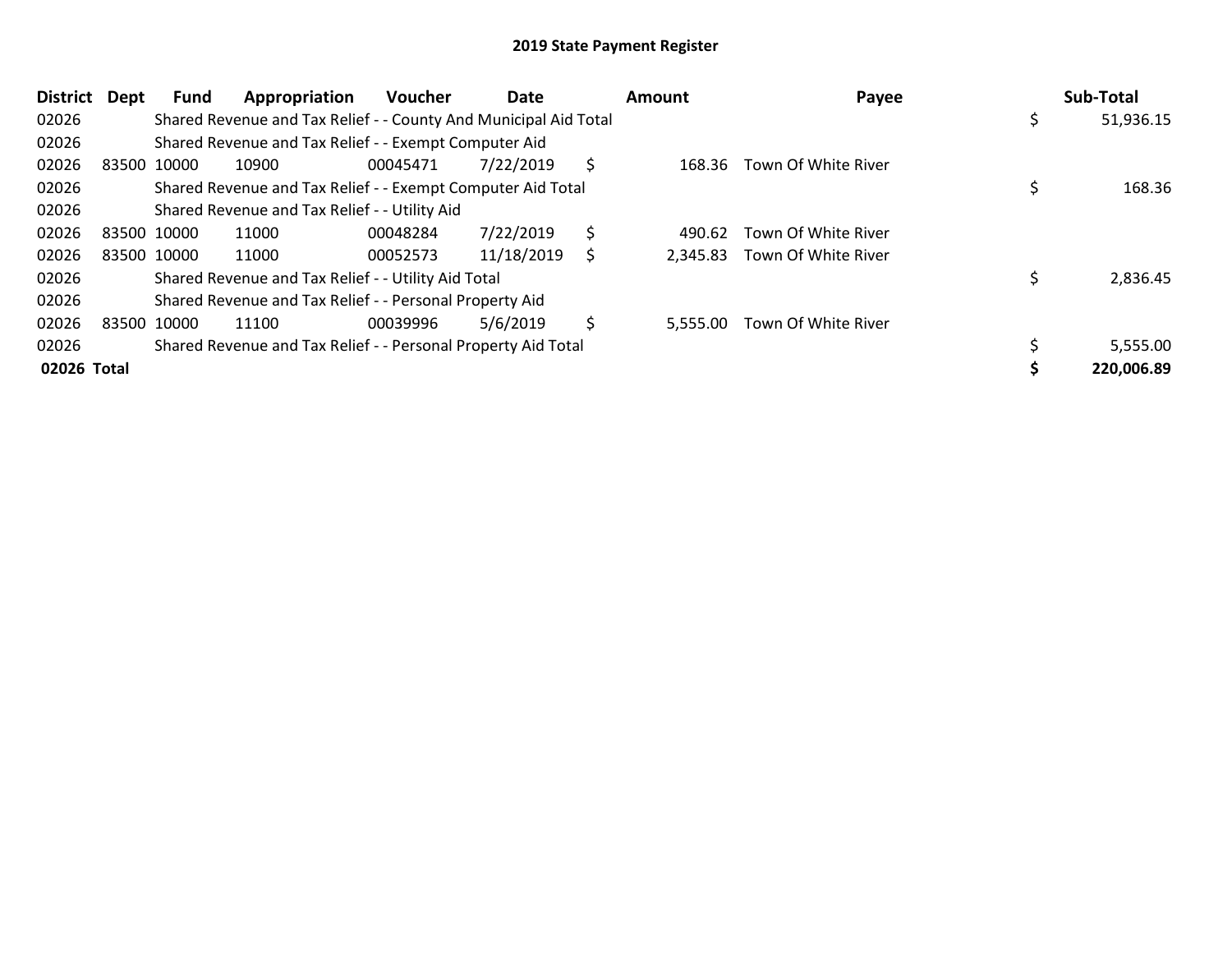| <b>District</b> | <b>Dept</b> | <b>Fund</b> | Appropriation                                                      | Voucher  | <b>Date</b> | <b>Amount</b>  | Payee                           | Sub-Total        |
|-----------------|-------------|-------------|--------------------------------------------------------------------|----------|-------------|----------------|---------------------------------|------------------|
| 02106           |             |             | Dept of Safety & Prof Services - - Fire Dues Distribution          |          |             |                |                                 |                  |
| 02106           |             | 16500 10000 | 22500                                                              | 00031520 | 7/18/2019   | \$             | 722.90 Village Of Butternut     |                  |
| 02106           |             |             | Dept of Safety & Prof Services - - Fire Dues Distribution Total    |          |             |                |                                 | \$<br>722.90     |
| 02106           |             |             | Dept of Natural Resources - - Resaids - Cnty Forst, Cl & Mfl       |          |             |                |                                 |                  |
| 02106           |             | 37000 21200 | 57100                                                              | 00332164 | 6/21/2019   | \$<br>6.85     | Village Of Butternut            |                  |
| 02106           |             |             | Dept of Natural Resources - - Resaids - Cnty Forst, CI & Mfl Total |          |             |                |                                 | \$<br>6.85       |
| 02106           |             |             | Dept of Natural Resources - - Fin Asst For Responsible Units       |          |             |                |                                 |                  |
| 02106           |             | 37000 27400 | 67000                                                              | 00322831 | 5/22/2019   | \$             | 915.31 Village Of Butternut     |                  |
| 02106           |             |             | Dept of Natural Resources - - Fin Asst For Responsible Units Total |          |             |                |                                 | \$<br>915.31     |
| 02106           |             |             | WI Dept of Transportation - - Trns Aids To Mnc.-Sf                 |          |             |                |                                 |                  |
| 02106           |             | 39500 21100 | 19100                                                              | 00335877 | 1/7/2019    | \$<br>4,250.04 | Village Of Butternut            |                  |
| 02106           |             | 39500 21100 | 19100                                                              | 00363193 | 4/1/2019    | \$<br>4,250.04 | Village Of Butternut            |                  |
| 02106           |             | 39500 21100 | 19100                                                              | 00401202 | 7/1/2019    | \$<br>4,250.04 | Village Of Butternut            |                  |
| 02106           |             | 39500 21100 | 19100                                                              | 00444020 | 10/7/2019   | \$             | 4,250.06 Village Of Butternut   |                  |
| 02106           |             |             | WI Dept of Transportation - - Trns Aids To Mnc.-Sf Total           |          |             |                |                                 | \$<br>17,000.18  |
| 02106           |             |             | WI Dept of Transportation - - Loc Rd Imp Prg St Fd                 |          |             |                |                                 |                  |
| 02106           |             | 39500 21100 | 27800                                                              | 00429193 | 8/29/2019   | \$             | 18,065.20 Village Of Butternut  |                  |
| 02106           |             |             | WI Dept of Transportation - - Loc Rd Imp Prg St Fd Total           |          |             |                |                                 | \$<br>18,065.20  |
| 02106           |             |             | Elections Commission - - 2018 Hava Election Security               |          |             |                |                                 |                  |
| 02106           |             | 51000 22000 | 18200                                                              | 00002251 | 11/8/2019   | \$<br>700.00   | Village Of Butternut            |                  |
| 02106           |             |             | Elections Commission - - 2018 Hava Election Security Total         |          |             |                |                                 | \$<br>700.00     |
| 02106           |             |             | Shared Revenue and Tax Relief - - County And Municipal Aid         |          |             |                |                                 |                  |
| 02106           |             | 83500 10000 | 10500                                                              | 00048285 | 7/22/2019   | \$             | 20,780.72 Village Of Butternut  |                  |
| 02106           |             | 83500 10000 | 10500                                                              | 00052574 | 11/18/2019  | \$             | 117,757.39 Village Of Butternut |                  |
| 02106           |             |             | Shared Revenue and Tax Relief - - County And Municipal Aid Total   |          |             |                |                                 | \$<br>138,538.11 |
| 02106           |             |             | Shared Revenue and Tax Relief - - Exempt Computer Aid              |          |             |                |                                 |                  |
| 02106           |             | 83500 10000 | 10900                                                              | 00045472 | 7/22/2019   | \$<br>86.26    | Village Of Butternut            |                  |
| 02106           |             |             | Shared Revenue and Tax Relief - - Exempt Computer Aid Total        |          |             |                |                                 | \$<br>86.26      |
| 02106           |             |             | Shared Revenue and Tax Relief - - Utility Aid                      |          |             |                |                                 |                  |
| 02106           |             | 83500 10000 | 11000                                                              | 00048285 | 7/22/2019   | \$<br>22.28    | Village Of Butternut            |                  |
| 02106           |             | 83500 10000 | 11000                                                              | 00052574 | 11/18/2019  | \$<br>126.72   | Village Of Butternut            |                  |
| 02106           |             |             | Shared Revenue and Tax Relief - - Utility Aid Total                |          |             |                |                                 | \$<br>149.00     |
| 02106           |             |             | Shared Revenue and Tax Relief - - Personal Property Aid            |          |             |                |                                 |                  |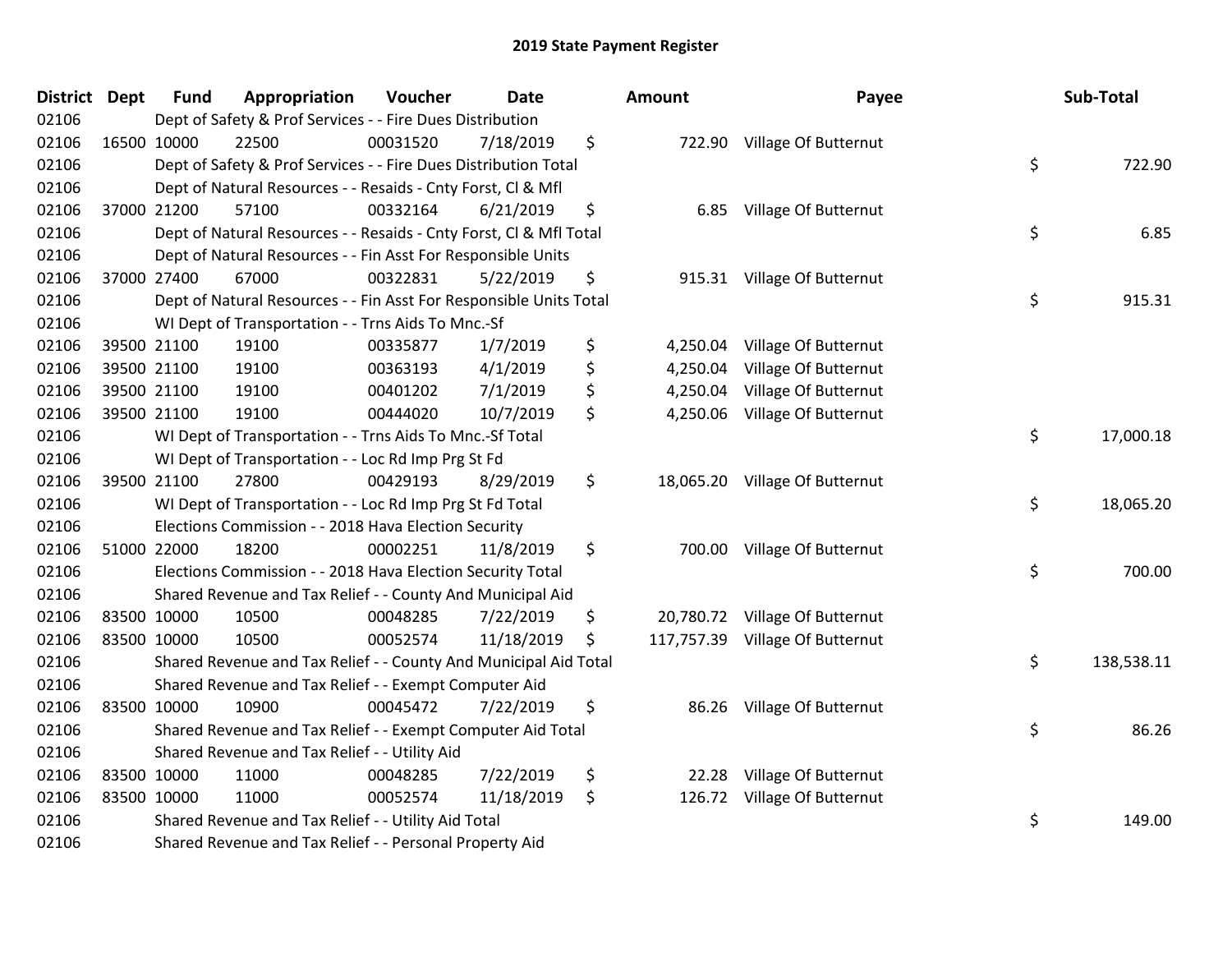| <b>District</b> | Dept        | Fund | Appropriation                                                   | <b>Voucher</b> | Date      | Pavee<br>Amount |                             | Sub-Total |            |
|-----------------|-------------|------|-----------------------------------------------------------------|----------------|-----------|-----------------|-----------------------------|-----------|------------|
| 02106           | 83500 10000 |      | 11100                                                           | 00039997       | 5/6/2019  | 316.25          | Village Of Butternut        |           |            |
| 02106           |             |      | Shared Revenue and Tax Relief - - Personal Property Aid Total   |                |           |                 |                             |           | 316.25     |
| 02106           |             |      | Shared Revenue and Tax Relief - - Lottery & Gaming Credit       |                |           |                 |                             |           |            |
| 02106           | 83500 52100 |      | 36300                                                           | 00038126       | 3/25/2019 |                 | 477.92 Village Of Butternut |           |            |
| 02106           |             |      | Shared Revenue and Tax Relief - - Lottery & Gaming Credit Total |                |           |                 |                             |           | 477.92     |
| 02106 Total     |             |      |                                                                 |                |           |                 |                             |           | 176,977.98 |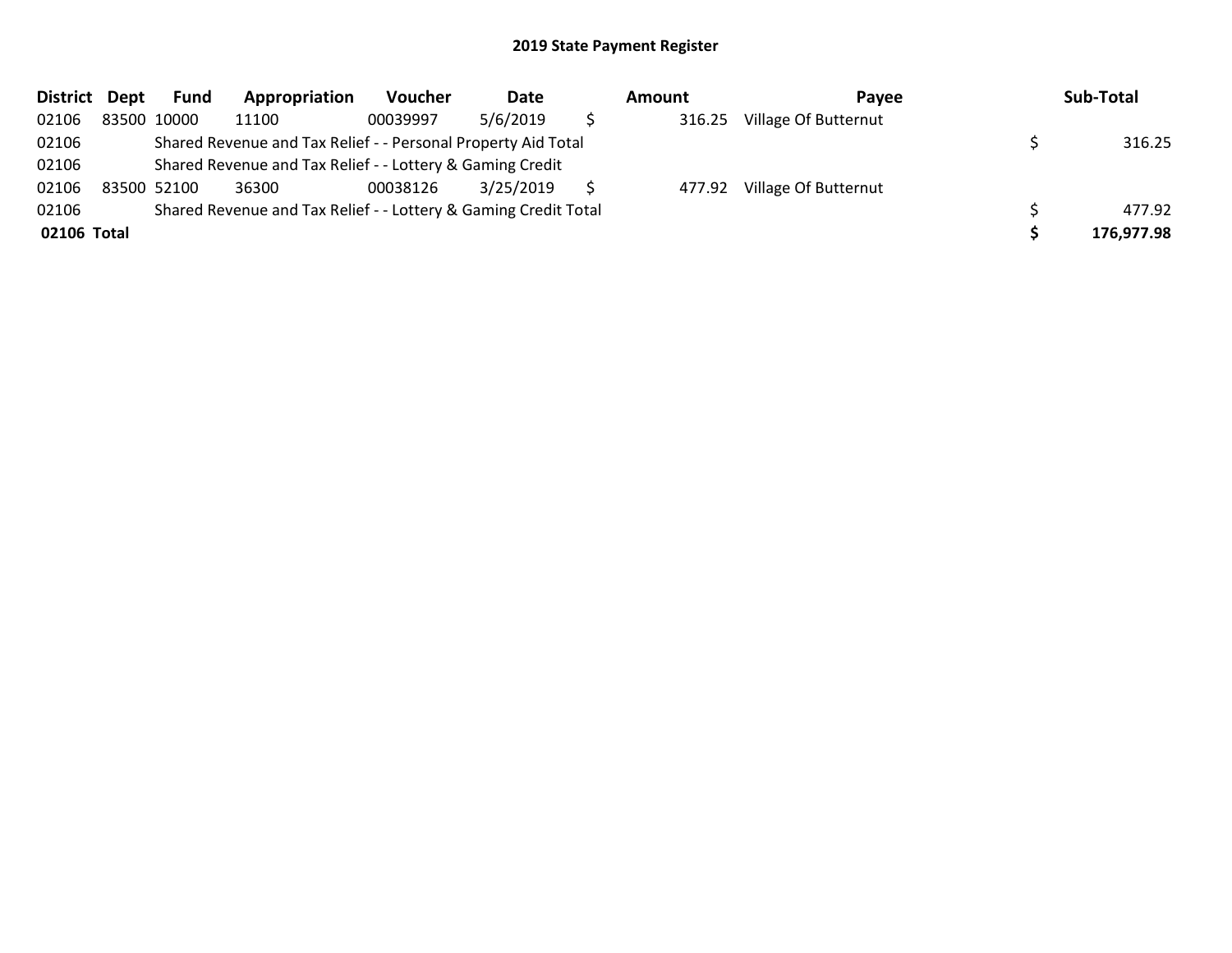| District Dept | <b>Fund</b> | Appropriation                                                      | Voucher  | <b>Date</b> | <b>Amount</b>   |                           | Payee | Sub-Total |
|---------------|-------------|--------------------------------------------------------------------|----------|-------------|-----------------|---------------------------|-------|-----------|
| 02201         |             | Public Service Commission - - Federal Funds                        |          |             |                 |                           |       |           |
| 02201         | 15500 10000 | 14200                                                              | 00004200 | 11/4/2019   | \$              | 34,980.00 City of Ashland |       |           |
| 02201         |             | Public Service Commission - - Federal Funds Total                  |          |             |                 |                           | \$    | 34,980.00 |
| 02201         |             | Dept of Natural Resources - - GPO - Federal Funds                  |          |             |                 |                           |       |           |
| 02201         | 37000 10000 | 94100                                                              | 00362847 | 10/3/2019   | \$<br>43,600.00 | City of Ashland           |       |           |
| 02201         |             | Dept of Natural Resources - - GPO - Federal Funds Total            |          |             |                 |                           | \$    | 43,600.00 |
| 02201         |             | Dept of Natural Resources - - Gen Program Ops-State Funds          |          |             |                 |                           |       |           |
| 02201         | 37000 21200 | 16100                                                              | 00306232 | 4/4/2019    | \$<br>90.00     | City of Ashland           |       |           |
| 02201         | 37000 21200 | 16100                                                              | 00316004 | 5/10/2019   | \$<br>40.66     | City of Ashland           |       |           |
| 02201         | 37000 21200 | 16100                                                              | 00318403 | 5/30/2019   | \$<br>40.66     | City of Ashland           |       |           |
| 02201         | 37000 21200 | 16100                                                              | 00350335 | 8/30/2019   | \$<br>165.66    | City of Ashland           |       |           |
| 02201         | 37000 21200 | 16100                                                              | 00357870 | 10/17/2019  | \$<br>165.66    | City of Ashland           |       |           |
| 02201         | 37000 21200 | 16100                                                              | 00367683 | 11/14/2019  | \$<br>165.66    | City of Ashland           |       |           |
| 02201         |             | Dept of Natural Resources - - Gen Program Ops-State Funds Total    | \$       | 668.30      |                 |                           |       |           |
| 02201         |             | Dept of Natural Resources - - General Program Operations --        |          |             |                 |                           |       |           |
| 02201         | 37000 21200 | 25400                                                              | 00310185 | 4/26/2019   | \$<br>380.00    | City of Ashland           |       |           |
| 02201         | 37000 21200 | 25400                                                              | 00320761 | 6/7/2019    | \$<br>190.00    | City of Ashland           |       |           |
| 02201         | 37000 21200 | 25400                                                              | 00370448 | 11/22/2019  | \$<br>190.00    | City of Ashland           |       |           |
| 02201         |             | Dept of Natural Resources - - General Program Operations -- Total  |          |             |                 |                           | \$    | 760.00    |
| 02201         |             | Dept of Natural Resources - - Resaids - Cnty Forst, Cl & Mfl       |          |             |                 |                           |       |           |
| 02201         | 37000 21200 | 57100                                                              | 00332165 | 6/21/2019   | \$<br>9.45      | City of Ashland           |       |           |
| 02201         |             | Dept of Natural Resources - - Resaids - Cnty Forst, Cl & Mfl Total |          |             |                 |                           | \$    | 9.45      |
| 02201         |             | Dept of Natural Resources - - Rec & Resource Aids, Fed             |          |             |                 |                           |       |           |
| 02201         | 37000 21200 | 58300                                                              | 00311110 | 4/12/2019   | \$<br>262.17    | City of Ashland           |       |           |
| 02201         |             | Dept of Natural Resources - - Rec & Resource Aids, Fed Total       |          |             |                 |                           | \$    | 262.17    |
| 02201         |             | Dept of Natural Resources - - Resaids - Urban Forestry Grant       |          |             |                 |                           |       |           |
| 02201         | 37000 21200 | 58700                                                              | 00315069 | 4/26/2019   | \$              | 17,621.47 City of Ashland |       |           |
| 02201         |             | Dept of Natural Resources - - Resaids - Urban Forestry Grant Total |          |             |                 |                           | \$    | 17,621.47 |
| 02201         |             | Dept of Natural Resources - - Fin Asst For Responsible Units       |          |             |                 |                           |       |           |
| 02201         | 37000 27400 | 67000                                                              | 00323112 | 5/22/2019   | \$              | 56,590.11 City of Ashland |       |           |
| 02201         |             | Dept of Natural Resources - - Fin Asst For Responsible Units Total |          |             |                 |                           | \$    | 56,590.11 |
| 02201         |             | WI Dept of Transportation - - Conn Hwy Aids St Fds                 |          |             |                 |                           |       |           |
| 02201         | 39500 21100 | 16200                                                              | 00337697 | 1/7/2019    | \$              | 18,522.93 City of Ashland |       |           |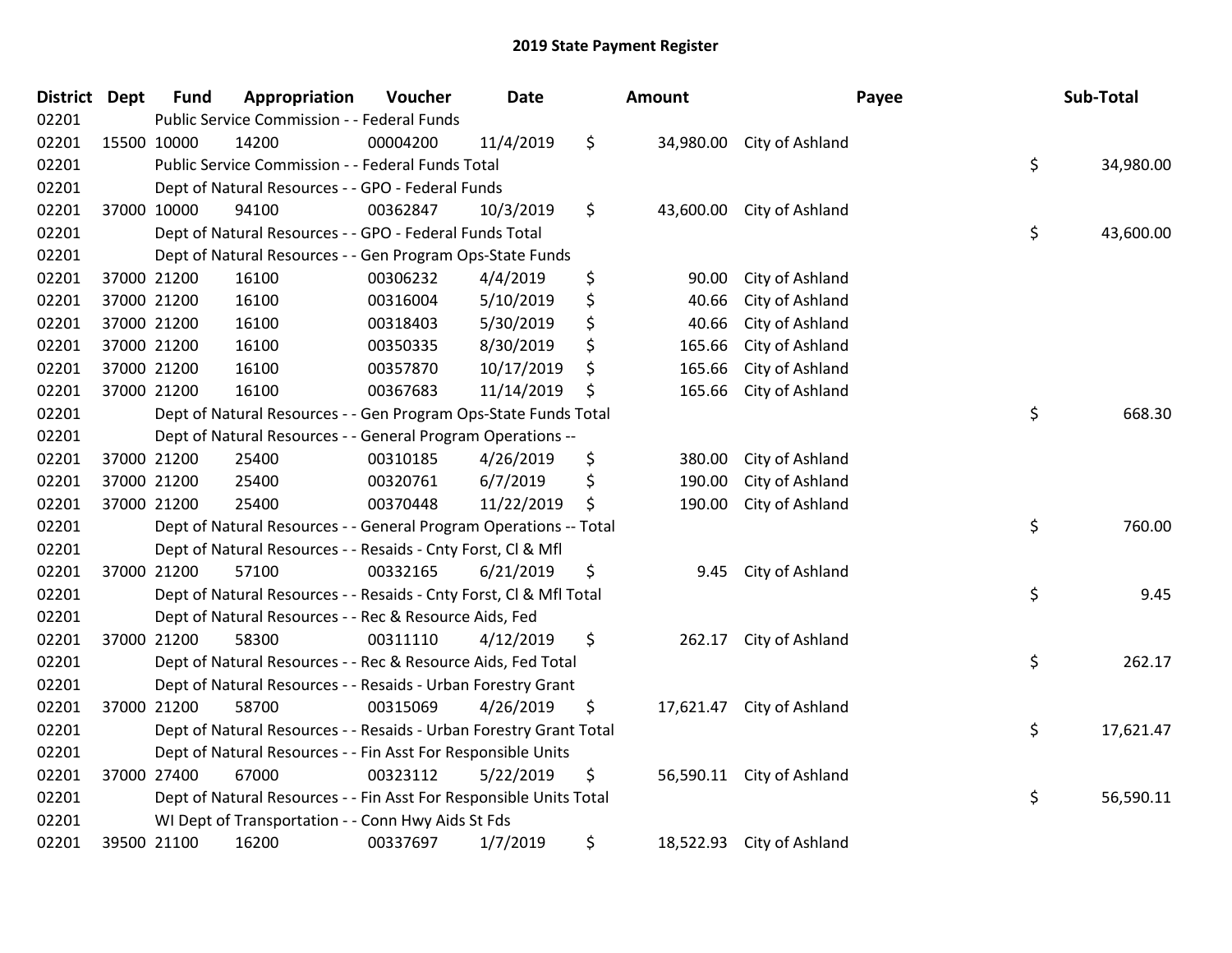| <b>District Dept</b> |             | <b>Fund</b> | Appropriation                                                                   | Voucher   | <b>Date</b>     |    | Amount     |                           | Payee | Sub-Total  |  |  |
|----------------------|-------------|-------------|---------------------------------------------------------------------------------|-----------|-----------------|----|------------|---------------------------|-------|------------|--|--|
| 02201                | 39500 21100 |             | 16200                                                                           | 00365011  | 4/1/2019        | \$ | 18,522.93  | City of Ashland           |       |            |  |  |
| 02201                | 39500 21100 |             | 16200                                                                           | 00403020  | 7/1/2019        | \$ | 18,522.93  | City of Ashland           |       |            |  |  |
| 02201                | 39500 21100 |             | 16200                                                                           | 00445838  | 10/7/2019       | \$ | 18,522.93  | City of Ashland           |       |            |  |  |
| 02201                |             |             | WI Dept of Transportation - - Conn Hwy Aids St Fds Total                        |           |                 |    |            |                           | \$    | 74,091.72  |  |  |
| 02201                |             |             | WI Dept of Transportation - - Trns Aids To Mnc.-Sf                              |           |                 |    |            |                           |       |            |  |  |
| 02201                |             | 39500 21100 | 19100                                                                           | 00335878  | 1/7/2019        | \$ | 130,111.58 | City of Ashland           |       |            |  |  |
| 02201                |             | 39500 21100 | 19100                                                                           | 00363194  | 4/1/2019        | \$ | 130,111.58 | City of Ashland           |       |            |  |  |
| 02201                | 39500 21100 |             | 19100                                                                           | 00401203  | 7/1/2019        | \$ | 130,111.58 | City of Ashland           |       |            |  |  |
| 02201                | 39500 21100 |             | 19100                                                                           | 00444021  | 10/7/2019       | \$ | 130,111.59 | City of Ashland           |       |            |  |  |
| 02201                |             |             | WI Dept of Transportation - - Trns Aids To Mnc.-Sf Total                        |           |                 |    |            |                           | \$    | 520,446.33 |  |  |
| 02201                |             |             | Department of Health Services - - Emergency Medical Services, Ai                |           |                 |    |            |                           |       |            |  |  |
| 02201                |             | 43500 10000 | 11900                                                                           | 00316297  | $10/15/2019$ \$ |    |            | 5,964.94 City of Ashland  |       |            |  |  |
| 02201                |             |             | Department of Health Services - - Emergency Medical Services, Ai Total          |           |                 |    |            |                           | \$    | 5,964.94   |  |  |
| 02201                |             |             | Department of Health Services - - Prepaid Medical Transport Reimbursement       |           |                 |    |            |                           |       |            |  |  |
| 02201                | 43500 10000 |             | 16300                                                                           | AMBULANCE | 11/18/2019 \$   |    | 52,087.78  | City of Ashland           |       |            |  |  |
| 02201                |             |             | Department of Health Services - - Prepaid Medical Transport Reimbursement Total |           |                 |    |            |                           | \$    | 52,087.78  |  |  |
| 02201                |             |             | Department of Justice - - Law Enforcement Train, Local                          |           |                 |    |            |                           |       |            |  |  |
| 02201                | 45500 10000 |             | 23100                                                                           | 00074680  | $11/14/2019$ \$ |    |            | 2,880.00 City of Ashland  |       |            |  |  |
| 02201                |             |             | Department of Justice - - Law Enforcement Train, Local Total                    |           |                 |    |            |                           | \$    | 2,880.00   |  |  |
| 02201                |             |             | Department of Military Affairs - - Regional Emergency Response Gr               |           |                 |    |            |                           |       |            |  |  |
| 02201                | 46500 10000 |             | 31300                                                                           | 00060822  | 5/20/2019       | \$ |            | 511.00 City of Ashland    |       |            |  |  |
| 02201                |             |             | Department of Military Affairs - - Regional Emergency Response Gr Total         |           |                 |    |            |                           | \$    | 511.00     |  |  |
| 02201                |             |             | Department of Military Affairs - - Federal Aid, Local Assistance                |           |                 |    |            |                           |       |            |  |  |
| 02201                | 46500 10000 |             | 34200                                                                           | 00060241  | 5/8/2019        | \$ |            | 16,177.28 City of Ashland |       |            |  |  |
| 02201                |             |             | Department of Military Affairs - - Federal Aid, Local Assistance Total          |           |                 |    |            |                           | \$    | 16,177.28  |  |  |
| 02201                |             |             | Department of Military Affairs - - Major Disaster Assist; Pif                   |           |                 |    |            |                           |       |            |  |  |
| 02201                | 46500 27200 |             | 36500                                                                           | 00058299  | 3/26/2019       | \$ |            | 59,535.97 City of Ashland |       |            |  |  |
| 02201                |             |             | Department of Military Affairs - - Major Disaster Assist; Pif Total             |           |                 |    |            |                           | \$    | 59,535.97  |  |  |
| 02201                |             |             | Department of Administration - - Federal Aid                                    |           |                 |    |            |                           |       |            |  |  |
| 02201                | 50500 10000 |             | 14200                                                                           | 00094874  | 1/10/2019       | \$ | 80,000.00  | City of Ashland           |       |            |  |  |
| 02201                |             | 50500 10000 | 14200                                                                           | 00107193  | 8/28/2019       | \$ | 341.92     | City of Ashland           |       |            |  |  |
| 02201                | 50500 10000 |             | 14200                                                                           | 00112242  | 12/2/2019       | \$ | 200.00     | City of Ashland           |       |            |  |  |
| 02201                |             |             | Department of Administration - - Federal Aid Total                              |           |                 |    |            |                           | \$    | 80,541.92  |  |  |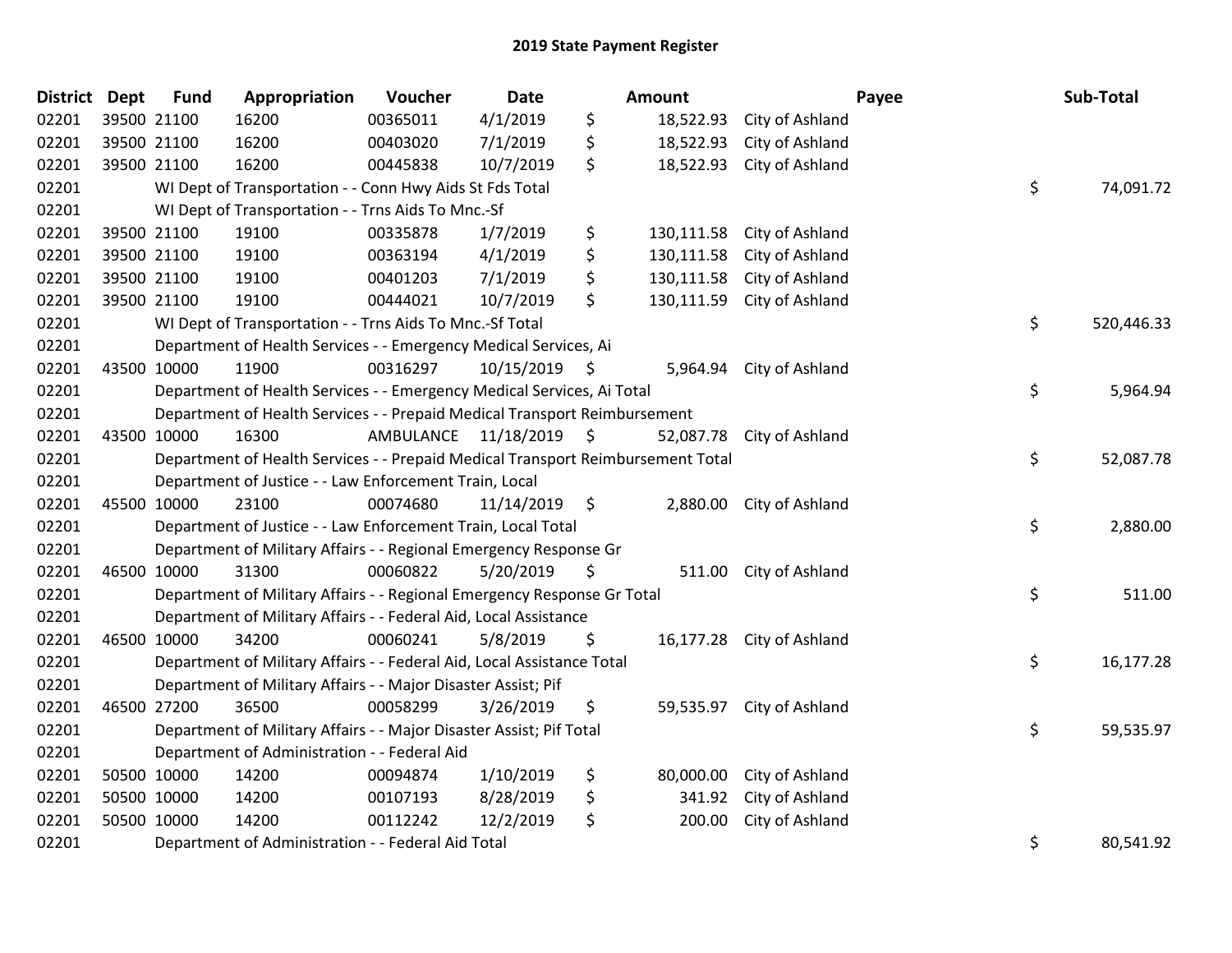| District Dept |             | <b>Fund</b> | Appropriation                                                         | Voucher  | <b>Date</b>   |    | <b>Amount</b> |                            | Payee | Sub-Total    |  |  |
|---------------|-------------|-------------|-----------------------------------------------------------------------|----------|---------------|----|---------------|----------------------------|-------|--------------|--|--|
| 02201         |             |             | Department of Administration - - Federal Aid, Local Assistance        |          |               |    |               |                            |       |              |  |  |
| 02201         |             | 50500 10000 | 74300                                                                 | 00111342 | 10/30/2019 \$ |    |               | 475,000.00 City of Ashland |       |              |  |  |
| 02201         |             |             | Department of Administration - - Federal Aid, Local Assistance Total  |          |               |    |               |                            | \$    | 475,000.00   |  |  |
| 02201         |             |             | Elections Commission - - General Program Ops, GPR                     |          |               |    |               |                            |       |              |  |  |
| 02201         |             | 51000 10000 | 10100                                                                 | 00001489 | 1/25/2019     | \$ | 299.00        | City of Ashland            |       |              |  |  |
| 02201         |             |             | Elections Commission - - General Program Ops, GPR Total               |          |               |    |               |                            | \$    | 299.00       |  |  |
| 02201         |             |             | Elections Commission - - 2018 Hava Election Security                  |          |               |    |               |                            |       |              |  |  |
| 02201         |             | 51000 22000 | 18200                                                                 | 00002265 | 11/6/2019     | \$ | 700.00        | City of Ashland            |       |              |  |  |
| 02201         |             |             | Elections Commission - - 2018 Hava Election Security Total            |          |               |    |               |                            | \$    | 700.00       |  |  |
| 02201         |             |             | Public Defender Board - - Transcript, Discovery And Int               |          |               |    |               |                            |       |              |  |  |
| 02201         |             | 55000 10000 | 10600                                                                 | 00197350 | 5/30/2019     | \$ | 33.20         | City of Ashland            |       |              |  |  |
| 02201         |             |             | Public Defender Board - - Transcript, Discovery And Int Total         |          |               |    |               |                            | \$    | 33.20        |  |  |
| 02201         |             |             | Shared Revenue and Tax Relief - - Expenditure Restraint Program       |          |               |    |               |                            |       |              |  |  |
| 02201         | 83500 10000 |             | 10100                                                                 | 00048286 | 7/22/2019     | \$ | 118,006.28    | City of Ashland            |       |              |  |  |
| 02201         |             |             | Shared Revenue and Tax Relief - - Expenditure Restraint Program Total |          |               |    |               |                            | \$    | 118,006.28   |  |  |
| 02201         |             |             | Shared Revenue and Tax Relief - - County And Municipal Aid            |          |               |    |               |                            |       |              |  |  |
| 02201         | 83500 10000 |             | 10500                                                                 | 00048286 | 7/22/2019     | \$ | 531,533.85    | City of Ashland            |       |              |  |  |
| 02201         | 83500 10000 |             | 10500                                                                 | 00052575 | 11/18/2019    | \$ | 2,959,937.39  | City of Ashland            |       |              |  |  |
| 02201         |             |             | Shared Revenue and Tax Relief - - County And Municipal Aid Total      |          |               |    |               |                            | \$    | 3,491,471.24 |  |  |
| 02201         |             |             | Shared Revenue and Tax Relief - - Exempt Computer Aid                 |          |               |    |               |                            |       |              |  |  |
| 02201         | 83500 10000 |             | 10900                                                                 | 00045473 | 7/22/2019     | \$ | 18,529.26     | City of Ashland            |       |              |  |  |
| 02201         | 83500 10000 |             | 10900                                                                 | 00047708 | 7/22/2019     | \$ | 6,964.26      | City of Ashland            |       |              |  |  |
| 02201         |             |             | Shared Revenue and Tax Relief - - Exempt Computer Aid Total           |          |               |    |               |                            | \$    | 25,493.52    |  |  |
| 02201         |             |             | Shared Revenue and Tax Relief - - Utility Aid                         |          |               |    |               |                            |       |              |  |  |
| 02201         | 83500 10000 |             | 11000                                                                 | 00048286 | 7/22/2019     | \$ | 32,247.90     | City of Ashland            |       |              |  |  |
| 02201         |             | 83500 10000 | 11000                                                                 | 00052575 | 11/18/2019    | \$ | 184,241.62    | City of Ashland            |       |              |  |  |
| 02201         |             |             | Shared Revenue and Tax Relief - - Utility Aid Total                   |          |               |    |               |                            | \$    | 216,489.52   |  |  |
| 02201         |             |             | Shared Revenue and Tax Relief - - Personal Property Aid               |          |               |    |               |                            |       |              |  |  |
| 02201         | 83500 10000 |             | 11100                                                                 | 00039998 | 5/6/2019      | \$ | 46,267.77     | City of Ashland            |       |              |  |  |
| 02201         | 83500 10000 |             | 11100                                                                 | 00042429 | 5/6/2019      | \$ | 6,303.92      | City of Ashland            |       |              |  |  |
| 02201         |             |             | Shared Revenue and Tax Relief - - Personal Property Aid Total         |          |               |    |               |                            | \$    | 52,571.69    |  |  |
| 02201         |             |             | Shared Revenue and Tax Relief - - Payments For Municipal Svcs         |          |               |    |               |                            |       |              |  |  |
| 02201         |             | 83500 10000 | 50100                                                                 | 00037794 | 1/31/2019     | \$ | 5,338.13      | City of Ashland            |       |              |  |  |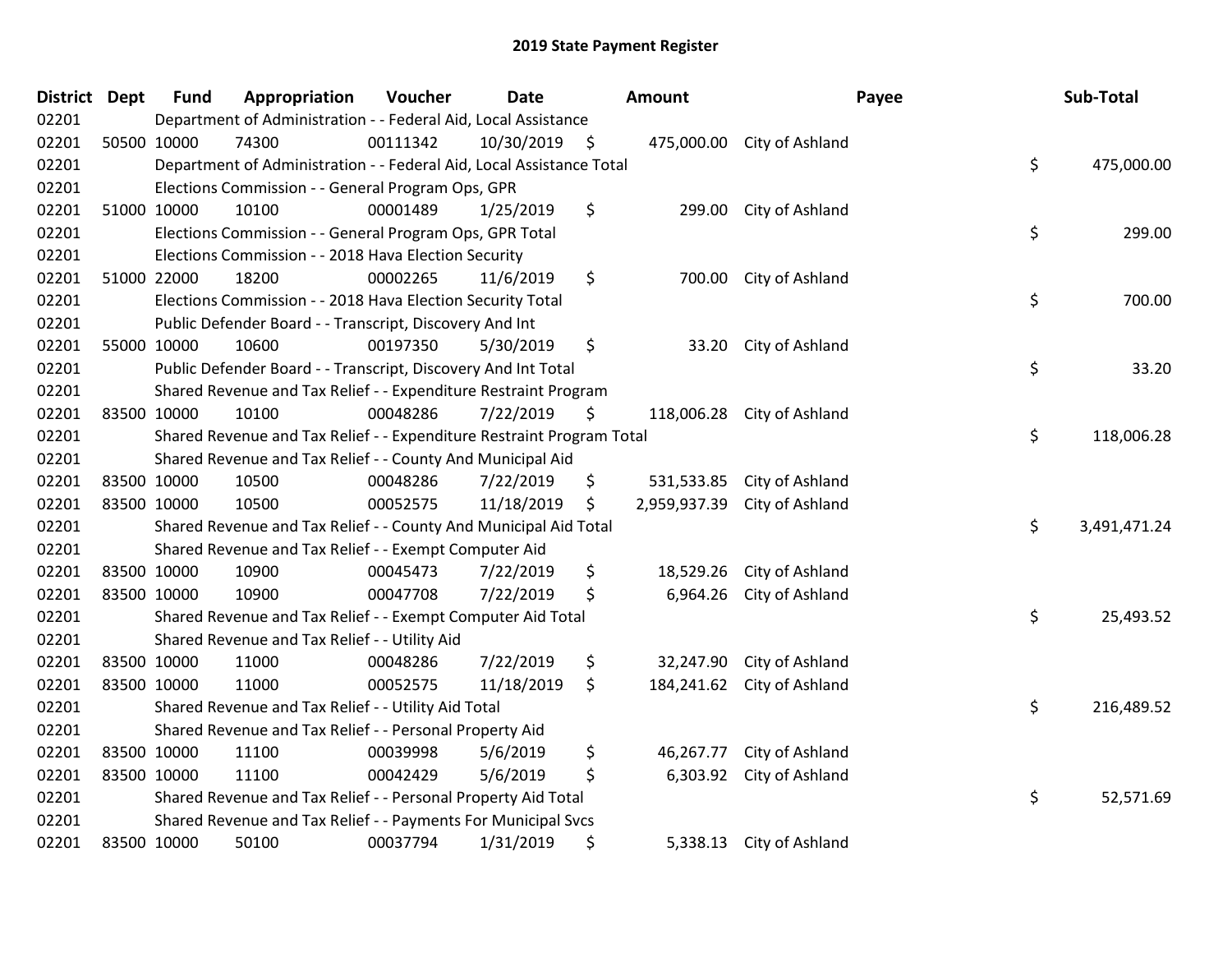|             | District Dept | Fund                                                            | Appropriation                                                       | Voucher   | Date      | Amount |  | Payee                     |  | Sub-Total    |  |
|-------------|---------------|-----------------------------------------------------------------|---------------------------------------------------------------------|-----------|-----------|--------|--|---------------------------|--|--------------|--|
| 02201       |               |                                                                 | Shared Revenue and Tax Relief - - Payments For Municipal Svcs Total |           |           |        |  |                           |  | 5,338.13     |  |
| 02201       |               |                                                                 | Shared Revenue and Tax Relief - - Lottery & Gaming Credit           |           |           |        |  |                           |  |              |  |
| 02201       |               | 83500 52100                                                     | 36300                                                               | 00038127  | 3/25/2019 |        |  | 11,329.08 City of Ashland |  |              |  |
| 02201       |               | Shared Revenue and Tax Relief - - Lottery & Gaming Credit Total |                                                                     | 11,329.08 |           |        |  |                           |  |              |  |
| 02201 Total |               |                                                                 |                                                                     |           |           |        |  |                           |  | 5,363,460.10 |  |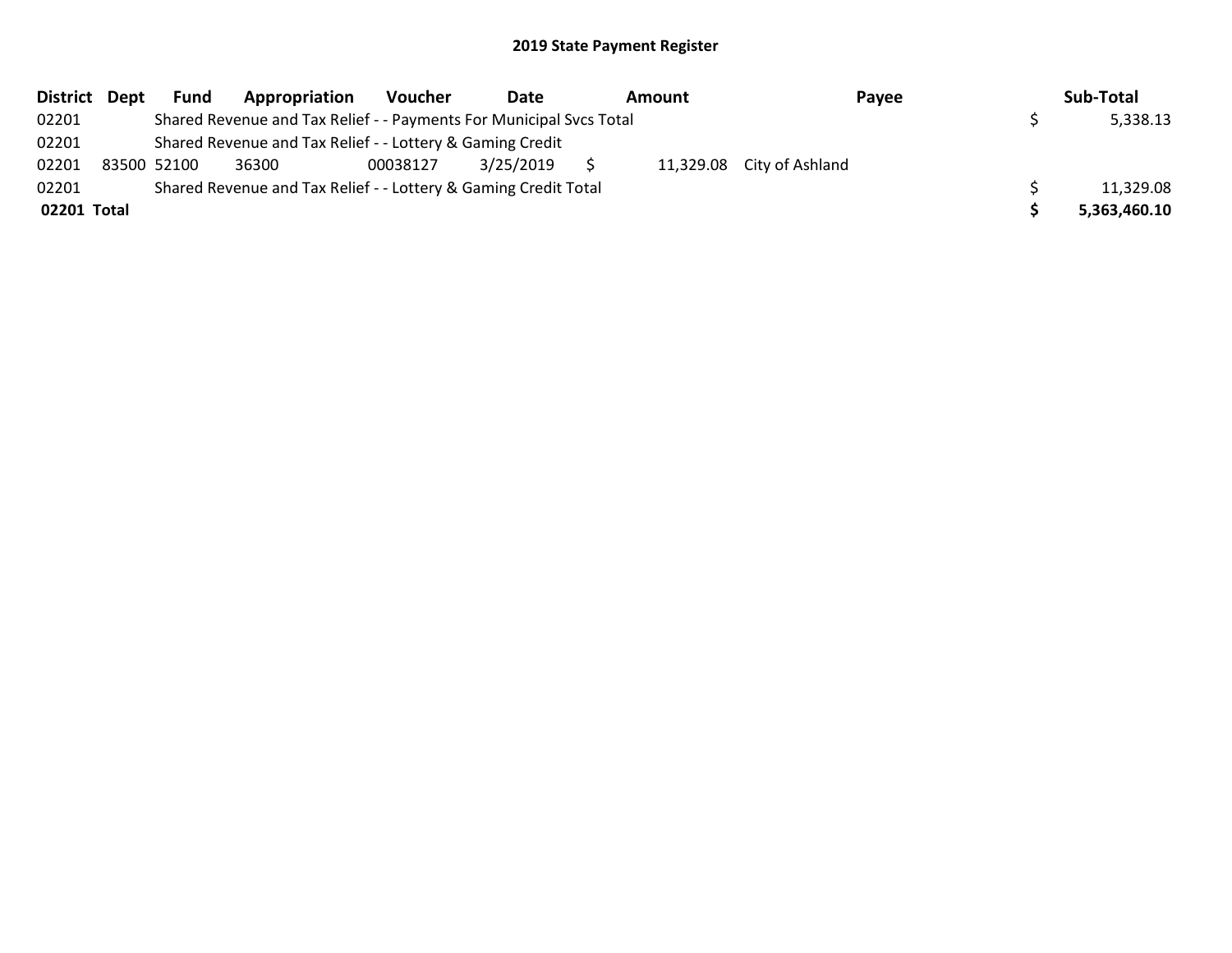| District Dept |             | <b>Fund</b> | Appropriation                                                                   | Voucher                 | <b>Date</b> | Amount           |                         | Payee | Sub-Total  |
|---------------|-------------|-------------|---------------------------------------------------------------------------------|-------------------------|-------------|------------------|-------------------------|-------|------------|
| 02251         |             |             | Dept of Safety & Prof Services - - Fire Dues Distribution                       |                         |             |                  |                         |       |            |
| 02251         | 16500 10000 |             | 22500                                                                           | 00031407                | 7/18/2019   | \$               | 1,097.87 City Of Mellen |       |            |
| 02251         |             |             | Dept of Safety & Prof Services - - Fire Dues Distribution Total                 |                         |             |                  |                         | \$    | 1,097.87   |
| 02251         |             |             | Dept of Natural Resources - - Aids In Lieu Of Taxes - Gener                     |                         |             |                  |                         |       |            |
| 02251         |             | 37000 10000 | 50300                                                                           | 00294155                | 1/29/2019   | \$               | 194.81 City Of Mellen   |       |            |
| 02251         |             |             | Dept of Natural Resources - - Aids In Lieu Of Taxes - Gener Total               |                         |             |                  |                         | \$    | 194.81     |
| 02251         |             |             | Dept of Natural Resources - - Gen Program Ops-State Funds                       |                         |             |                  |                         |       |            |
| 02251         |             | 37000 21200 | 16100                                                                           | 00360031                | 10/11/2019  | \$<br>50.00      | City Of Mellen          |       |            |
| 02251         |             |             | Dept of Natural Resources - - Gen Program Ops-State Funds Total                 |                         |             |                  |                         | \$    | 50.00      |
| 02251         |             |             | WI Dept of Transportation - - Trns Aids To Mnc.-Sf                              |                         |             |                  |                         |       |            |
| 02251         |             | 39500 21100 | 19100                                                                           | 00335879                | 1/7/2019    | \$<br>13,358.20  | City Of Mellen          |       |            |
| 02251         |             | 39500 21100 | 19100                                                                           | 00363195                | 4/1/2019    | \$<br>13,358.20  | City Of Mellen          |       |            |
| 02251         |             | 39500 21100 | 19100                                                                           | 00401204                | 7/1/2019    | \$<br>13,358.20  | City Of Mellen          |       |            |
| 02251         |             | 39500 21100 | 19100                                                                           | 00444022                | 10/7/2019   | \$<br>13,358.22  | City Of Mellen          |       |            |
| 02251         |             |             | WI Dept of Transportation - - Trns Aids To Mnc.-Sf Total                        |                         |             |                  |                         | \$    | 53,432.82  |
| 02251         |             |             | Department of Health Services - - Prepaid Medical Transport Reimbursement       |                         |             |                  |                         |       |            |
| 02251         | 43500 10000 |             | 16300                                                                           | AMBULANCE 11/18/2019 \$ |             | 2,928.38         | City Of Mellen          |       |            |
| 02251         |             |             | Department of Health Services - - Prepaid Medical Transport Reimbursement Total |                         |             |                  |                         | \$    | 2,928.38   |
| 02251         |             |             | Department of Justice - - Law Enforcement Train, Local                          |                         |             |                  |                         |       |            |
| 02251         | 45500 10000 |             | 23100                                                                           | 00073649                | 10/28/2019  | \$<br>480.00     | City Of Mellen          |       |            |
| 02251         |             |             | Department of Justice - - Law Enforcement Train, Local Total                    |                         |             |                  |                         | \$    | 480.00     |
| 02251         |             |             | Shared Revenue and Tax Relief - - Expenditure Restraint Program                 |                         |             |                  |                         |       |            |
| 02251         |             | 83500 10000 | 10100                                                                           | 00048287                | 7/22/2019   | \$<br>4,867.89   | City Of Mellen          |       |            |
| 02251         |             |             | Shared Revenue and Tax Relief - - Expenditure Restraint Program Total           |                         |             |                  |                         | \$    | 4,867.89   |
| 02251         |             |             | Shared Revenue and Tax Relief - - County And Municipal Aid                      |                         |             |                  |                         |       |            |
| 02251         |             | 83500 10000 | 10500                                                                           | 00048287                | 7/22/2019   | \$<br>60,501.64  | City Of Mellen          |       |            |
| 02251         | 83500 10000 |             | 10500                                                                           | 00052576                | 11/18/2019  | \$<br>339,914.26 | City Of Mellen          |       |            |
| 02251         |             |             | Shared Revenue and Tax Relief - - County And Municipal Aid Total                |                         |             |                  |                         | \$    | 400,415.90 |
| 02251         |             |             | Shared Revenue and Tax Relief - - Exempt Computer Aid                           |                         |             |                  |                         |       |            |
| 02251         | 83500 10000 |             | 10900                                                                           | 00045474                | 7/22/2019   | \$<br>348.19     | City Of Mellen          |       |            |
| 02251         |             |             | Shared Revenue and Tax Relief - - Exempt Computer Aid Total                     |                         |             |                  |                         | \$    | 348.19     |
| 02251         |             |             | Shared Revenue and Tax Relief - - Utility Aid                                   |                         |             |                  |                         |       |            |
| 02251         |             | 83500 10000 | 11000                                                                           | 00048287                | 7/22/2019   | \$               | 1,017.00 City Of Mellen |       |            |